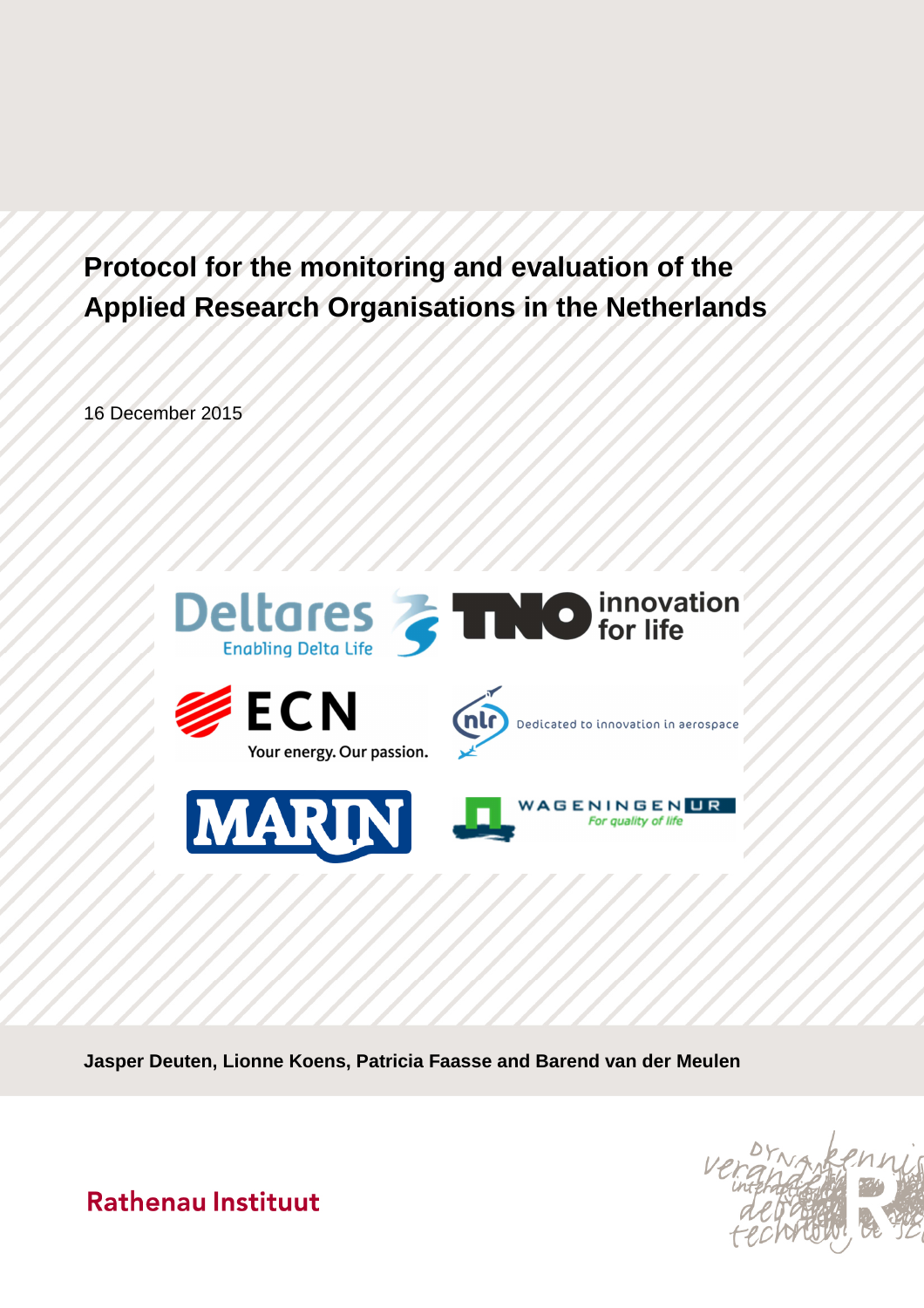# **Introduction**

This report presents the protocol for the monitoring and evaluation of the six Applied Research (TO2) institutions in the Netherlands. The protocol was developed by the Rathenau Institute in consultation with the Department of Knowledge & Innovation of the Ministry of Economic Affairs (as the process-managing ministry for theTO2 institutions), the TO2 institutions and the ministries with a content-managing role for the TO2 institutions.

The protocol is a follow-up to the 'Vision on applied research' presented by the Minister of Economic Affairs in 2013<sup>1</sup>, in which the cabinet announced that the six TO2 institutions would be evaluated once every four years in a uniform and comparable manner. The policy objective is to obtain better insight into the delivered quality and realised impact of the TO2 institutions and thus improve the way in which these institutions are directed and controlled.<sup>2</sup> It is therefore important for the Ministry of Economic Affairs that the evaluation provides insight into the extent to which the six TO2 institutions fulfil their tasks within the set terms of reference as well as justification for government involvement.

The outcomes of the four-yearly evaluation based on this protocol have no direct bearing on the allocation of public funding to the TO2 institutions. Nor is the intention to make a ranking of these organisations in order of performance and results. The six TO2 institutions differ too much in terms of tasks, scale, scope and field of expertise to permit a mutual comparison and ranking.

The purpose of the protocol is to provide policymakers with relevant information in respect of the TO2 institutions. It also enables the TO2 institutions to account for their expenditure of public funds and to learn from the assessment of an independent evaluation committee.

A wider objective of the protocol is to give more insight into the significance of the TO2 institutions for research and technological development in the Netherlands, for the competitiveness of Dutch business & industry, and for finding solutions to societal challenges.

The protocol forms part of a process whereby the Ministry of Economic Affairs – in conformity with the Periodic Evaluation Survey Regulations – is seeking to set up an evaluation cycle that is aligned with the innovation contract cycles and the strategic plans of the TO2 institutions.

 $<sup>1</sup>$  Letter to Parliament of 5 July 2013, TK32637, no. 68.</sup>

<sup>&</sup>lt;sup>2</sup> See also Letter to Parliament of 14 November 2014, TK32637, no. 155.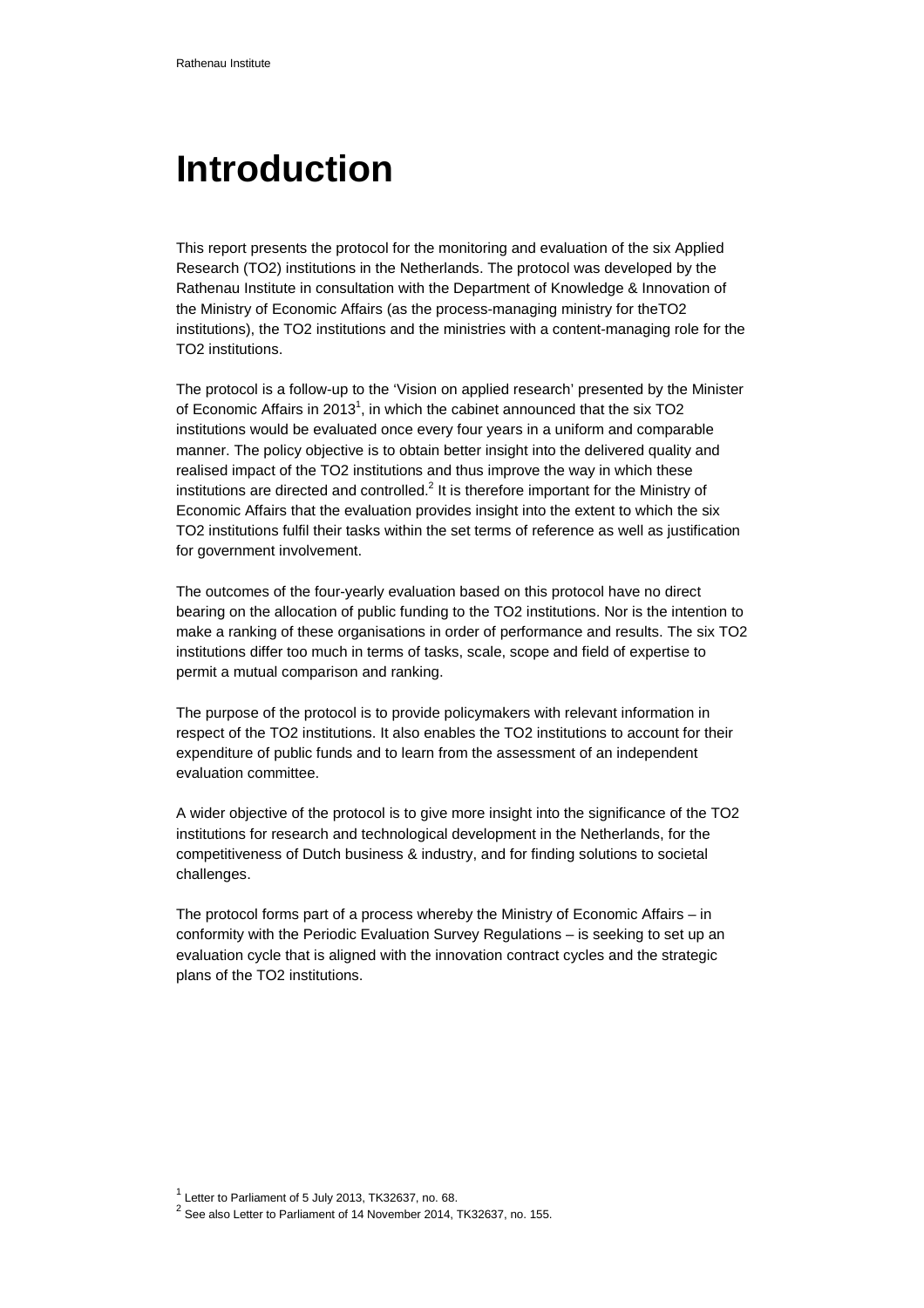# **Contents**

| 1 |     |  |  |
|---|-----|--|--|
|   | 1.1 |  |  |
|   | 1.2 |  |  |
|   | 1.3 |  |  |
|   | 1.4 |  |  |
|   | 1.5 |  |  |
| 2 |     |  |  |
|   | 2.1 |  |  |
|   | 2.2 |  |  |
|   | 2.3 |  |  |
|   | 2.4 |  |  |
|   | 2.5 |  |  |
| 3 |     |  |  |
|   | 3.1 |  |  |
|   | 3.2 |  |  |
|   | 3.3 |  |  |
|   | 3.4 |  |  |
|   |     |  |  |
|   |     |  |  |
|   |     |  |  |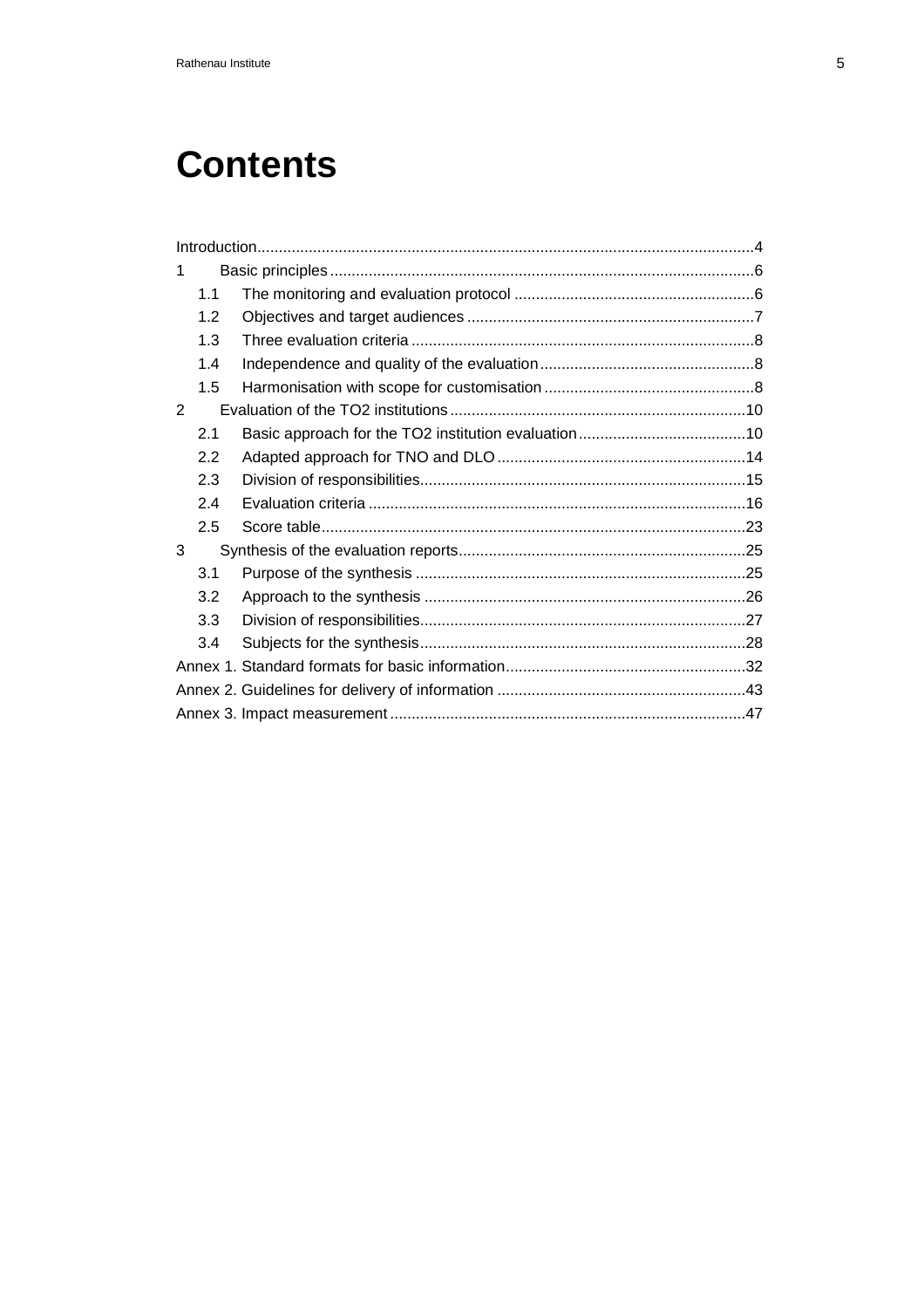# **1 Basic principles**

This chapter introduces and positions the protocol for the monitoring and evaluation of the TO2 institutions. It describes the basic principles underlying the design of the protocol.

# **1.1 The monitoring and evaluation protocol**

The protocol describes the approach for the **annual monitoring** and **four-yearly evaluation** of the quality, impact and viability of the Applied Research Organisations (TO2 institutions) in the Netherlands. In addition, the protocol describes the approach for the **synthesis** of these TO2 institution evaluations.

As well as outlining what must be monitored and evaluated, the protocol also indicates how, by whom and when this must be done.

Each TO2 institution has its own unique origins. There are considerable differences between the institutions in terms of missions and objectives, business models, size, customers and users. The protocol therefore offers sufficient flexibility for customisation.

The TO2 institutions each have their own mix of the following principal tasks:

- 1. Development, application and dissemination of knowledge in order to resolve **societal challenges** and support **government tasks** and policy. Part of this research is carried out as a mandatory statutory task.
- 2. Development, absorption, application and dissemination of knowledge to strengthen the **innovativeness** and **competitiveness** of the Netherlands, particularly for the top sectors.
- 3. Management of **strategic research facilities,** including facilities that are unique in the Netherlands and facilities of an international character.

**Text Box 1** The six TO2 institutions in 2015

#### **Deltares**

Deltares performs research in the field of water and subsurface. It was created in 2008 from a merger between GeoDelft, WL | Delft Hydraulics, parts of TNO Bouw en Ondergrond and parts of 'Rijkswaterstaat' (Directorate-General of Public Works and Water Management). The research is mainly focused on deltas, coastal regions and riverine areas. Deltares has five areas of expertise: $^3$  1. Flood risk; 2. Adaptive Delta Planning; 3. Infrastructure; 4. Water and subsoil resources and 5. Environment.

#### **Stichting DLO**

Stichting DLO and Wageningen University jointly form the Wageningen University & Research Centre (WUR). Most DLO institutes are organised as part of one of the five WUR-wide Science Groups. Two DLO institutes do not fall within a Science Group.

- 1. Food & Biobased Research (part of the Agrotechnology & Food Sciences Group)
- 2. Central Veterinary Institute (CVI) and Wageningen Lifestock Research (WLR) (part of the Animal Sciences Group)<sup>4</sup>
- 3. LEI (part of the Social Sciences Group)

<sup>&</sup>lt;sup>3</sup> See https://www.deltares.nl/nl/over-ons/onderzoeksplan/.

<sup>&</sup>lt;sup>4</sup> These are basically two business units under the DLO institute Animal Science Group.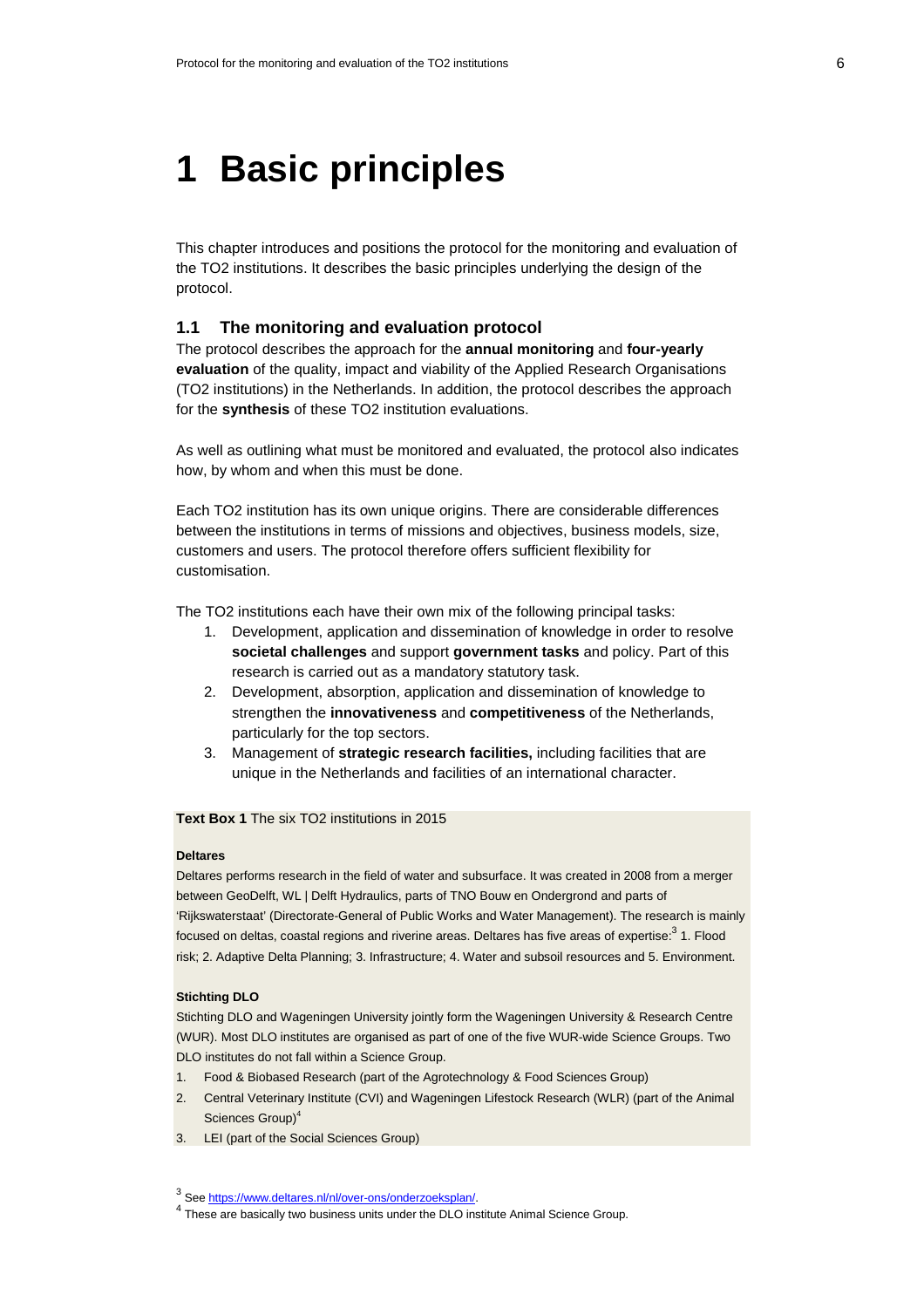- 4. Alterra (part of the Environmental Sciences Group)
- 5. Plant Research International and Applied Plant Research (part of the Plant Sciences Group)<sup>5</sup>
- 6. IMARES (not part of a Science Group)
- 7. RIKILT (not part of a Science Group)

#### **ECN**

Energy Research Centre of the Netherlands conducts research in the field of: 1. Solar Energy; 2. Wind Energy; 3. Biomass; 4. Energy efficiency; 5. Engineering & materials and 6. Policy Studies.

#### **MARIN**

The Maritime Research Institute Netherlands performs research into hydrodynamics and maritime technology by means of simulations, model testing, full-scale measurements and training. MARIN provides services to the shipbuilding, shipping and offshore industries as well as governments.

#### **NLR**

The Netherlands Aerospace Centre performs research into the development of new and cost-effective aerospace technologies. The activities are aimed at Industry, Civil Aviation, Space and Defence.

#### **TNO**

The Netherlands Organisation for Applied Scientific Research TNO is organised as a portfolio organisation with two areas of expertise:<sup>6</sup>

- Technical Sciences
- Earth, Life & Social Sciences.

The research within these areas of expertise is divided into five clusters: Industry, Healthy Living, Defence, Safety & Security, Urbanisation and Energy.

## **1.2 Objectives and target audiences**

The protocol has several target audiences and serves several purposes.

## **TO2 institutions and TO2 federation**

The TO2 institutions and the TO2 federation can use the protocol to account to National Government – and indirectly to wider society – for the expenditure of public funds. In addition, the protocol aims to provide TO2 institutions and the TO2 federation with information on their performance and results to enable improvements where necessary.

#### **National Government**

The Ministry of Economic Affairs, in its capacity as process-managing ministry for the TO2 institutions, can use the protocol to account to Parliament for the expenditure of public funds on TO2 research (via the Government Contribution or otherwise). In addition, the ministries that are involved in the TO2 institutions in a process- or contentmanaging role can use the protocol to learn lessons with a view to improving their policies for the TO2 institutions and making these institutions more demand-driven.

#### **Other stakeholders**

The protocol also aims to provide information on the performance and significance of the TO2 institutions to a broad spectrum of parties. The TO2 institutions are not always prominently visible in debates about knowledge policy and discussions about the knowledge economy. The protocol can put the significance of the TO2 research for the Dutch economy into clearer perspective.

 $<sup>5</sup>$  The two institutions have merged into a single DLO institute.</sup>

<sup>6</sup> See https://www.tno.nl/nl/samenwerken/expertise/.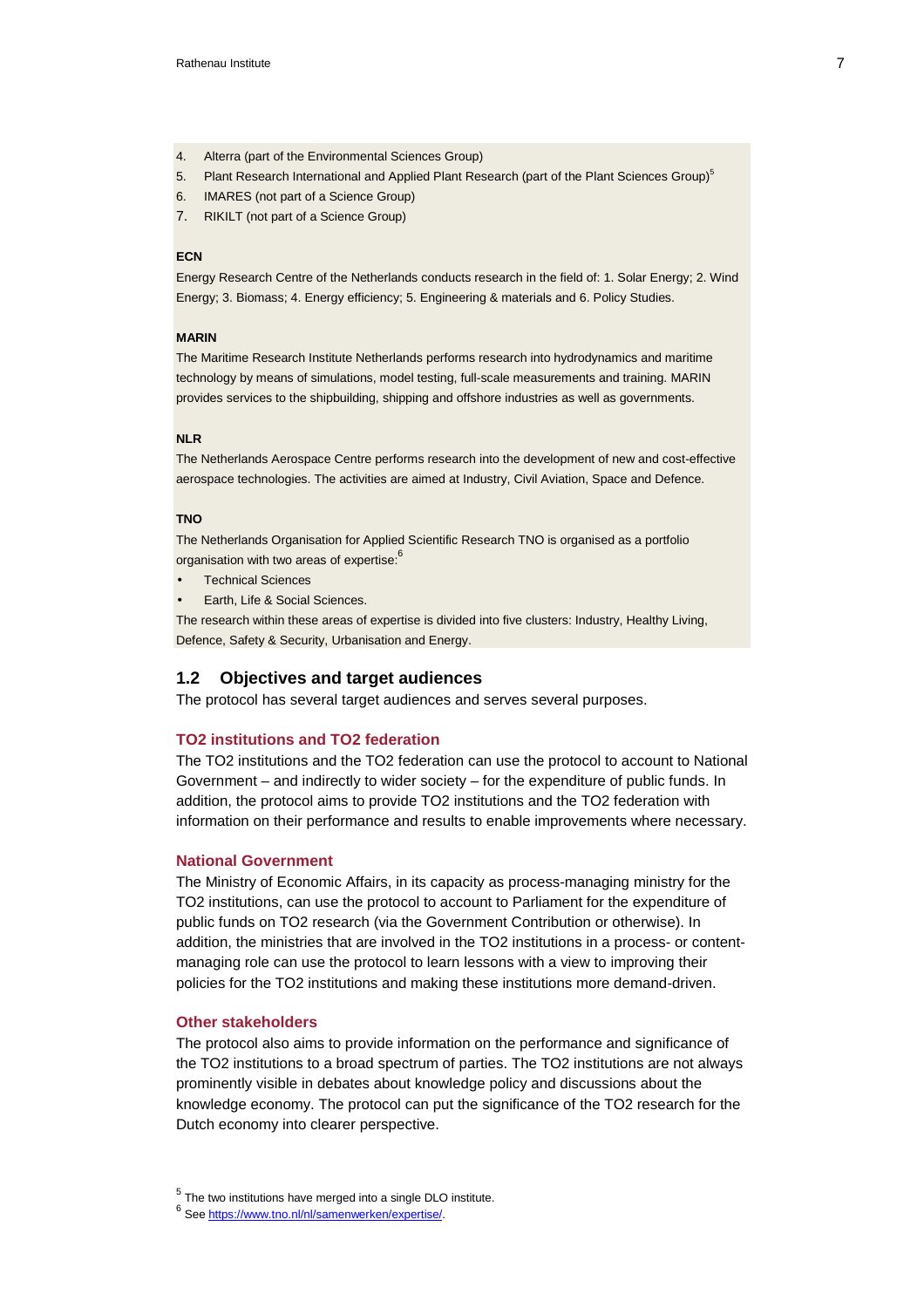# **1.3 Three evaluation criteria**

The TO2 institutions are assessed on the basis of three evaluation criteria:

- 1. Quality of research
- 2. Impact of research
- 3. Viability of the organisation

The criteria are explained in more detail in section 2.4

The individual evaluations of the TO2 institutions are combined into a synthesis, also focusing on the potential added value of collaboration within the TO2 federation context. This aspect is worked out in more detail in chapter 3.

## **1.4 Independence and quality of the evaluation**

The independence and quality of the evaluation must be assured by means of:

- A clear division of roles between the various parties involved: the TO2 institutions and the TO2 federation; the process-managing ministry, the contentmanaging ministries, the evaluation committee and the evaluation agency.
- An independent broad-based **evaluation committee** with an international composition. This concerns an extended peer review. The members of the committee must include experts in the relevant research domain as well as experts in knowledge utilisation, research institute management, the Dutch context in which the TO2 institution operates and the evaluation of research/research organisations.
- An independent professional **evaluation agency** that supports the evaluation committee. The evaluation agency supplies the secretary for the evaluation committee and carries out evaluation research to supplement the self-evaluation reports and basic information received from the TO2 institutions.
- A **supervisory committee** for the six TO2 institution evaluations and the synthesis. This committee consists of representatives of the process-managing ministry and the content-managing ministries, supplemented with several external experts in the field of research evaluation and practitioners with experience in institute management.
- The responsibility for the procurement and performance of the evaluations must be so organised that the independence of the evaluation is not compromised.
- The assessment is based on a mix of quantitative and qualitative information sources and various evaluation methods. The combination of sources and methods contributes to the robustness of the findings and assessments.

### **1.5 Harmonisation with scope for customisation**

One important reason for drawing up the protocol was the process-managing ministry's wish to harmonise the TO2 institution evaluation process. A harmonised evaluation approach can provide a more accurate picture of the quality, impact and viability of the TO2 research in the Netherlands.

However, it is equally important to recognise the differences between the TO2 institutions in terms of missions, tasks, strategies, target audiences, business models and research domains. Moreover, two of the six TO2 institutions (TNO and DLO) are much larger and broader in scope than the other four (the former Large Technological Institutions). This is why the harmonised approach must also allow for customisation.

These considerations led to the following choices:

• Quantitative basic information is monitored according to standard formats wherever possible.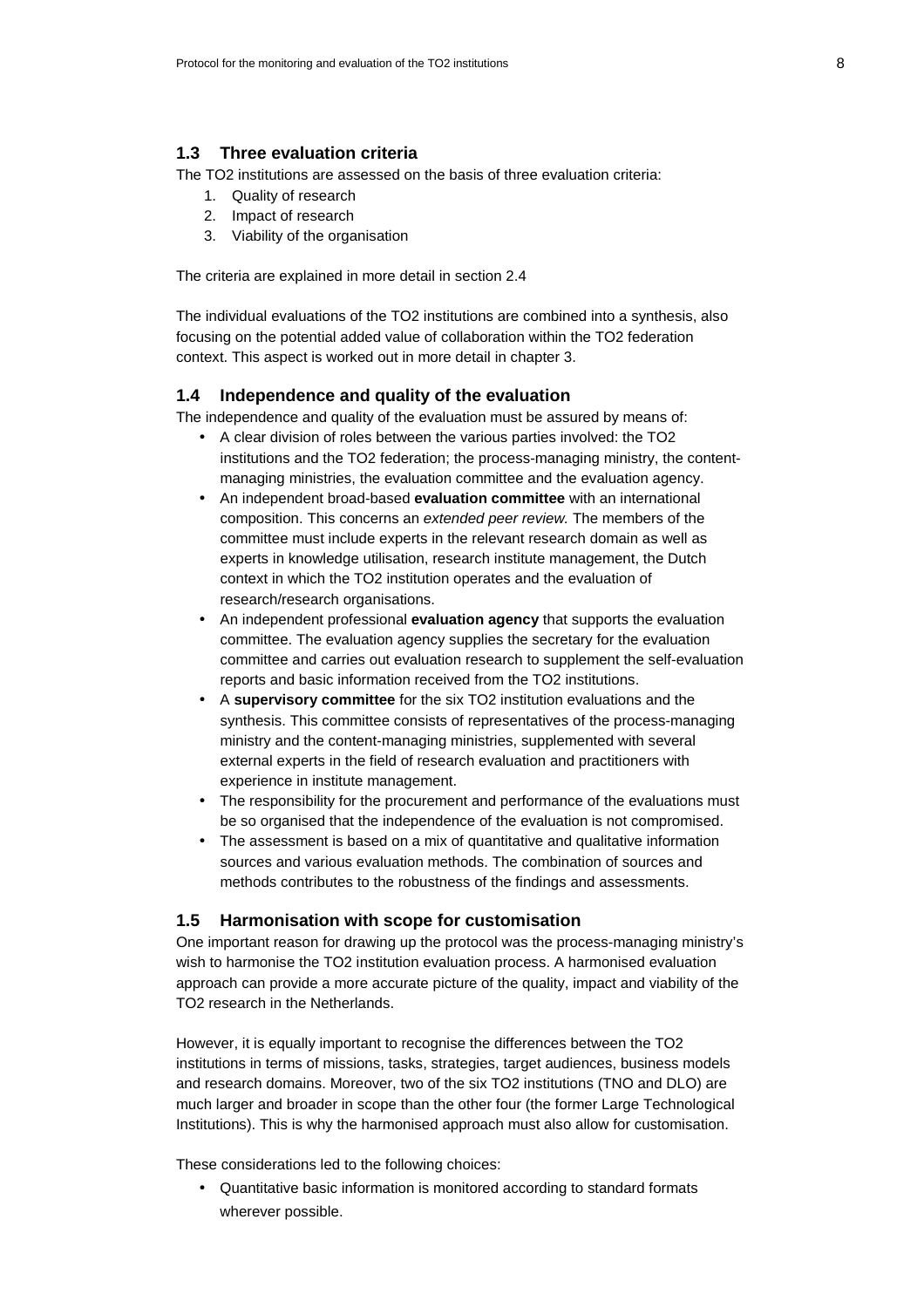- The protocol provides a basic set of qualitative indicators. Where necessary or appropriate, these can be supplemented with specific indicators and evaluation questions per TO2 institution in the Terms of Reference that are drawn up for the four-yearly evaluation.
- The evaluation agency will be instructed to carry out additional research for each TO2 institution evaluation, taking account of the TO2 institution's specific nature.
- An adapted evaluation approach will be formulated for the two large TO2 institutions (TNO and DLO).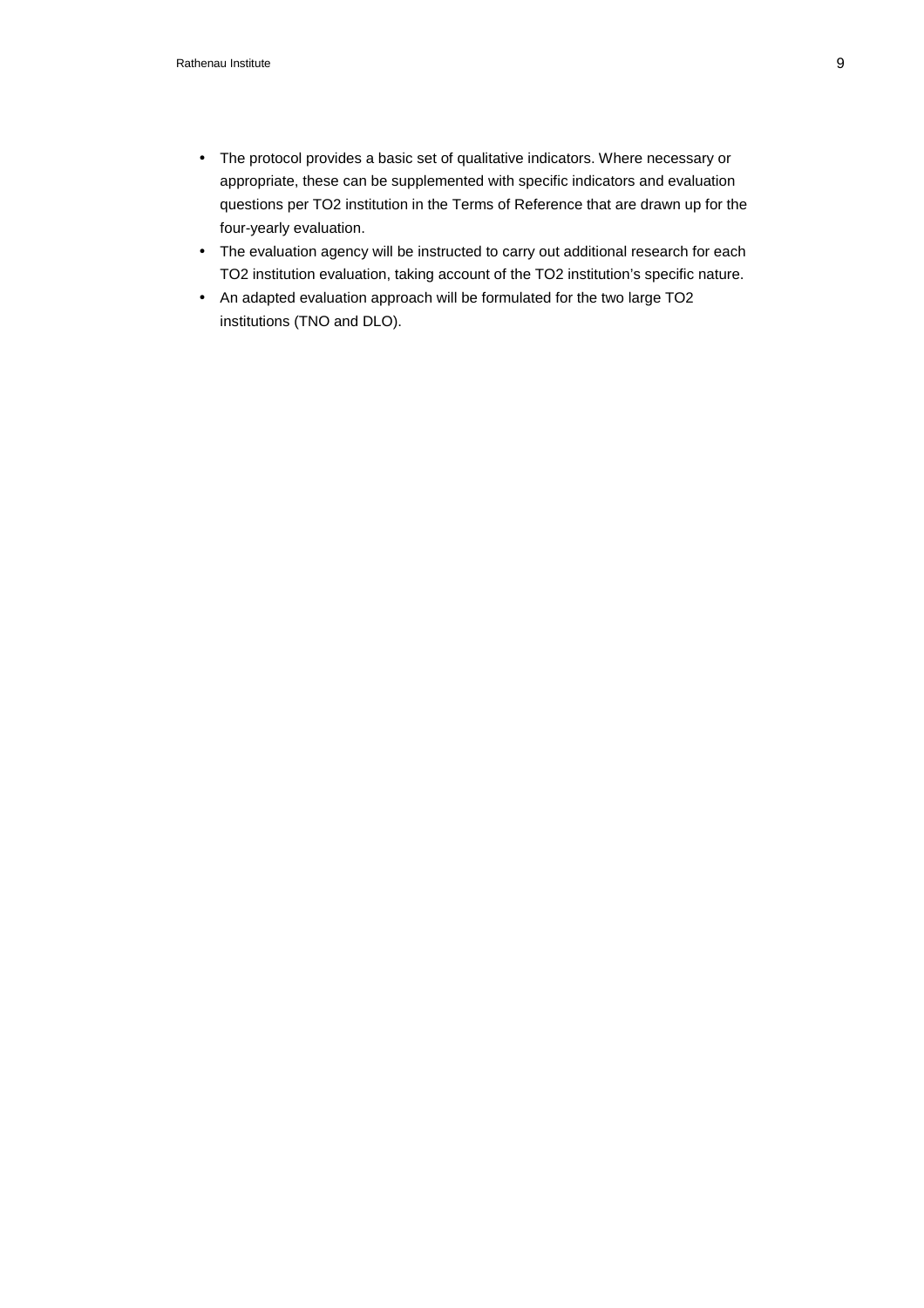# **2 Evaluation of the TO2 institutions**

This chapter describes the basic approach of the TO2 institution evaluation as well as the adapted approach for the two larger TO2 institutions, TNO and DLO. The chapter ends with a summary of the division of responsibilities and tasks between the various parties involved in the TO2 institution evaluation.

# **2.1 Basic approach for the TO2 institution evaluation**

Figure 1 illustrates the basic approach for the four-yearly individual TO2 institution evaluations. The end product of each TO2 institution evaluation is an evaluation report made by a broad-based evaluation committee. This means that six reports are produced every four years.

#### **Figure 1 Basic TO2 institution evaluation approach**



## **1. Supervisory Committee**

The process starts with the selection and installation of a supervisory committee for the six TO2 institution evaluations and the synthesis of these evaluations. The supervision is entrusted to a single broad-based supervisory committee in order to ensure the same approach is followed for all six TO2 institution evaluations and the synthesis. This committee's task is to monitor the process and the quality of the evaluations. It has no influence on the content of the assessments.

The supervisory committee is made up of representatives of the process-managing ministry and the content-managing ministries. These are supplemented with several external research evaluation experts and practitioners with experience in the field of institution management.

The process-managing ministry is responsible for the selection and installation of the supervisory committee. The composition is determined in consultation with the relevant content-managing ministries.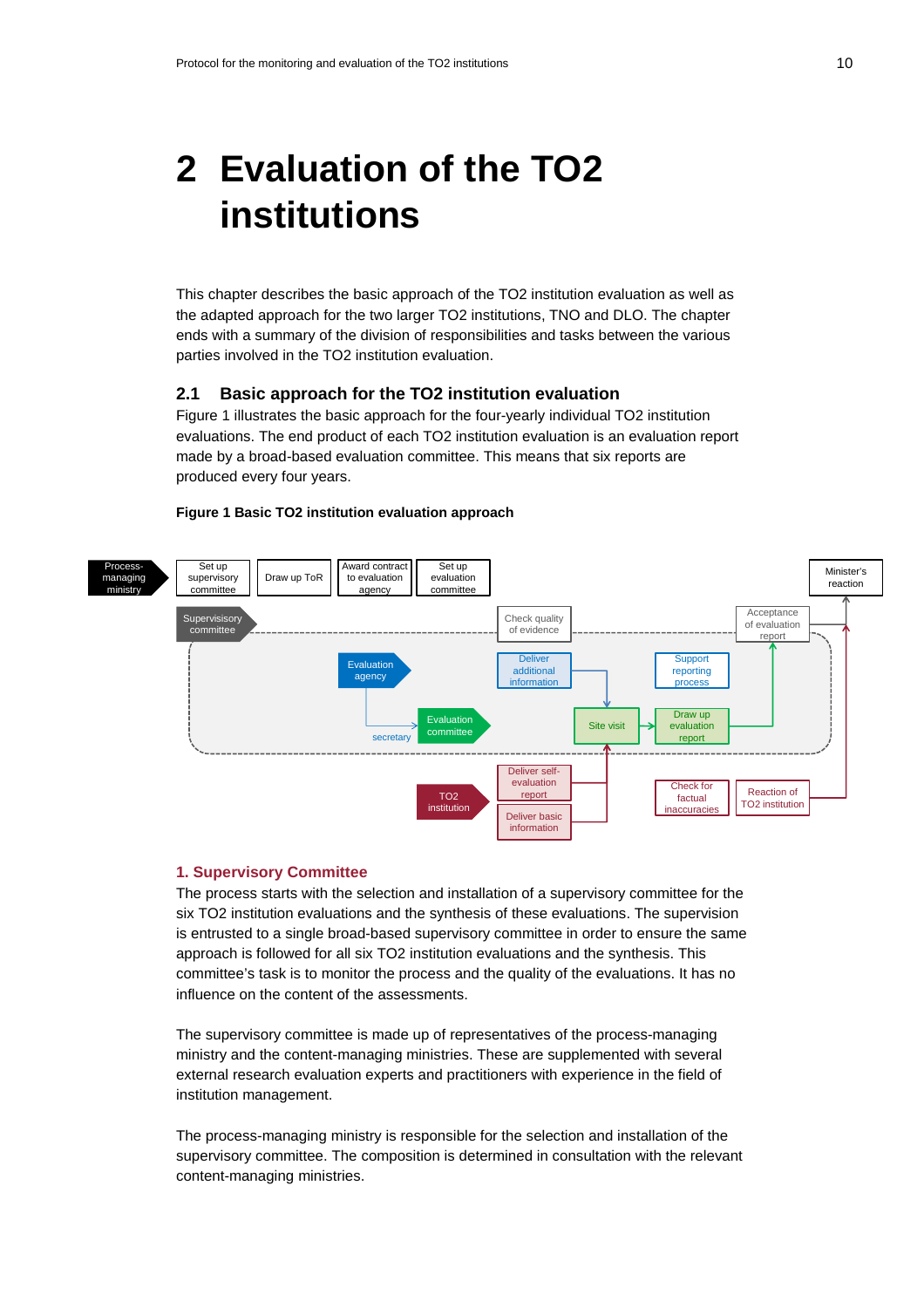The supervisory committee is responsible for supervising the evaluation agency (see below). It oversees the quality of the evaluation approach and the deliverables. It verifies whether the information supplied by the evaluation agency and the TO2 institutions meets the requirements of the protocol and the Terms of Reference. It is also responsible for the formal acceptance of the evaluation report of the evaluation committee (see below).

### **2. Defining the Terms of Reference for the four-yearly evaluation**

The process-managing ministry, acting in consultation with the supervisory committee and the TO2 institutions, draws up Terms of Reference (ToR) for each of the six TO2 institution evaluations and the synthesis. This ToR describes the questions and the various responsibilities and tasks of the parties involved, as well as the accompanying timelines. The ToRs must adhere to the protocol which is binding. The ToRs are institution-specific elaborations of the evaluation protocol. They can contain specific evaluation questions and additional requests for information tailored to the specific nature of each TO2 institution. The ToRs set out the framework within which the supervisory committee, evaluation committee, evaluation agency and TO2 institutions must operate.

#### **3. Engagement of Evaluation Agency**

The process-managing ministry engages an evaluation agency for the TO2 institution evaluations and the synthesis via a procurement procedure. In view of the size of the contract, it can be split into sub-contracts that are awarded to several evaluation agencies acting individually or as a consortium.

Based on the Terms of Reference, the evaluation agency is requested to make a proposal for the collection of additional data, taking account of the specific mission, tasks and context of each TO2 institution. The process-managing ministry consults with the TO2 institutions about the specific data collection questions. Annex 2 provides more information on the guidelines for the additional data collection process.

Other tasks of the evaluation agency – alongside the additional data collection – are to support the evaluation committee(s). The evaluation agency supplies the secretary of the evaluation committee. The secretary and evaluation team of the evaluation agency help the chairman (and/or members) of the evaluation committee to write the evaluation report.

The process-managing ministry is responsible for the procurement procedure and for handling the administrative and financial aspects. The selection takes place in consultation with the supervisory committee. One of the selection criteria concerns the availability of expertise and experience in the evaluation of (applied) research and research organisations and familiarity with the context in which the TO2 institutions operate.

## **4. Installation of Evaluation Committees**

Shortly after the evaluation agencies have been selected, the evaluation committees are chosen and installed. The task of the evaluation committee is to make an assessment based on the three main criteria and to report its findings. The determination of the composition of the evaluation committee is therefore an important step in the evaluation approach. The members must be independent and able to make an assessment on the basis of knowledge and expertise.

The following mix of knowledge and expertise must be present among the evaluation committee members: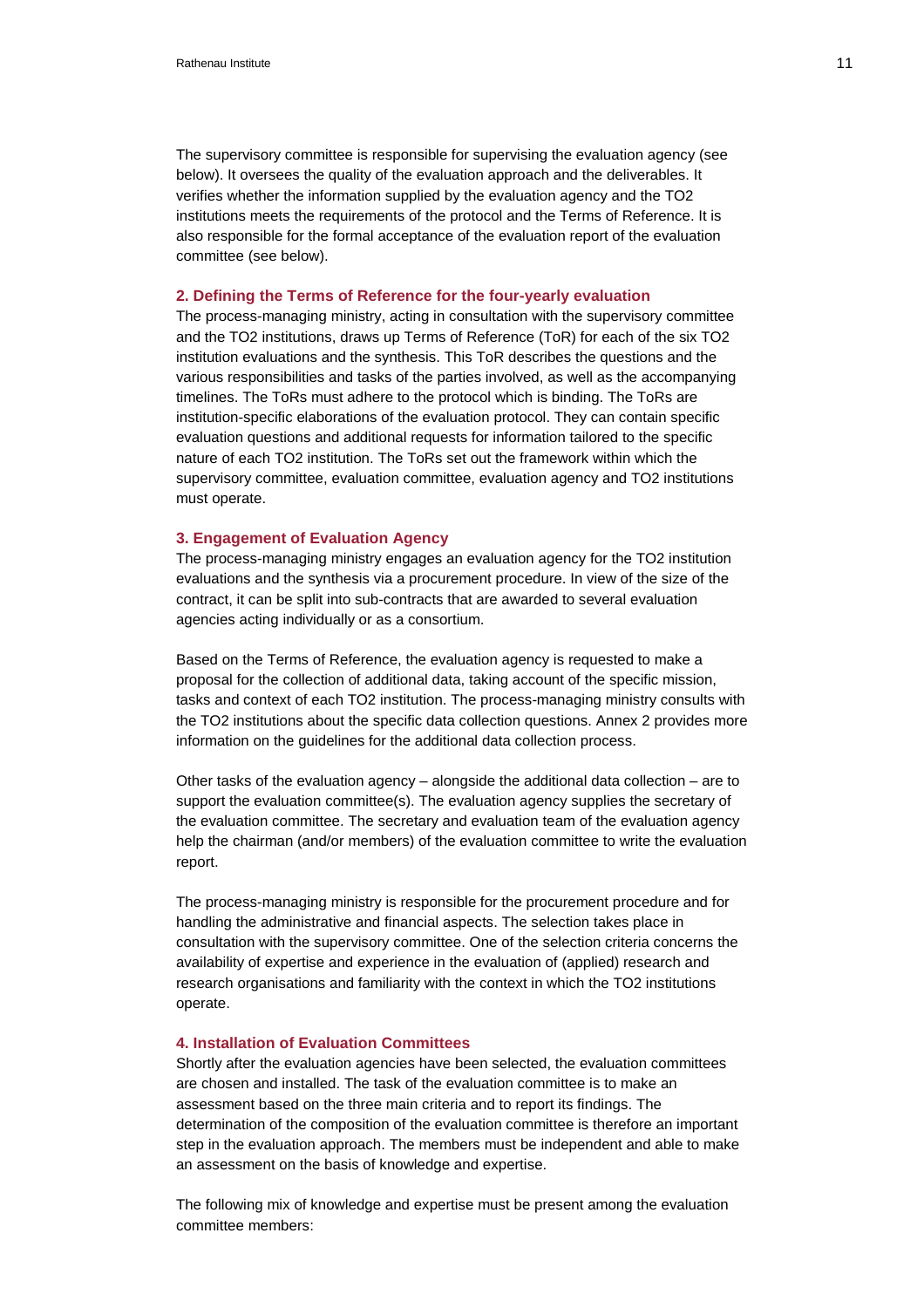- Expertise in recent developments and the state-of-the-art in the various research areas
- Expertise in recent developments in relevant areas of application and innovation
- Expertise in knowledge transfer, realisation of impact with application-oriented research
- Expertise in the management of applied research institutes
- Expertise in the evaluation of application-oriented research/research institutes
- Familiarity with the Dutch research and innovation system and research funding methods

The secretary of the evaluation committee is supplied by the engaged evaluation agency (see above).

Foreign experts will also be invited to assure the independence of the members of the evaluation committee. The evaluation committee must have sufficient knowledge of the Dutch context to be able to assess the TO2 institutions in that context. It may therefore be inevitable to invite one or more experts who are personally involved in the TO2 institution (e.g. as a member of an advisory council of the TO2 institution). Clearly, this must in no way compromise the independence of the evaluation committee.

The process-managing ministry is responsible for the timely installation of the evaluation committees for each of the TO2 institution evaluations. The processmanaging ministry obtains advice from diverse parties in determining the composition. The TO2 institutions are asked to nominate members for the evaluation committee. The evaluation agency is also consulted. Where possible and useful, experts can participate in several evaluation committees. The process-managing ministry, acting in consultation with the supervisory committee, appoints the chairman and other members of the six evaluation committees.

The process-managing ministry is responsible for handling the administrative and financial aspects. Evaluation committee members are entitled to a reimbursement of expenses. The members of the evaluation committee must sign a declaration of confidentiality. The evaluation committee operates independently and in accordance with the guidelines of the protocol. It reports to the supervisory committee.

The evaluation committee bases its assessment on four sources of information: (1) the basic information from the annual monitoring; (2) the self-evaluation report; (3) the additional data collection by the evaluation agency; and (4) the site visit to the TO2 institution. These sources are discussed below.

# **5. Delivery of basic information by the TO2 institution (Source 1)**

The first source is the basic information consisting of facts and figures on an annual basis. This information forms part of the annual monitoring for the process-managing ministry. The facts and figures provide a quantitative basis for the evaluation of the quality, impact and viability of the TO2 institution by the evaluation committee. The basic information must adhere to the guidelines and formats as described in Annexes 1 and 2.

The TO2 institution management is responsible for the timely delivery of the basic information to the evaluation committee, optionally as an annex with the self-evaluation report.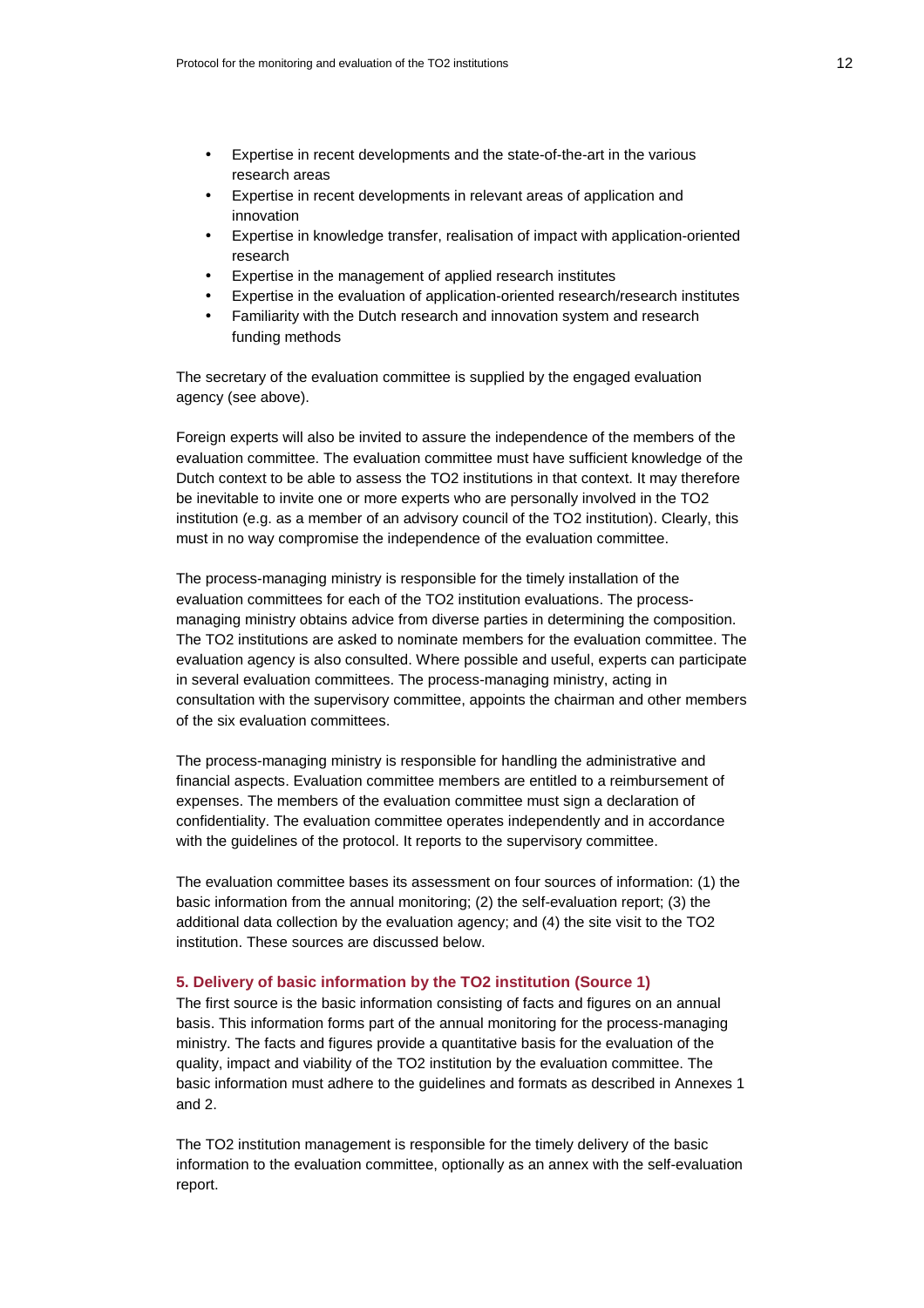The supervisory committee checks whether the basic information meets the set requirements and guidelines, with the evaluation agency providing support on the content.

## **6. Delivery of self-evaluation report by TO2 institution (Source 2)**

The second source is the self-evaluation report in which the TO2 institution provides answers to the evaluation questions. This information is supported wherever possible with quantitative data from the basic information (source 1). Annex 2 sets out guidelines for the design and content of the self-evaluation report.

The TO2 institution management is responsible for the timely delivery of a selfevaluation report that meets the guidelines in Annex 2. It ensures that sufficient manpower and resources are available within the TO2 institution and that the internal division of tasks and responsibilities is clear.

The process could consist of the following steps.

- 1. Set up an internal evaluation project team (writing team) with a project manager.
- 2. Draw up an action plan with project timelines, taking account of the guidelines in the protocol.
- 3. Appoint officers with responsibility for the content (per theme, programme line, group or cluster).
- 4. Draw up the self-evaluation report.
- 5. Internal approval of the self-evaluation report.
- 6. Send the self-evaluation report to the evaluation committee.

The supervisory committee checks whether the self-evaluation report and accompanying documentation meet the set requirements and guidelines, with the evaluation agency providing support on the content.

## **7. Delivery of additional information by evaluation agency (Source 3)**

A third source is the information that is collected by the evaluation agency on the basis of additional evaluation research. The protocol provides guidelines and suggestions for this purpose. There is scope for customisation and TO2 institution-specific evaluation questions and methods. This additional information is collected in parallel with the preparation of the self-evaluation report. Annex 2 provides instructions for the additional information collection process.

The evaluation agency is responsible for the timely delivery of the additional information according to the Terms of Reference. The action plan is discussed and approved by the supervisory committee. The supervisory committee receives interim updates on the findings and is given an opportunity to respond to a draft report with findings.

The TO2 institution is informed about the additional evaluation research. The findings of the additional evaluation research are also shared in good time with the TO2 institution so that it can check the document for factual inaccuracies and prepare for the evaluation committee's site visit.

<sup>7</sup> In the case of TNO and DLO, the evaluation consists of evaluation reports of organisational units and an overarching report for the overall TO2 institution. The adapted approach for TNO and DLO is clarified in the next section.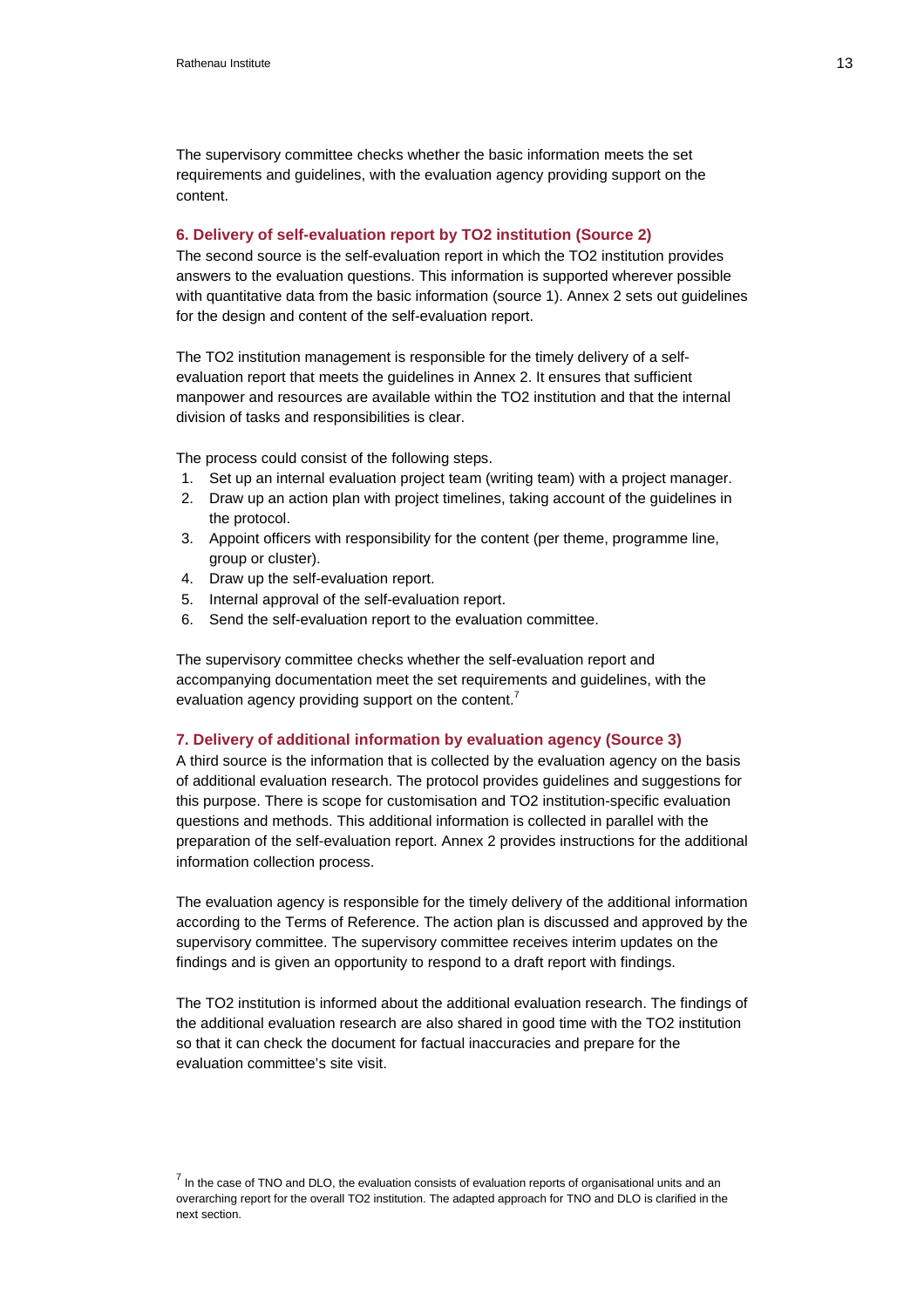#### **8. The site visit (Source 4)**

Fed by the three information sources, the evaluation committee pays a site visit to the TO2 institution. This site visit offers the evaluation committee an opportunity interview people of the TO2 institution and their stakeholders (partners, customers, users) and to inspect the research facilities. To ensure that all relevant stakeholders can make time available for the site visit, it is important to set a date well in advance. The evaluation committee must receive the three information sources at least one month before the site visit.

During a two-day visit, the evaluation committee must collect as much relevant information as possible. $8$  The agenda for the site visit must therefore be prepared with great care. The chairman of the evaluation committee makes the final decision on the agenda after consultation with the TO2 institution which is requested to make suggestions for the agenda. The evaluation agency can also be consulted about which stakeholders within and around the TO2 institution should be interviewed and about relevant subjects for discussion and interview questions.

Further guidelines for the organisation of the site visit are given in Annex 2.

## **9. TO2 institution evaluation report**

Drawing on the four information sources, the evaluation committee arrives at its answers to the evaluation questions and assessments on the three evaluation criteria: quality, impact and viability. The findings and conclusions are written down in an evaluation report. The evaluation committee writes the evaluation report with support from the secretary and evaluation team (from the evaluation agency).

The TO2 institution receives a draft version of the evaluation report to check it for factual inaccuracies. After its comments are incorporated, the final evaluation report is sent to the supervisory committee which is responsible for accepting the report. The TO2 institution has an opportunity to react to the evaluation report. The report and the reaction are then offered to the Minister of Economic Affairs, together with the other TO2 institution evaluation reports and the synthesis report (see below).

# **2.2 Adapted approach for TNO and DLO**

TNO and DLO are so large and multi-faceted that an adapted approach is necessary. In the case of these institutions, the evaluation committee must assess a much broader range of research activities than at the four smaller TO2 institutions. The adapted approach is shown in the diagram in Figure 2.

The difference with the basic approach is that, prior to the TO2 institution evaluation, TNO and DLO must organise an initial series of evaluations at technology cluster (TNO) or research institute (DLO) level. This series of evaluations is spread over the four-year cycle. The TO2 institution sets up an independent evaluation committee with specific expertise in the research domain for each of these evaluations of the sub-units. These sub-evaluations are organised in line with the guidelines of this protocol. The committees must therefore be able to arrive at their opinion based on the basic information, a self-evaluation report and a site visit per sub-unit.

The broad evaluation committee of the four-yearly TNO/DLO institution evaluation receives the following information from the TO2 institution:

 $8$  It is advisable for the evaluation committee to gather together on the evening before the site visit in order to get to know each other, discuss the Terms of Reference, agree on the division of roles and responsibilities, etc.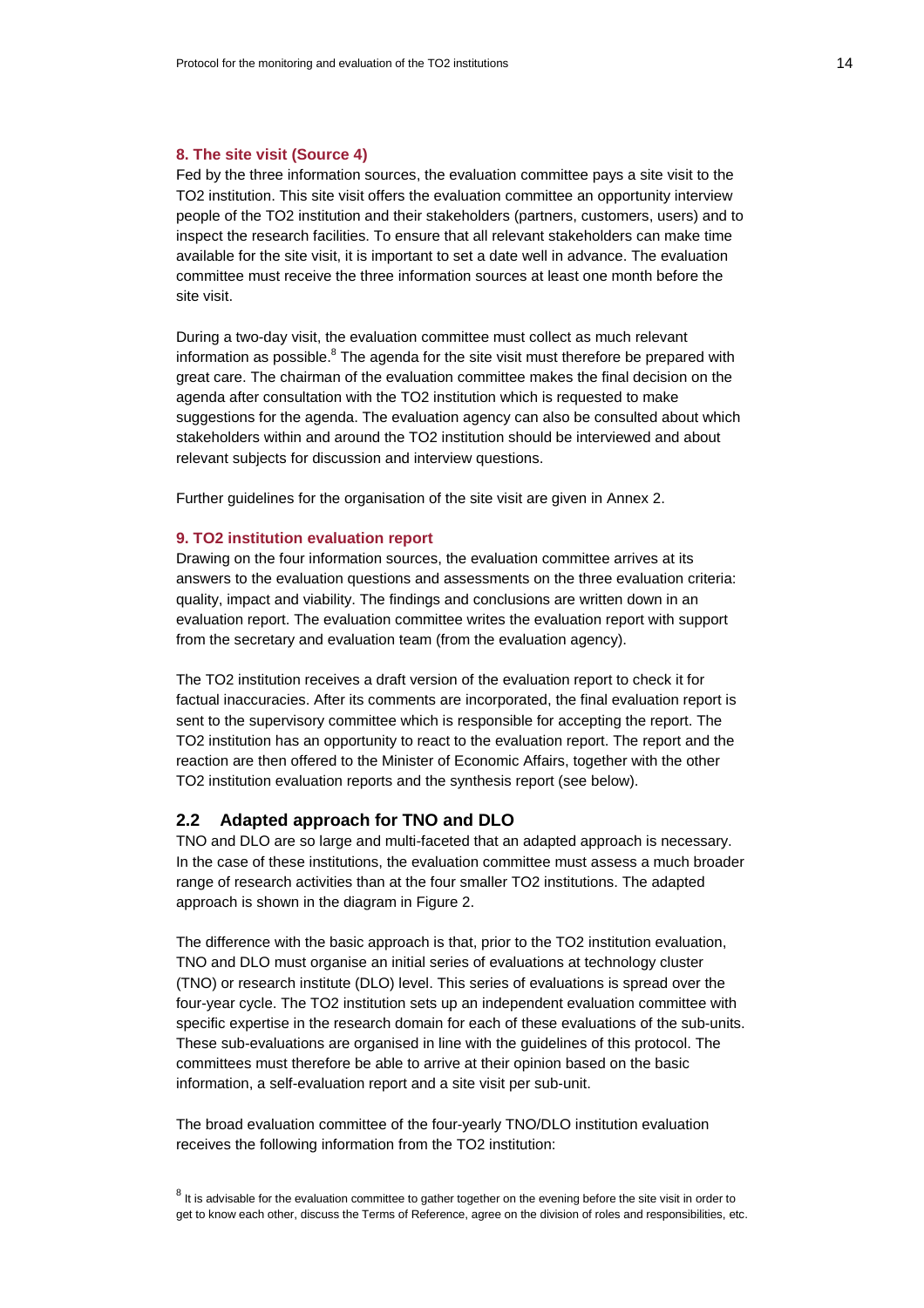- 1. The basic information from the annual monitoring.
- 2. The set of evaluation reports per sub-unit. Where necessary, information from the evaluation reports of the sub-units is brought up-to-date, for instance if major changes have occurred in the intervening period.
- 3. The underlying self-evaluation reports per sub-unit.
- 4. The reactions of the TO2 institution's management to these evaluation reports per sub-unit.
- 5. A report in which the TO2 institution answers evaluation questions at the level of the entire TO2 institution.

# **Figure 2 Adapted approach for the evaluation of TNO and DLO**



# **2.3 Division of responsibilities**

Table 1 provides a summary of the subdivision of duties and responsibilities for the TO2 institution evaluation. It also gives the timelines for the activities, indicated in months before or after the site visit.

| <b>Activity</b>                                                                                    | Lead      | <b>Consultation</b><br>with | <b>Timing</b><br>(in months)<br>before/after<br>site visit) |
|----------------------------------------------------------------------------------------------------|-----------|-----------------------------|-------------------------------------------------------------|
| 1. Set up supervisory committee (SC)                                                               |           |                             |                                                             |
| Selection of SC members                                                                            | <b>PM</b> | <b>CM</b>                   | -9                                                          |
| Set up SC                                                                                          | <b>PM</b> | <b>CM</b>                   | -9                                                          |
| 2. Draw up Terms of Reference                                                                      |           |                             |                                                             |
| Draw up the ToR for the evaluations of the six<br>TO2 institutions and the synthesis. <sup>9</sup> | <b>PM</b> | SC                          | -9                                                          |
| 3. Engagement of evaluation agencies (EA)                                                          |           |                             |                                                             |
| Selection of/Contract Award to EA                                                                  | <b>PM</b> | SC                          | -8                                                          |
| Supervision of EA                                                                                  | SC        | <b>PM</b>                   |                                                             |

# **Table 1 Division of responsibilities**

 $^9$  The protocol is the leading guideline. The ToR provides room for institution-specific additions or adjustments.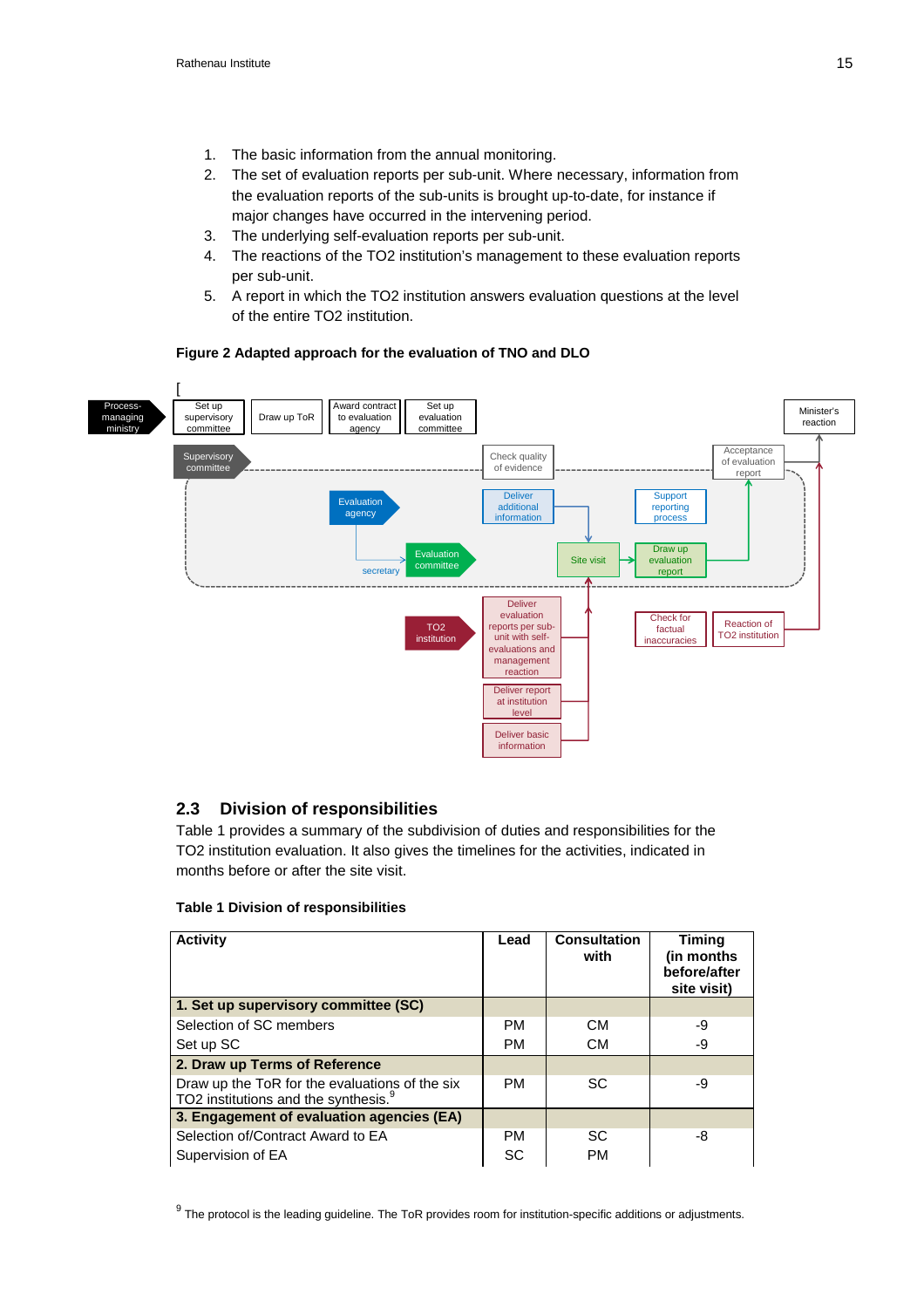| Financial handling                                      | <b>PM</b>       |                      |      |
|---------------------------------------------------------|-----------------|----------------------|------|
| 4. Set up evaluation committees (EC)                    |                 |                      |      |
| Nomination of committee members <sup>10</sup>           | TO <sub>2</sub> | SC, EA               | -8   |
| Determination of composition EC                         | <b>PM</b>       | SC, TO2, EA          | -8   |
| Financial handling                                      | <b>PM</b>       |                      |      |
| 5. Delivery of basic information                        |                 |                      |      |
| Delivery of basic information                           | TO <sub>2</sub> |                      | $-2$ |
| Check whether information meets the protocol            | <b>SC</b>       | EA                   | $-2$ |
| requirements                                            |                 |                      |      |
| 6. Delivery of self-evaluation report                   |                 |                      |      |
| Delivery of self-evaluation report <sup>11</sup>        | TO <sub>2</sub> |                      | $-2$ |
| Check whether information meets protocol                | <b>SC</b>       | EA                   | $-2$ |
| requirements                                            |                 |                      |      |
| 7. Delivery of additional information                   |                 |                      |      |
| Delivery of additional information                      | EA              |                      | $-1$ |
| Check for factual inaccuracies                          | TO <sub>2</sub> |                      |      |
| Check whether information meets protocol                | <b>SC</b>       |                      | $-1$ |
| requirements                                            |                 |                      |      |
| 8. Organise site visit                                  |                 |                      |      |
| Set date                                                | TO <sub>2</sub> | EC, EA               | $-7$ |
| Propose agenda                                          | TO <sub>2</sub> | EC, EA               | $-4$ |
| Set agenda                                              | EC.             | TO <sub>2</sub> , EA | -3   |
| Organise site visit <sup>12</sup>                       | TO <sub>2</sub> | EA                   | $-2$ |
| 9. Draw up evaluation report                            |                 |                      |      |
| Draw up draft evaluation report                         | EC.             | EA                   | $+1$ |
| Check for factual inaccuracies                          | TO <sub>2</sub> |                      |      |
| Draw up final evaluation report                         | <b>EC</b>       | EA                   |      |
| Acceptance of the evaluation report                     | <b>SC</b>       |                      |      |
| TO2's reaction to evaluation report                     | TO <sub>2</sub> |                      | $+1$ |
| Minister's reaction to evaluation reports <sup>13</sup> | <b>MEA</b>      |                      | $+3$ |

SC = Supervisory Committee of the evaluation /  $EA =$  Evaluation Agency /  $EC =$  Evaluation Committee / MEA = Minister of Economic Affairs / PM = Process-Managing Ministry / CM = Content-Managing Ministries / TO2 = TO2 institution

# **2.4 Evaluation criteria**

The TO2 institutions are assessed on the basis of three evaluation criteria:

- 1. Quality
- 2. Impact
- 3. Viability

The three criteria are set out below.

## **Criterion 1: Quality**

The first key question for the TO2 institution evaluation is:

What was the quality of the TO2 institution's research in the past evaluation period?

 $10$  Optionally, a chairman can be selected first, who is then involved in the selection of the other members of the evaluation committee. In the case of TNO and DLO, the chairmen of the evaluation committees of the subevaluations can also be included as members in the evaluation committee.<br>
<sup>11</sup> The contract in the evaluation committee.

<sup>11</sup> TNO and DLO supply evaluation reports per sub-unit, including the underlying self-evaluations per sub-unit. In addition, they supply an additional synthesis report for the TO2 institution as a whole.

<sup>12</sup> This concerns the arrangement of practical matters (meeting room, travel and accommodation of committee

members, making arrangements with people whom the evaluation committee wants to talk to, etc.)<br><sup>13</sup> The Minister of Economic Affairs gives a reaction on the basis of the six evaluation reports and the synthesis report.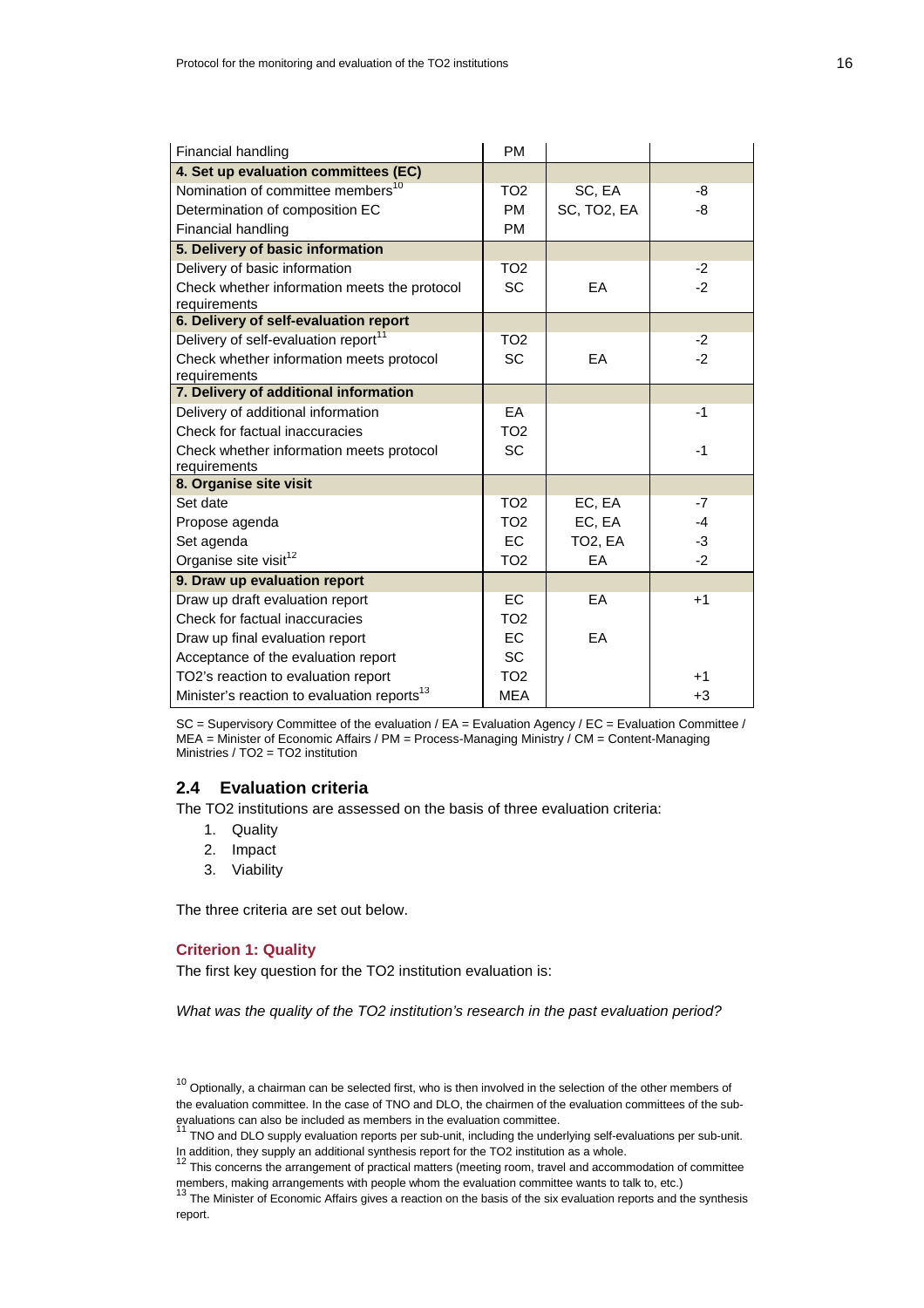The quality of TO2 research must be assessed in a different way from the quality of academic research. This is due to the different roles that TO2 institutions and academic knowledge institutions (e.g. universities and KNAW/NWO institutions) play in the research and innovation system. TO2 research spans a broad spectrum of activities and is performed for diverse objectives and target audiences. Typical TO2 research is:

- 1. Research for building and maintaining their strategic knowledge base
- 2. Precompetitive research in collaboration with private and public parties
- 3. Programmatic research for policy-making knowledge
- 4. Contract research
- 5. Statutory research tasks

Accordingly, the Standard Evaluation Protocol for academic research assessments in the Netherlands is not suitable for the evaluation of the quality of TO2 research. The output of TO2 institutions is diverse and comprises far more than scientific publications.

This protocol therefore also looks at how the various stakeholders rate the quality of the research. This rating can be measured via direct questioning (customer satisfaction surveys, interviews with customers, partners and users, or focus group sessions). Indications for the quality ratings can also be found in the income obtained from diverse funding sources, repeat customers, partnerships with prominent knowledge institutions, participation in national/international research consortiums and research networks, etc.

One indirect way of measuring quality is to look at the basic conditions for delivering good quality, such as the presence of sufficient financial resources, the ability to recruit and retain talented researchers, the ability to keep strategic research facilities up to date.

Table 2 gives the indicators for assessing the quality of TO2 research.

| <b>Indicators</b>                                                                   |                      | <b>Evaluation questions</b>                                                                                                                                                                                                                                                                                                                                                                                                                                                                                                                                                                                                              |
|-------------------------------------------------------------------------------------|----------------------|------------------------------------------------------------------------------------------------------------------------------------------------------------------------------------------------------------------------------------------------------------------------------------------------------------------------------------------------------------------------------------------------------------------------------------------------------------------------------------------------------------------------------------------------------------------------------------------------------------------------------------------|
| 1. Relevance and<br>effectiveness of the<br>research strategy in<br>the past period |                      | Are the strategic choices well-considered and well-founded?<br>٠<br>Are the objectives realistic and sufficiently ambitious?<br>$\bullet$<br>Has the research strategy been properly implemented?<br>$\bullet$<br>To what extent were the objectives for the various<br>$\bullet$<br>programmes/themes achieved?                                                                                                                                                                                                                                                                                                                         |
| Rating of research<br>2.<br>quality by customers<br>and users                       |                      | To what extent is the TO2 institution able to:<br>• attract income from various customer groups? (Large<br>Corporates/SMEs; national/international)<br>• serve new customers? (in absolute numbers and as share<br>of total; national/international)<br>secure repeat customers? (in absolute numbers and share<br>of total)<br>• realise strategic (multi-year) partnerships with customers?<br>• What are the results of:<br>• the customer satisfaction survey?<br>the questioning of (prospective) customers and/or focus<br>groups?<br>To what extent does the TO2 institution have an independent<br>status and a good reputation? |
| Rating of research<br>3.                                                            | quality by knowledge | To what extent is the TO2 institution able to take part in<br>$\bullet$<br>relevant international/national research consortia, knowledge                                                                                                                                                                                                                                                                                                                                                                                                                                                                                                 |

# **Table 2 Quality Indicators**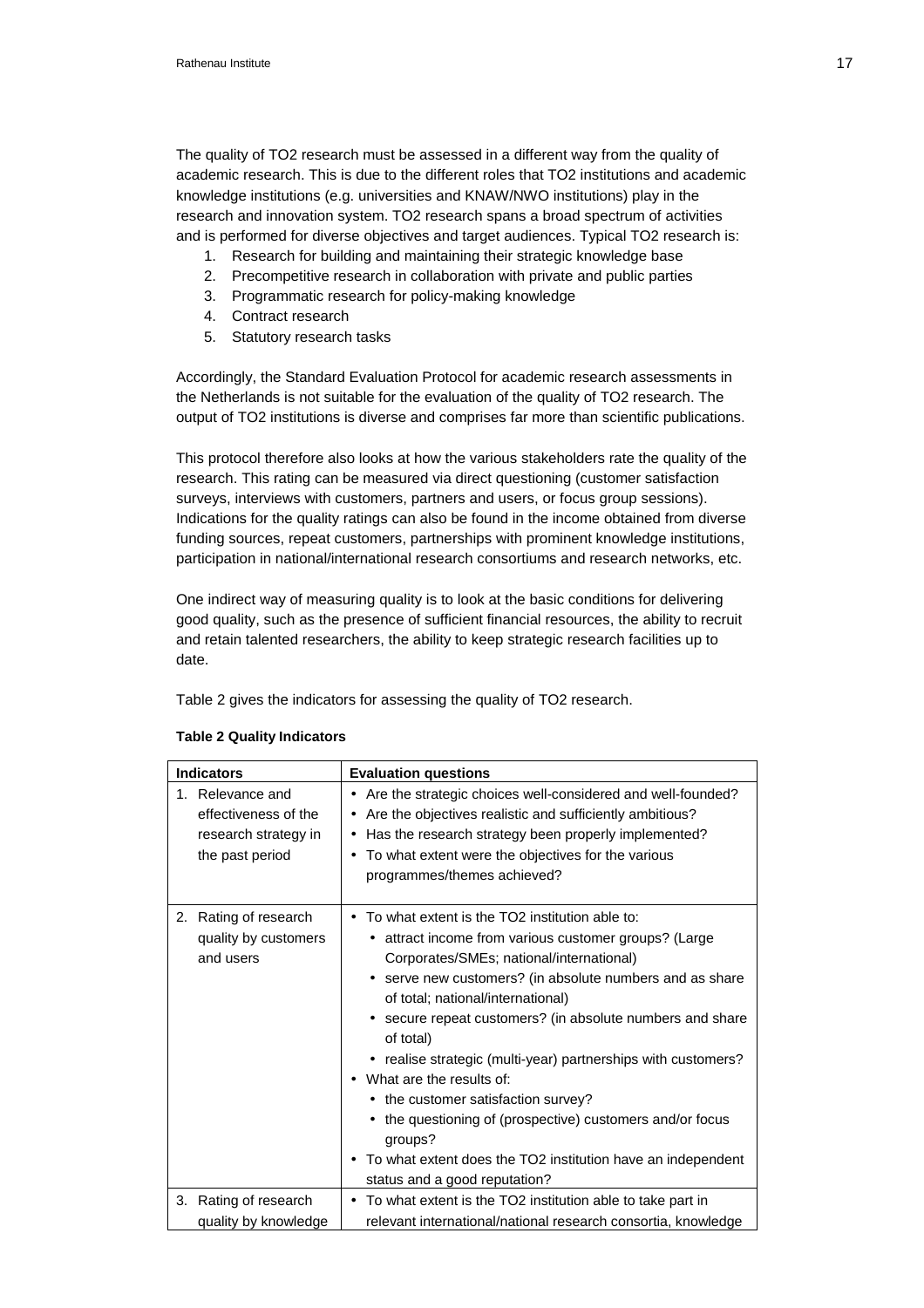| partners                                                                                                        | networks, research programmes?<br>• What is the position of the TO2 institution in these<br>partnerships?<br>• With what prominent knowledge partners in the public<br>research and innovation system does the TO2 institution<br>work together? (new/recurrent, national/international)<br>With what other TO2 institutions does the TO2 institution<br>work together?                                                                                                                                                                                                                                                                                                                                                                                                                                               |
|-----------------------------------------------------------------------------------------------------------------|-----------------------------------------------------------------------------------------------------------------------------------------------------------------------------------------------------------------------------------------------------------------------------------------------------------------------------------------------------------------------------------------------------------------------------------------------------------------------------------------------------------------------------------------------------------------------------------------------------------------------------------------------------------------------------------------------------------------------------------------------------------------------------------------------------------------------|
| 4. Realisation of<br>synergy                                                                                    | • What are the synergy benefits (scale and scope benefits) that<br>the TO2 institution is able to achieve thanks to a combination<br>of different types of research, research disciplines and<br>research facilities?                                                                                                                                                                                                                                                                                                                                                                                                                                                                                                                                                                                                 |
| 5. Conditions for<br>delivering quality in<br>research: money,<br>people, management<br>and facilities          | • To what extent can the TO2 institution obtain sufficient<br>income from different public and private funding sources for<br>different types of research?<br>• Does the TO2 institution have sufficient and sufficiently good<br>researchers?<br>• To what extent is the TO2 institution able to recruit and retain<br>good researchers?<br>• What is the quality of the research management?<br>• What is the quality (compared to state-of-the-art) and<br>relevance of the research facilities of the TO2 institution?<br>• Does the TO2 institution manage the strategic research<br>facilities in an efficient and effective way?<br>• To what extent can the TO2 institution invest in maintenance<br>and renewal of facilities?<br>• How are the facilities used?<br>How do stakeholders rate the facilities? |
| 6. Quality of the output                                                                                        | • What positive feedback do the stakeholders give for the most<br>important outputs (reports, software, models, )<br>• What are the results of the bibliometric analysis (in terms of<br>productivity, impact, )?                                                                                                                                                                                                                                                                                                                                                                                                                                                                                                                                                                                                     |
| 7. International<br>benchmark with<br>comparable<br>organisations <sup>14</sup>                                 | What are the results of the international benchmark study in<br>terms of e.g.<br>Research funding from different funding sources<br>Research personnel<br>Facilities<br>Scientific output and impact<br>• Position in relevant knowledge networks, consortiums, etc.<br>• Technology portfolio                                                                                                                                                                                                                                                                                                                                                                                                                                                                                                                        |
| 8. Qualitative case<br>studies for<br>supporting,<br>interpreting and<br>supplementing<br>quantitative analyses | Representative cases<br>$\bullet$<br>Cases in which exceptionally good quality is realised<br>• Wherever necessary and useful in combination with case<br>studies about impact                                                                                                                                                                                                                                                                                                                                                                                                                                                                                                                                                                                                                                        |

 $14$  Where possible and useful. This depends on e.g. whether there are comparable research organisations and whether information on these organisations is available.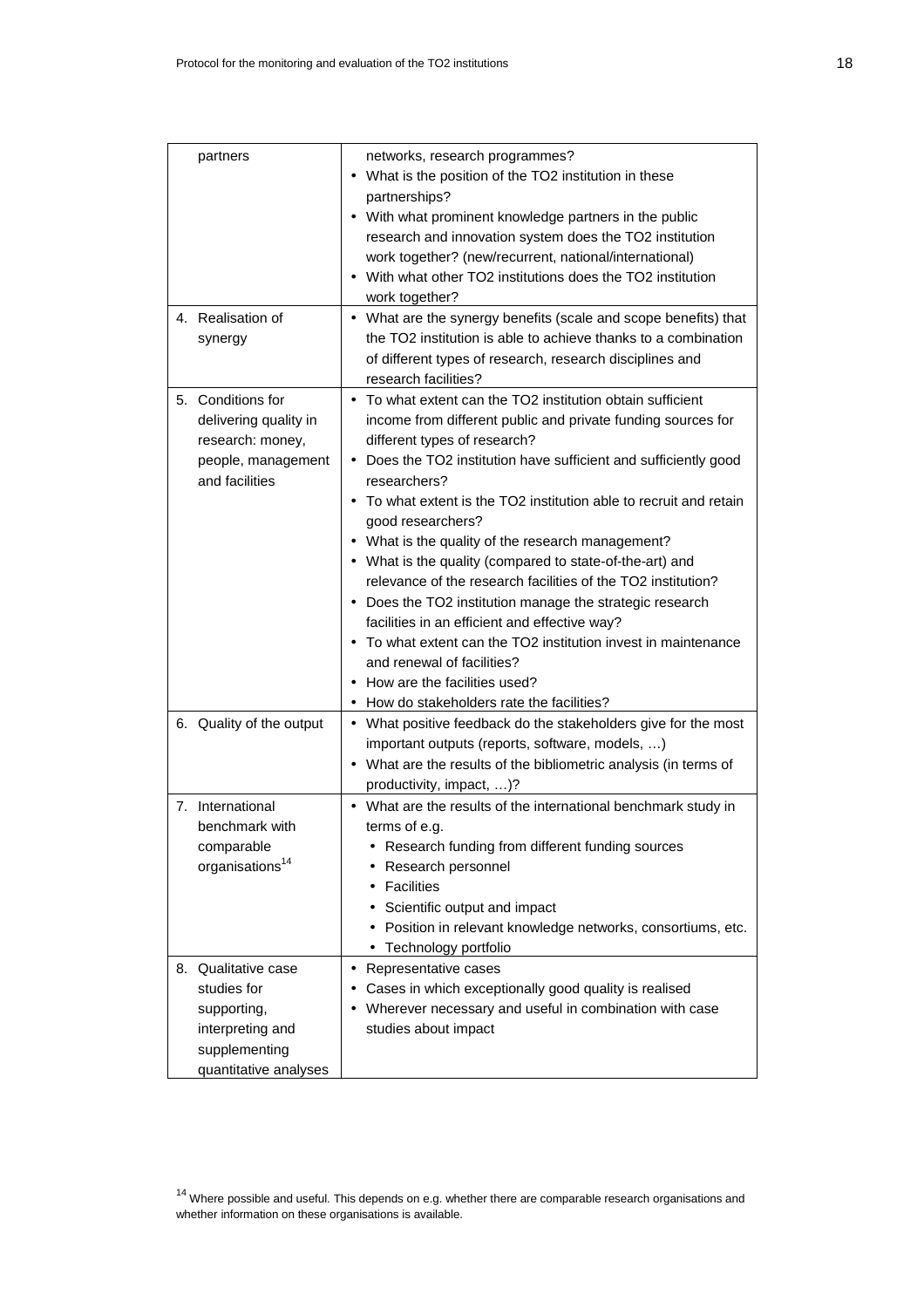# **Criterion 2: Impact**

A second key question for the TO2 institution evaluation is:

What impact has the TO2 institution's research had in the past period?

TO2 institutions can realise different types of impact with their research. To structure this, the protocol makes a distinction between:

1. Type of knowledge user: businesses versus non-profit organisations including public sector

2. Type of domain in which impact is realised:

- Contribution to innovation agendas of the top sectors in the Netherlands
- Contribution to the achievement of societal themes in national policy
- Contribution to European or international policy agendas and themes

In practice it is not possible to clearly separate the different types of impact and overlap can always occur. The main purpose of the evaluation is to form a good picture of the impact (great or little) that the TO2 institution has in different areas.

The protocol evaluates the impact of TO2 research along two routes:

- 1. Impact perceived as knowledge utilisation by users
- The evaluation is based on information about knowledge utilisation by various user groups. The information is collected by questioning users about their knowledge utilisation and the effects of that knowledge utilisation via knowledge utilisation surveys, via interviews with customers and users and/or via focus group sessions.
- 2. Impact perceived as an approach to promote knowledge utilisation by users The evaluation is based on information about the actions that the TO2 institution undertakes to promote the utilisation of research results. The question about impact thus becomes a question about how the TO2 institution connects with which stakeholders. This concerns e.g. the organisation of demand-driven research for stakeholders, performing research in partnership with users, helping users to utilise the research results, etc. These connections can be established in different ways: via interactions between individuals, via exchanges of knowledge carriers (such as texts, models, instruments) and via financial transactions. Each of these different types of connections can be evaluated with different indicators.

Annex 3 takes a closer look at the impact evaluation method.

The key indicators for assessing the impact of TO2 research are set out in Table 3:

| <b>Indicators</b>                                                                   | <b>Evaluation questions</b>                                                                                                                                                                                                                                      |
|-------------------------------------------------------------------------------------|------------------------------------------------------------------------------------------------------------------------------------------------------------------------------------------------------------------------------------------------------------------|
| Relevance and<br>effectiveness of the<br>approach to promote<br>impact              | • Are the actions to promote impact well-considered and<br>well-founded?<br>Are the objectives realistic and sufficiently ambitious?<br>Are the actions properly implemented?<br>• To what extent were the objectives for various<br>programmes/themes achieved? |
| 2. Knowledge utilisation<br>by businesses.<br>government agencies<br>and non-profit | What are the results of:<br>• the customer/user surveys about knowledge utilisation?<br>• the questioning of customers/users in interviews and/or<br>focus group sessions about knowledge utilisation?                                                           |

#### **Table 3 Key impact indicators**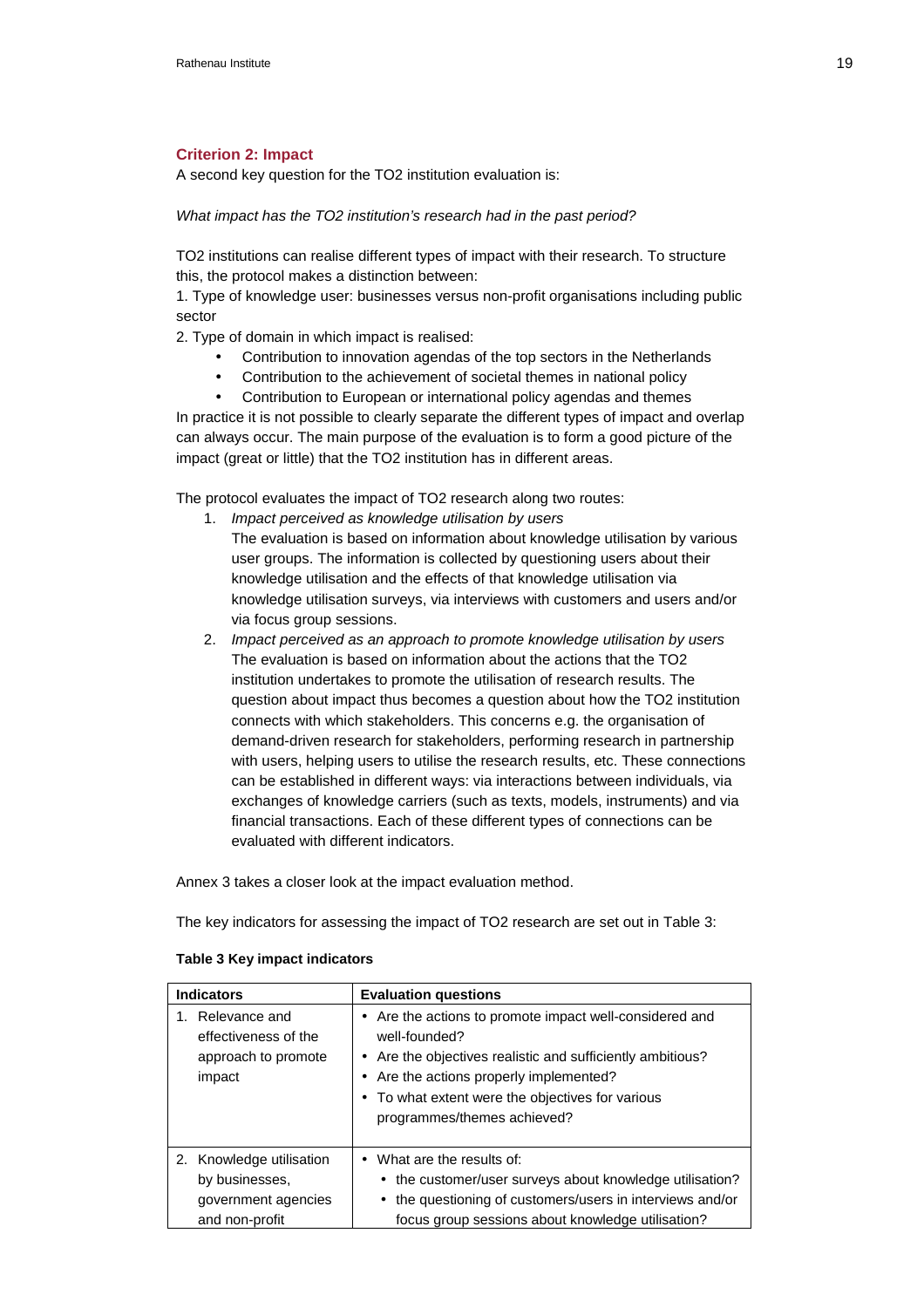| organisations at home<br>and abroad                                                                          | What contributions did the TO2 institution make towards:<br>the realisation of innovation agendas in the top sectors?<br>the realisation of objectives relating to the societal<br>themes in the national policy agendas (of content-<br>managing ministries)?<br>• the realisation of European and international policy<br>agendas and themes?                                                                                                             |
|--------------------------------------------------------------------------------------------------------------|-------------------------------------------------------------------------------------------------------------------------------------------------------------------------------------------------------------------------------------------------------------------------------------------------------------------------------------------------------------------------------------------------------------------------------------------------------------|
| 3. Impact related to the<br>importance of the<br>sectors/themes/-<br>agendas for the<br>Netherlands          | • What is the economic significance of the sectors in which<br>the TO2 institution realises impact? (In terms of the<br>sector's share in GDP, employment and R&D<br>expenditures, the growth perspective; the international<br>competitiveness of the Netherlands)<br>What is the societal significance of the themes for which<br>٠<br>the TO2 institution realises impact? (In terms of<br>prioritisation in national, European or international policy) |
| 4. Connections with<br>customers/users in<br>private and public<br>sectors for the<br>realisation of impact  | • Who are the most important customers/users of the TO2<br>institution? Why these parties?<br>• How does the TO2 institution connect these parties during<br>the research process (agenda-setting, programming,<br>implementation and knowledge transfer)? Why this<br>approach?<br>To what extent is this approach adequate and effective?<br>$\bullet$                                                                                                    |
| 5. Connections with<br>leading knowledge<br>institutions at home<br>and abroad                               | To what extent is the TO2 institution able to work together<br>$\bullet$<br>with the best knowledge institutions (including other TO2<br>institutions) in the Dutch research and innovation system?<br>To what extent is the TO2 institution able to work together<br>$\bullet$<br>with the best international knowledge institutions? (e.g. via<br>participation in Framework Programmes)                                                                  |
| 6. Visibility in relevant<br>media                                                                           | • To what extent is the (societal) impact of the TO2<br>institution visible in the various media? (via media<br>analysis)                                                                                                                                                                                                                                                                                                                                   |
| 7. Qualitative case<br>studies for supporting,<br>interpreting and<br>supplementing<br>quantitative analyses | • Representative cases about approach to realise of impact<br>Cases where an exceptionally strong impact was realised<br>Where necessary and useful in combination with case<br>$\bullet$<br>studies about quality                                                                                                                                                                                                                                          |

# **Criterion 3: Viability**

A third key question about the TO2 institution evaluation is:

What is the viability of the TO2 institution? How well is the TO2 institution equipped and positioned for the future in the light of developments in their specific environments?

The key indicators for assessing the viability of the TO2 institution are set out below.

| <b>Table 4 Viability indicators</b> |  |
|-------------------------------------|--|
|-------------------------------------|--|

| <b>Indicators</b>         | <b>Evaluation questions</b>                              |
|---------------------------|----------------------------------------------------------|
| Relevance of the          |                                                          |
| strategic plan for        |                                                          |
| coming period             |                                                          |
| External analysis -<br>a. | • Who are the most important current/future stakeholders |
| opportunities and         | and target audiences of the TO2 institution in the       |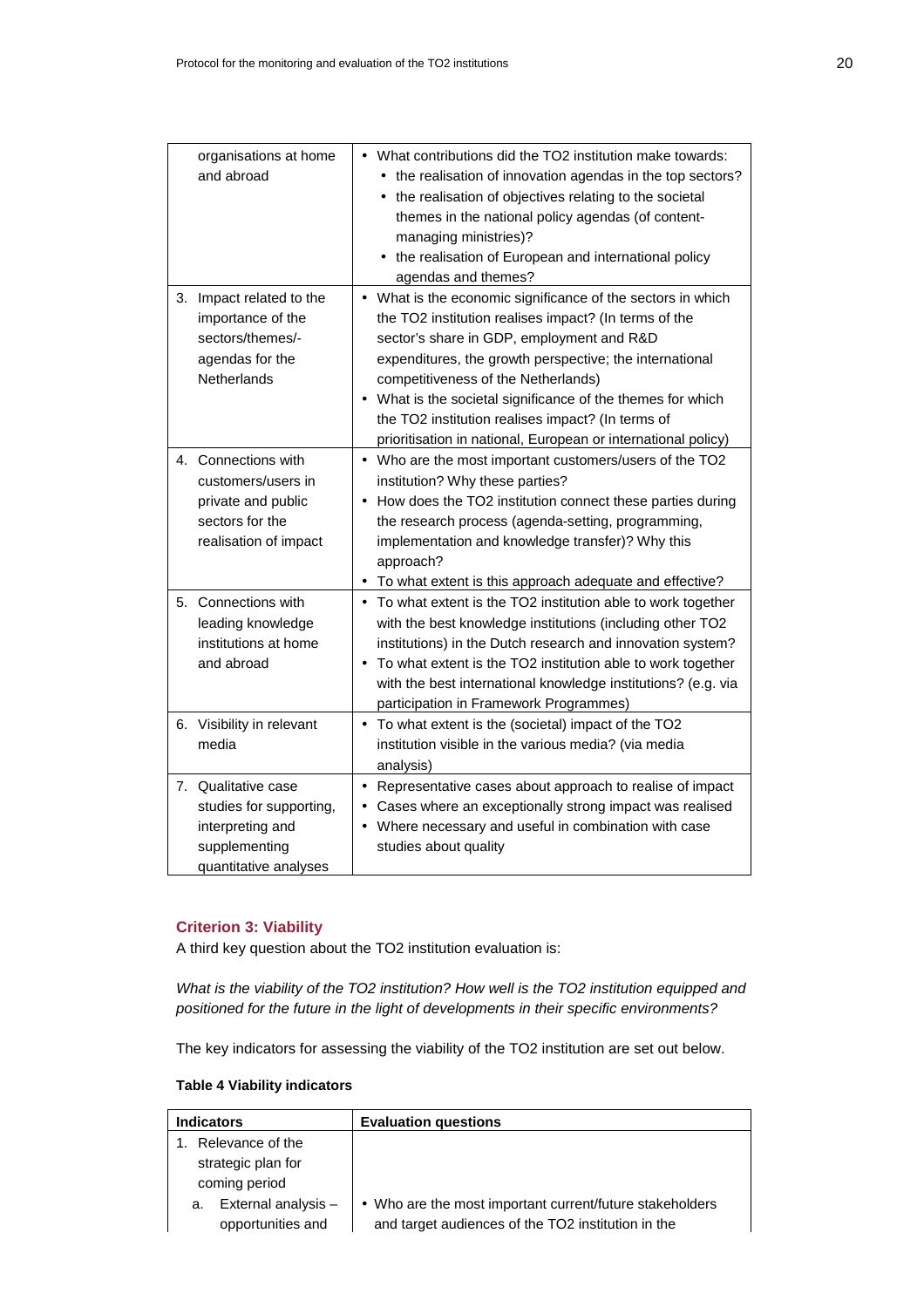| threats in the<br>specific<br>environments                                   | private/public sector and wider society? (National and<br>international, existing and potential)<br>• What are the economic and technological developments<br>among these stakeholders? (as opportunity or threat for<br>(the relevance of) the TO2 institution's research)<br>• What kinds of knowledge will stakeholders need in the<br>coming period?                                                                                                                                                                                                                                                                                                                                                                                                                                             |
|------------------------------------------------------------------------------|------------------------------------------------------------------------------------------------------------------------------------------------------------------------------------------------------------------------------------------------------------------------------------------------------------------------------------------------------------------------------------------------------------------------------------------------------------------------------------------------------------------------------------------------------------------------------------------------------------------------------------------------------------------------------------------------------------------------------------------------------------------------------------------------------|
| Internal analysis -<br>b.<br>current and future<br>strengths &<br>weaknesses | • What are the strengths and weaknesses in<br>• the research portfolio?<br>• the research employees and management?<br>• the research facilities?                                                                                                                                                                                                                                                                                                                                                                                                                                                                                                                                                                                                                                                    |
| Strategic choices in<br>c.<br>the strategic plan                             | • the research funding (business model)?<br>• To what extent does the TO2 institution respond adequately<br>to the identified external developments by making<br>adjustments (where necessary) to the research portfolio,<br>research employees and management, facilities and/or<br>business model?<br>• To what extent is the TO2 institution able to realise internal<br>synergies between the various activities/parties?<br>• To what extent are the findings from the earlier evaluation<br>taken on board in the strategic plan for the coming period?                                                                                                                                                                                                                                        |
| 2. Financial robustness                                                      | • To what extent is the TO2 institution able to raise sufficient<br>funding for the implementation of the strategic plan?                                                                                                                                                                                                                                                                                                                                                                                                                                                                                                                                                                                                                                                                            |
| 3. Justification of<br>Government<br>Contribution <sup>15</sup>              | • Does the TO2 institution resolve a 'market failure'? Does<br>the TO2 institution perform research or generate<br>knowledge that would otherwise not be realised? <sup>16</sup><br>• Does the TO2 institution promote continuity in Dutch<br>applied research that would otherwise not exist? <sup>17</sup><br>• Is there synergy between the activities/business units<br>within the walls of a TO2 institution? <sup>18</sup><br>• Does the TO2 institution play an important role in national<br>and international networks that would not have been<br>fulfilled without this TO2 institution? <sup>19</sup><br>• Does the TO2 institution play a role in national/international<br>knowledge and innovation networks that would otherwise<br>not have been (properly) fulfilled? <sup>20</sup> |

 $15$  The evaluation agency can gather information via additional evaluation research to answer the accompanying evaluation questions.

Note: One reason for public funding is that the TO2 institutions invest in precompetitive knowledge research that businesses are insufficiently able or willing to carry out themselves. This also applies to large-scale research facilities. In addition, the TO2 institutions fulfil an R&D role for the SME sector.

Note: One reason for public funding is that the applied research is aimed at the development and/or application of knowledge for society and government. These objectives require a solid knowledge base that cannot be built from one day to the next.

Note: One reason for public funding is that the knowledge development of the TO2 institutions generates economies of scale and synergy benefits which would not occur if research is fragmented over numerous different parties.

Note: One reason for public funding is that TO2 institutions have an independent status and a good reputation. This is notably important for the performance of socially relevant research whose results must be perceived to be absolutely independent and where the direct availability of and access to the resulting knowledge must be guaranteed for government agencies. This also applies to a strong degree to research in areas where specific information requirements (confidentiality, integrity and availability) apply for state security/defence reasons.

Note: An additional argument for public funding is that TO2 institutions have access to an extensive national and international network of businesses, government agencies and knowledge institutions. They also work with multi-year strategies that are aligned with European roadmaps. These multi-year strategies often extend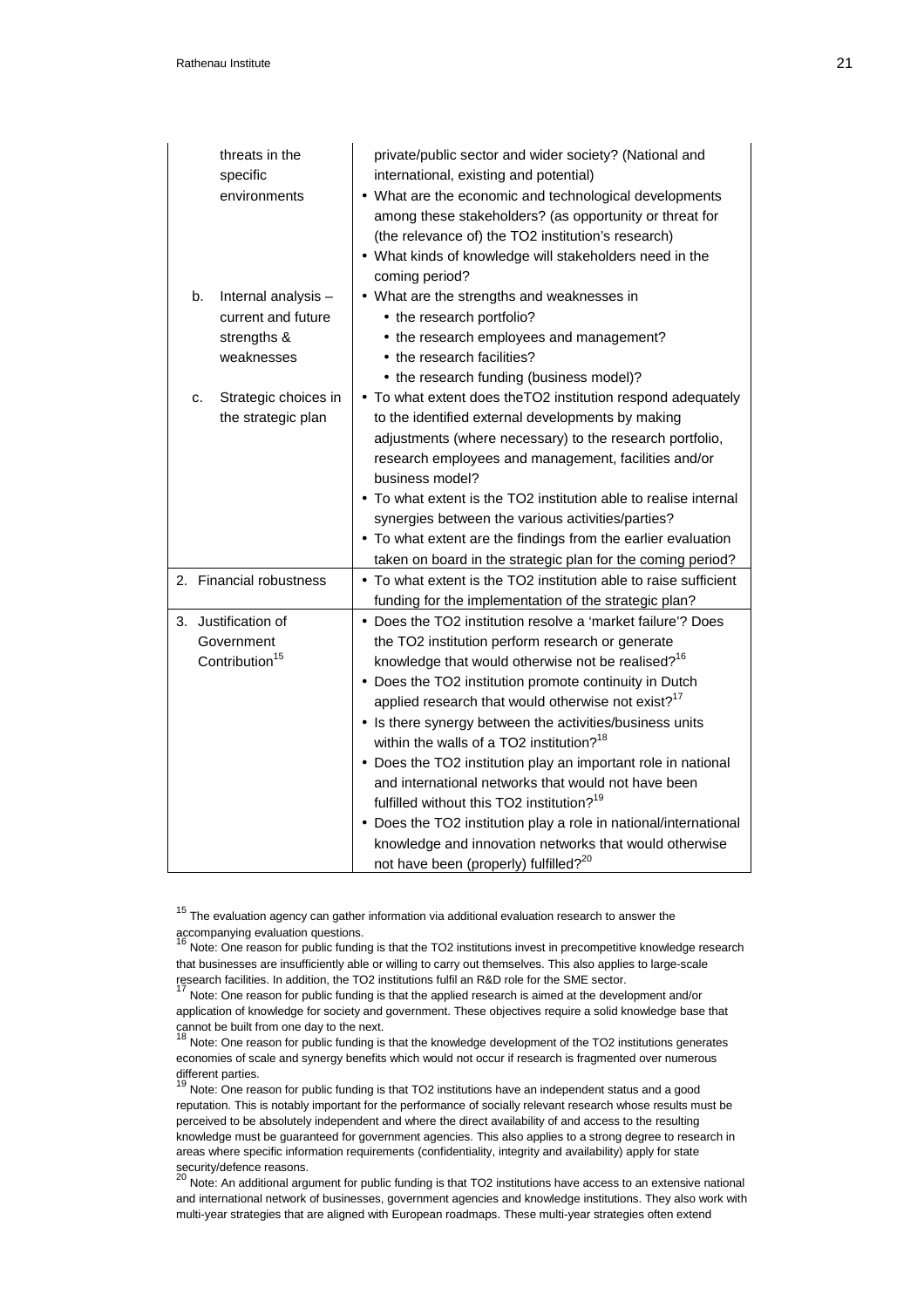|                                                                  | • Is the TO2 institution the best conceivable manager of the<br>large research facilities? <sup>21</sup>                                                                                                                                                                                                               |
|------------------------------------------------------------------|------------------------------------------------------------------------------------------------------------------------------------------------------------------------------------------------------------------------------------------------------------------------------------------------------------------------|
| Requisite positioning of<br>4.<br>TO2 institutions <sup>22</sup> | • Does the TO2 institution have a clear positioning vis-à-vis<br>private knowledge providers?<br>• Does the TO2 institution have good connections with the<br>fundamental research?<br>• Does the TO2 institution operate effectively in the<br>international context (notably with European framework<br>programmes)? |

beyond their partners' operational horizon. This means that they can be of great value for the development of (cross-)sector and societal innovation strategies. The TO2 institutions therefore also play an important role in the preparation of the innovation contracts of the Top Sectors.<br><sup>21</sup> Note: Another argument for public funding is that some TO2 institutions manage extremely large facilities.

22 The evaluation agency can gather information via additional evaluation research in order to answer the accompanying evaluation questions.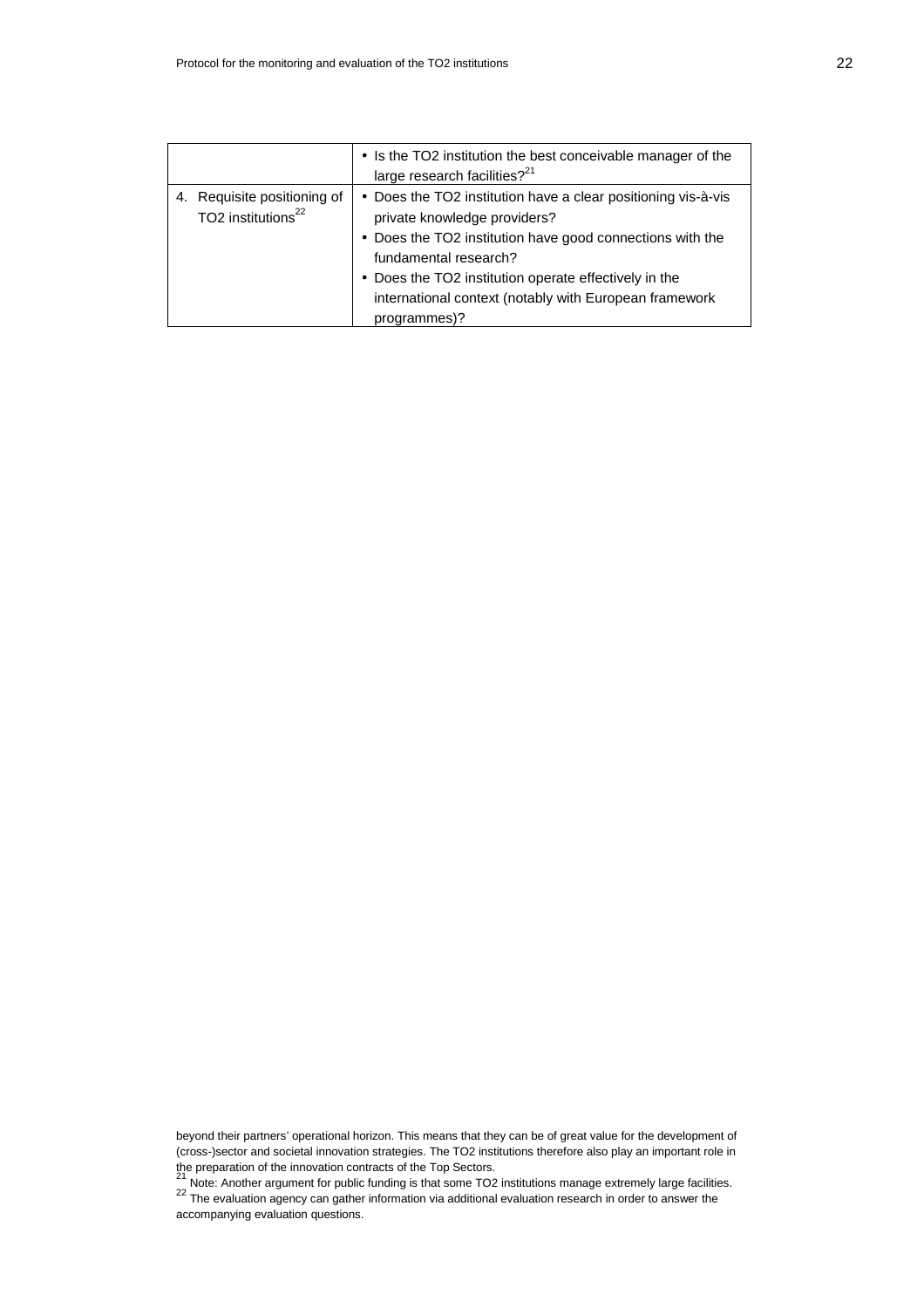# **2.5 Score table**

The evaluation committee is requested to express the outcome of their assessment in a score, accompanied by a textual explanation. The scores are given on a 4-point scale (very good, good, sufficient, insufficient) and in whole points (not e.g. 3.5 or 3+). Table 5 provides an explanation of the scores.

# **Table 5 Score Table**

|                | Quality                   | Impact                      | <b>Viability</b>           |
|----------------|---------------------------|-----------------------------|----------------------------|
| 4 (Very good)  | The TO2 institution       | The TO2 institution         | The TO2 institution is     |
|                | performs very good and    | maintains very good         | extremely well-equipped    |
|                | highly appreciated        | structural connections      | and positioned for the     |
|                | research for its          | with its stakeholders.      | future.                    |
|                | stakeholders.             | The research results are    | The strategic plan for the |
|                | The research is world-    | used on a large scale       | coming period is highly    |
|                | class.                    | by its stakeholders.        | adequate and well-         |
|                |                           | This knowledge utilisation  | thought-out.               |
|                |                           | is of great strategic       | The conditions for the     |
|                |                           | importance for the          | realisation of quality and |
|                |                           | Dutch and European          | impact are very good in    |
|                |                           | economy and/or              | terms of (1) finances;     |
|                |                           | resolution of societal      | (2) research personnel     |
|                |                           | challenges.                 | and management; and        |
|                |                           |                             | (3) research facilities.   |
| 3 (Good)       | The TO2 institution       | The TO2 institution         | The TO2 institution is     |
|                | performs good and well-   | maintains good              | well-equipped and          |
|                | appreciated research      | connections with its        | positioned for the future. |
|                | for its stakeholders.     | stakeholders.               | The strategic plan for the |
|                |                           | The research results are    | coming period is           |
|                |                           | used by its                 | adequate and well-         |
|                |                           | stakeholders.               | thought-out.               |
|                |                           | This knowledge utilisation  | The conditions for the     |
|                |                           | is of strategic             | realisation of quality and |
|                |                           | importance for the          | impact are good in         |
|                |                           | Dutch and European          | terms of (1) finances;     |
|                |                           | economy and/or              | (2) research personnel     |
|                |                           | resolution of societal      | and management; and        |
|                |                           | challenges.                 | (3) research facilities.   |
| 2 (Sufficient) | The research of the TO2   | The connections of the      | The TO2 institution is     |
|                | institution shows certain | TO2 institution with its    | generally well-equipped    |
|                | clear weaknesses, but     | stakeholders are            | and positioned for the     |
|                | is generally of good      | generally good but          | future, but has certain    |
|                | quality and is well-      | show certain                | clear weaknesses.          |
|                | appreciated by most       | deficiencies.               | The strategic plan is      |
|                | stakeholders.             | The utilisation of research | largely adequate and       |
|                |                           | results is generally good   | well-thought-out but       |
|                |                           | but shows certain           | shows some                 |
|                |                           | deficiencies.               | deficiencies.              |
|                |                           | The strategic importance    | The conditions for the     |
|                |                           | of this knowledge           | realisation of quality and |
|                |                           | utilisation for the Dutch   | impact are largely in      |
|                |                           | and European economy        | place, but weaknesses      |
|                |                           | and/or resolution of        | exist in some areas.       |
|                |                           | societal challenges is      |                            |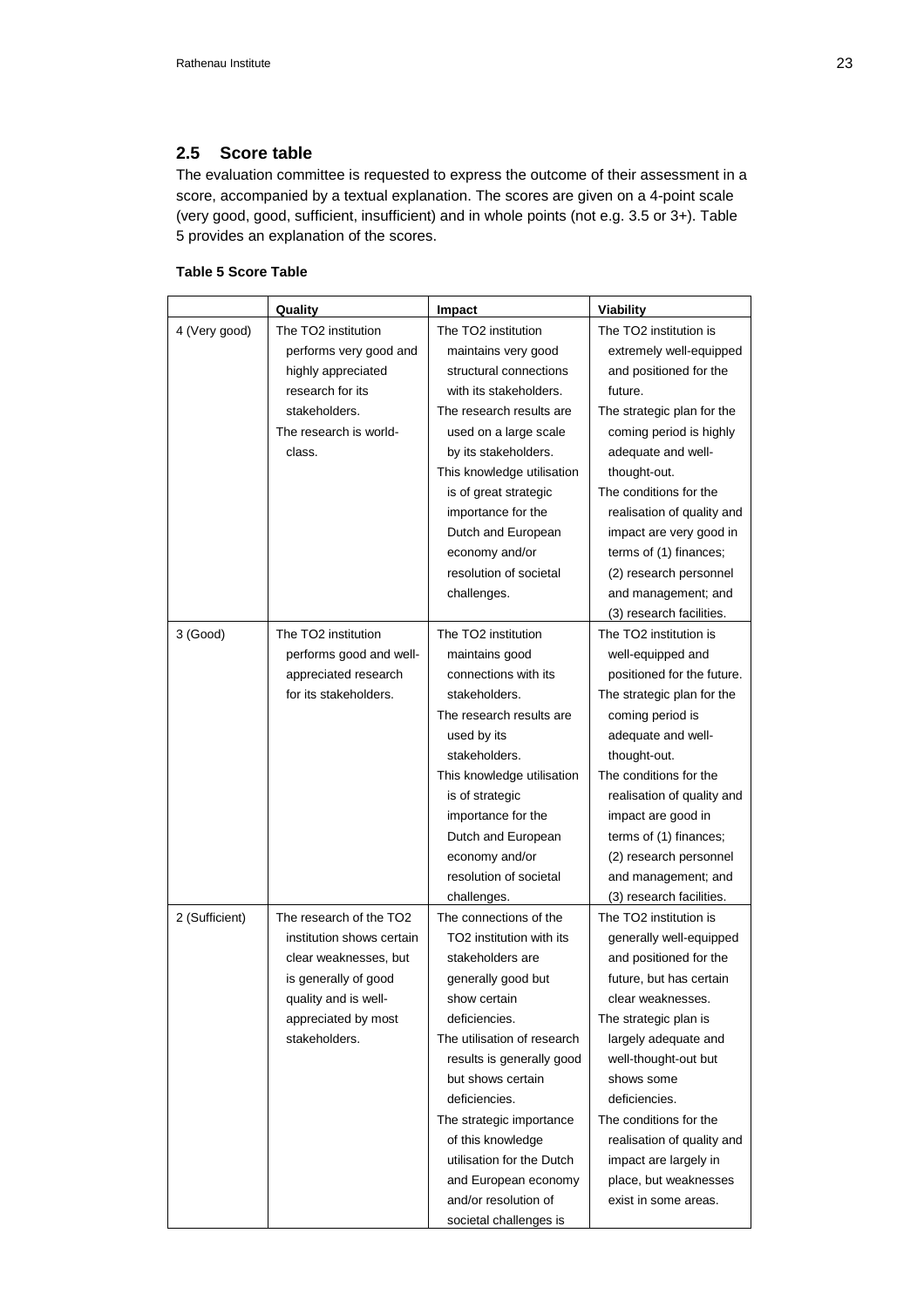|                  |                                                                                                                       | generally substantial,<br>but not in all respects.                                                                                                                                                                                                                                             |                                                                                                                                                                                                                                                                   |
|------------------|-----------------------------------------------------------------------------------------------------------------------|------------------------------------------------------------------------------------------------------------------------------------------------------------------------------------------------------------------------------------------------------------------------------------------------|-------------------------------------------------------------------------------------------------------------------------------------------------------------------------------------------------------------------------------------------------------------------|
| 1 (Insufficient) | The research of the TO2<br>institution has clear<br>weaknesses and is<br>regarded as insufficient<br>by stakeholders. | The connections with<br>stakeholders are<br>insufficient.<br>The knowledge utilisation<br>by stakeholders is<br>insufficient.<br>The strategic importance<br>of the knowledge<br>utilisation for the Dutch<br>and European economy<br>and/or resolution of<br>societal challenges is<br>small. | The TO2 institution is<br>insufficiently equipped<br>and positioned for the<br>future.<br>The strategic plan shows<br>clear deficiencies.<br>The conditions for the<br>realisation of quality and<br>impact are insufficient in<br>certain important<br>respects. |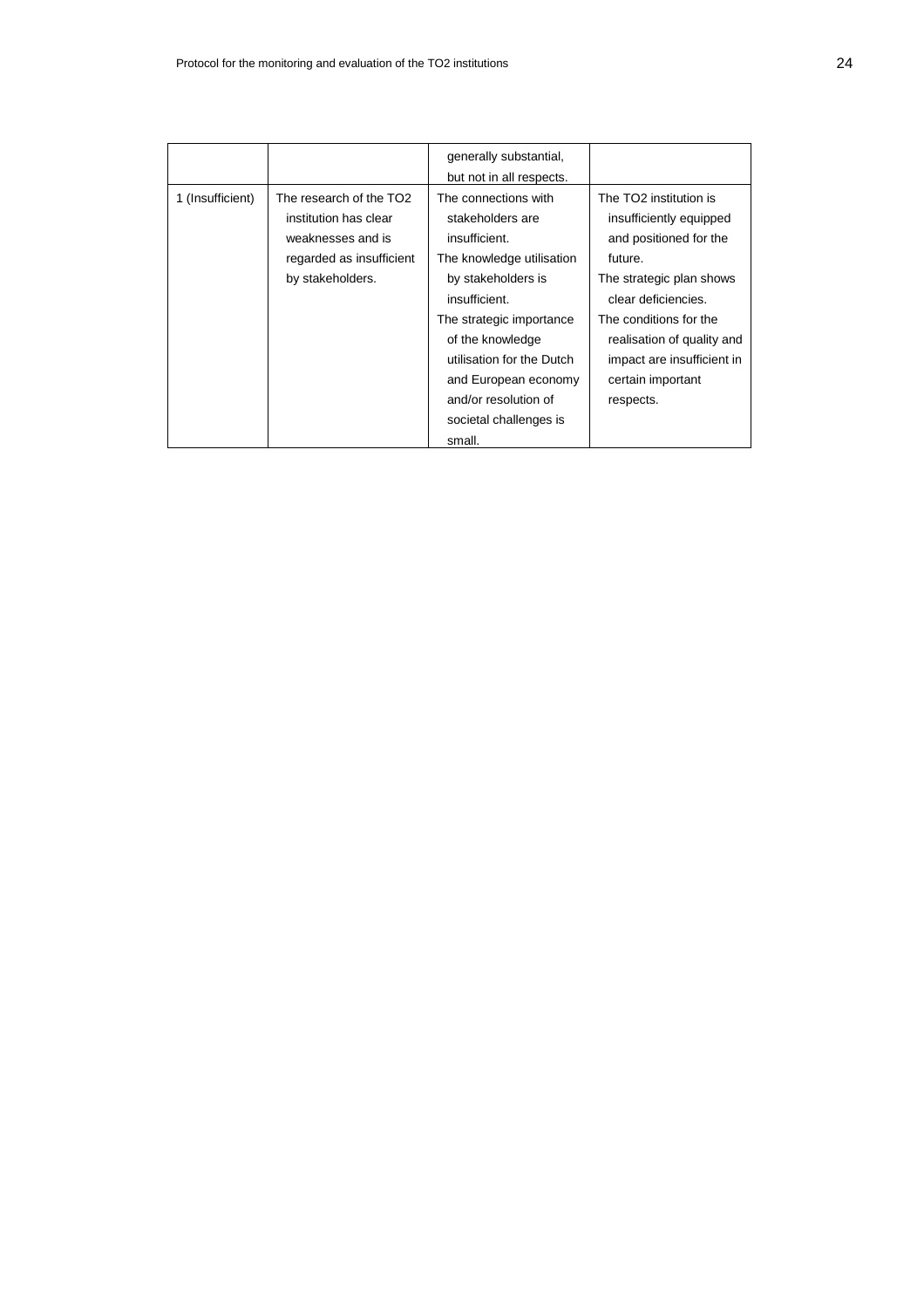# **3 Synthesis of the evaluation reports**

# **3.1 Purpose of the synthesis**

The six TO2 institution evaluations are followed by a synthesis. The purpose of the synthesis report is to provide a summary of the findings from the six TO2 institution evaluation reports: what is the overall picture for the TO2 research in the Netherlands in terms of the quality, impact and viability of the TO2 institutions? The aim is to gain insight at overall TO2 research portfolio level into the national strengths regarding the quality, impact and viability of the TO2 research. At the level of the synthesis the extent to which these overall TO2 research portfolio strengths correspond with the economic and social priorities in Dutch policy can be assessed.

A further aim of the synthesis is to identify intersections between the TO2 institutions and opportunities for meaningful multidisciplinary collaboration. The focus is on the exploitation of synergies between the TO2 institutions and on the contribution that TO2 collaboration can make to the quality, impact and viability of TO2 research in the Netherlands. Collaboration in the TO2 context is not an end in itself, but a means of reinforcing the quality, impact and viability of the TO2 research. The TO2 institution evaluations report on the collaboration of the individual TO2 institution with other TO2 institutions. In the synthesis, these sub-reports are viewed together and compared to obtain an overall picture of the collaboration between the TO2 institutions. There is room for additional evaluation research by the evaluation agency, such as interviews with representatives of the TO2 federation.

Another specific focus is the role and significance of the TO2 federation that recently drew up a strategic framework (2015-2018) which presents a common vision and action plan (see text box below). Collaborating and connecting are the central themes in the joint strategy and approach of the TO2 institutions. The synthesis therefore also focuses on the various ways in which TO2 institutions work together. Collaboration between the TO2 institutions centres on:

- Sharing of 'good practices' and agreeing on uniform approaches regarding e.g. intellectual property and collaboration agreements
- Promoting cross-sector applications
- Joint development of 'enabling technologies'
- Joint programming in top sectors
- Avoidance of duplication in knowledge development
- **Efficient use of facilities**
- Coordination of foreign activities
- Jointly improving the climate for foreign knowledge-intensive businesses

# **Text Box 2 The TO2 federation**

The mission of the TO2 federation is threefold:

- Make a key contribution to the resolution of the societal challenges
- Strengthen the innovative power of Dutch businesses
- Help the government to resolve policy issues with knowledge and concrete solutions

The TO2 federation wants to act "as a link between knowledge and application in the 'golden triangle' of business, government and knowledge institutions. All research of the TO2 institutions is therefore missiondriven and strongly application-oriented."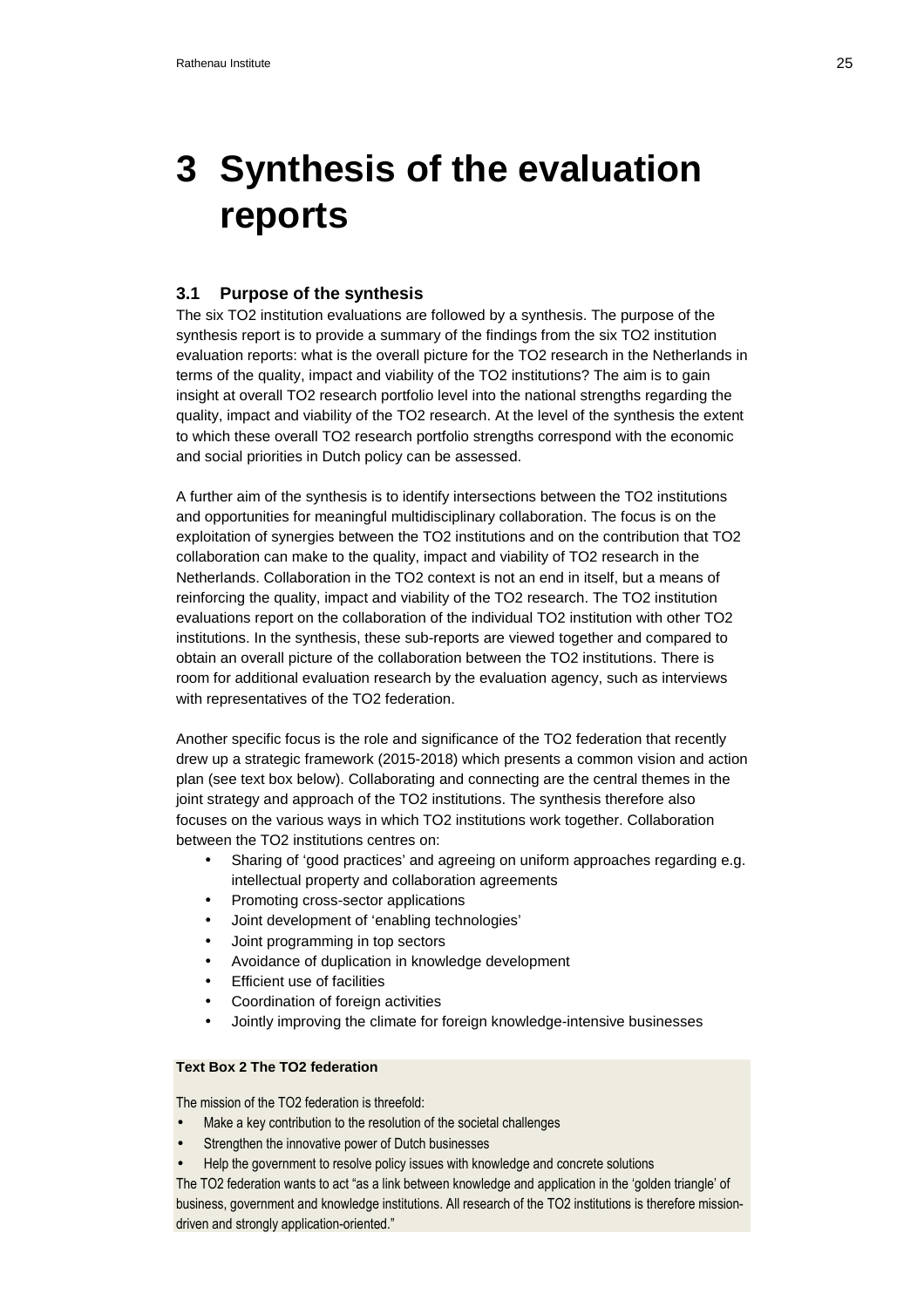The vision of the TO2 federation is "to secure a place for the Netherlands among the world's top 5 most innovative knowledge economies as fast as possible." The TO2 institutions contribute towards this by "expanding the number and scale of the public-private partnerships within the top sectors and societal themes. The TO2 institutions thus promote knowledge circulation by connecting parties and stimulating knowledge utilisation."

In the strategic framework, the TO2 federation defines a number of objectives. The TO2 institutions want to:

- Belong to the top global players in the international knowledge market, with a leading role in European and global knowledge networks. This latter role is to be achieved in cooperation with Dutch businesses and government.
- Strengthen the innovativeness of large corporates and SMEs. The TO2 institutions actively involve the SME sector in Dutch and European innovation programmes.
- Engage high-quality knowledge workers in applied research. The aim is to realise more than 200 guest lectureships, 400 PhD employees at the TO2 institutions and 750 internships.
- Socially responsible innovation. This entails that the TO2 institutions are transparent about their approach and the fields of knowledge they work in, also to create space for commercial institutions. Civic and civil society organisations are involved in the TO2 activities.

The synthesis is not intended to make an evaluation of the TO2 system or to make a ranking of the TO2 institutions.

The synthesis forms part of this protocol because the process-managing ministry, in view of its responsibility for the overall TO2 system, requires an expert and independent assessment of the joint performance of the TO2 institutions and their TO2 federation.

# **3.2 Approach to the synthesis**

The synthesis is made using the same approach as for the TO2 institution evaluations. The synthesis is supervised by the same supervisory committee, is based on the Terms of Reference drawn up at the start of the TO2 institution evaluations, and is performed by the evaluation agency that is also involved in the TO2 institution evaluations.

# **1. Supervisory committee**

The synthesis is supervised by the same supervisory committee as for the TO2 institution evaluations (see section 2.1). The task of this committee is to monitor the process and quality of the synthesis. The supervisory committee is responsible for supervising the evaluation agency and for assuring the quality of the approach. It checks whether the supplied information and the synthesis report meet the requirements of the protocol and the Terms of Reference.

#### **2. Terms of Reference**

The synthesis is performed on the basis of the Terms of Reference as drawn up for the TO2 evaluation (see section 2.1).

#### **3. Evaluation agency**

The synthesis is performed by the same evaluation agency that was engaged for one or more of the TO2 institution evaluations (see section 2.1). The preparation of the synthesis report forms part of the same procurement procedure. The synthesis report is based on three information sources:

The six evaluation reports of the TO2 institutions and the accompanying management reactions from the TO2 institutions (Source 1).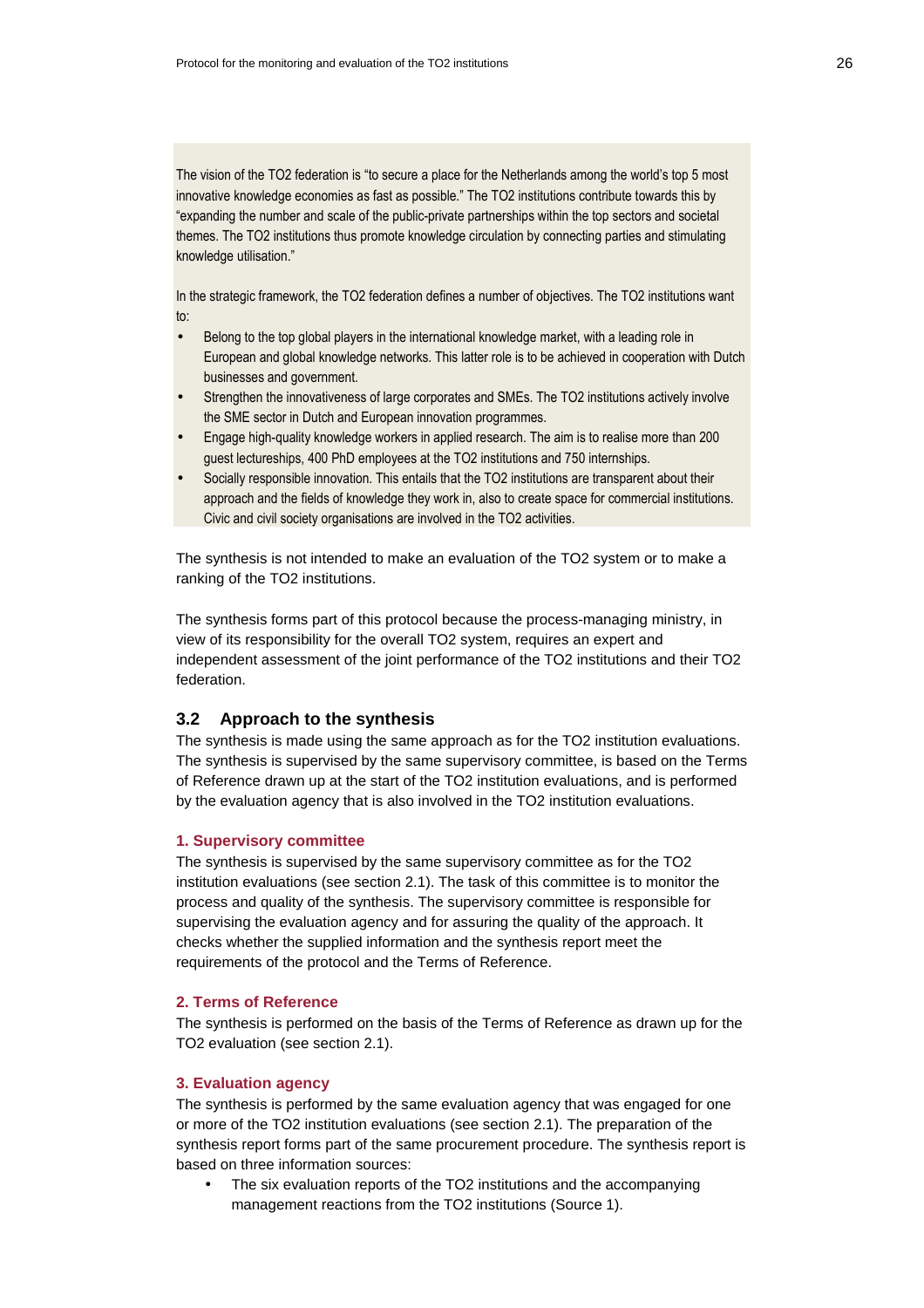- Documentation on the joint strategic framework of the TO2 federation (Source 2).
- Information from additional evaluation research by the evaluation agency itself (Source 3).

#### **4. Delivery of final reports of the TO2 institution evaluation (Source 1)**

After acceptance by the supervisory committee, the set of six final reports of the TO2 institution evaluations is made available to the evaluation agency. The evaluation agency also receives the accompanying management reactions of the TO2 institutions.

### **5. Delivery of documentation for joint TO2 strategy (Source 2)**

The TO2 institutions define a joint strategic framework in the TO2 federation context. To arrive at an opinion about the relevance and effectiveness of this joint approach, the evaluation agency requires information on the activities undertaken in this framework and the results. The TO2 federation supplies this information to the evaluation agency.

#### **6. Collection of additional information (Source 3)**

Based on the Terms of Reference, the evaluation agency carries out additional evaluation research to enable the proper and complete performance of the synthesis.

Guidelines for the information requested from the TO2 federation and the collection of additional information are given in Annex 2.

## **7. Preparation and acceptance of the synthesis report**

Based on the three information sources, the evaluation agency makes a draft synthesis report that is discussed with the supervisory committee. The TO2 institutions/TO2 federation are given the opportunity to check the draft report for factual inaccuracies. Based on the feedback from the supervisory committee and the TO2 institutions/TO2 federation, the evaluation agency draws up a final synthesis report. The supervisory committee is responsible for the formal acceptance of the report. Next, the supervisory committee sends the synthesis report, together with the TO2 institution evaluation reports, to the Minister of Economic Affairs. The Minister will react to these reports and the accompanying management reactions from the TO2 institutions/federation in a Letter to Parliament.

# **3.3 Division of responsibilities**

Table 6 gives a summary of the division of tasks and responsibilities in the approach to the synthesis. The timelines are also indicated in months before/after the delivery date of the final TO2 institution evaluation reports.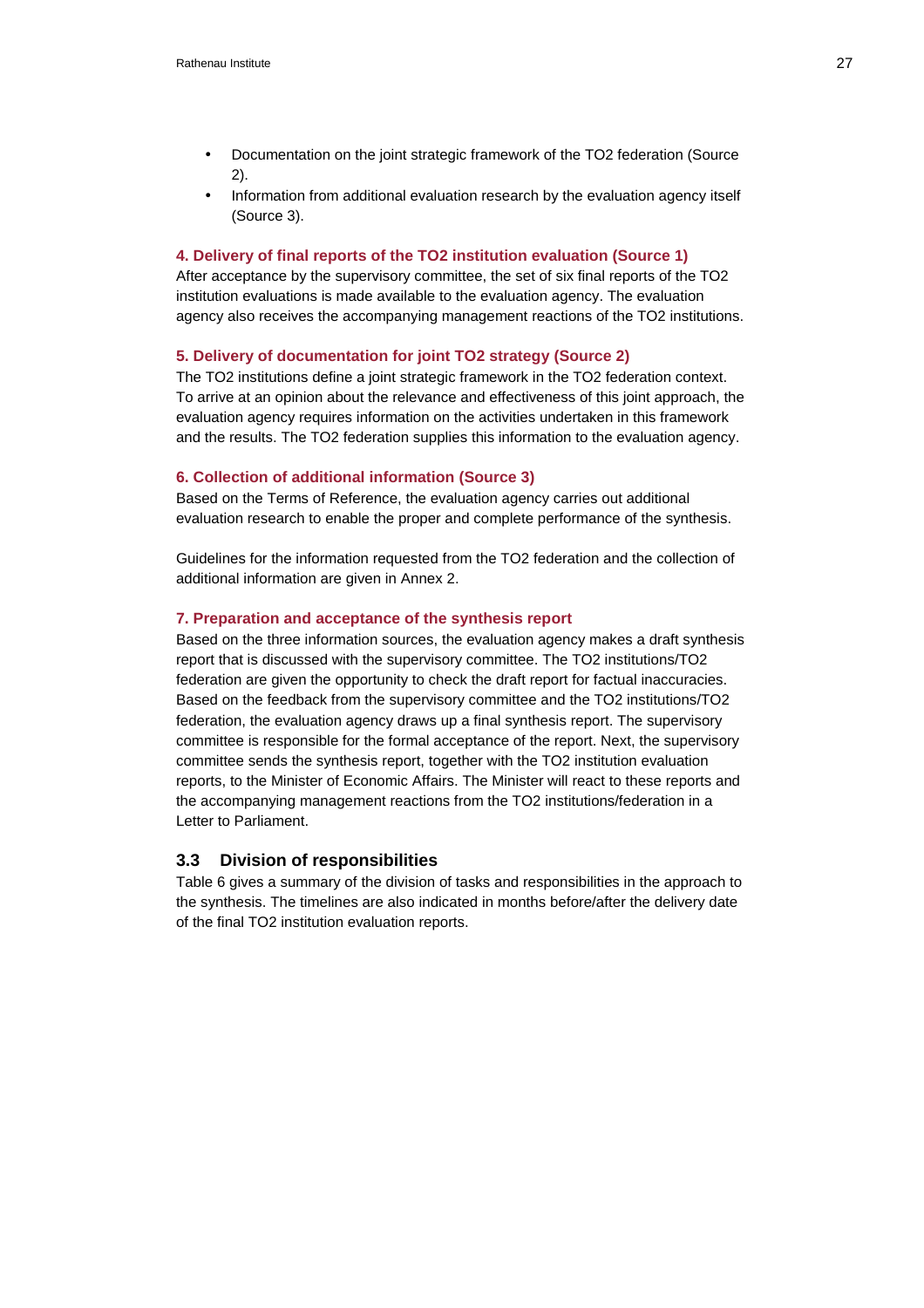## **Table 6 Division of responsibilities**

| <b>Main activity</b>                                                          | Lead            | <b>Consultation</b><br>with | <b>Timing</b><br>(in months<br>before/after delivery<br>of final TO <sub>2</sub><br>institution<br>evaluation reports |
|-------------------------------------------------------------------------------|-----------------|-----------------------------|-----------------------------------------------------------------------------------------------------------------------|
| 1. Delivery of TO2 institution evaluation<br>reports                          |                 |                             |                                                                                                                       |
| Delivery of TO2 institution evaluation reports<br>to evaluation agency        | <b>SC</b>       |                             | $\Omega$                                                                                                              |
| Delivery of TO2 institution management<br>reactions to the evaluation reports | TO <sub>2</sub> |                             | $\Omega$                                                                                                              |
| 2. Delivery of documentation on TO2                                           |                 |                             |                                                                                                                       |
| federation strategic framework                                                |                 |                             |                                                                                                                       |
| Delivery of TO2 federation documentation to                                   | TO <sub>2</sub> |                             | $-2$                                                                                                                  |
| evaluation agency<br>Check whether information meets the                      | <b>SC</b>       | <b>FA</b>                   | $-1$                                                                                                                  |
| protocol requirements                                                         |                 |                             |                                                                                                                       |
| 3. Additional data collection                                                 |                 |                             |                                                                                                                       |
| Delivery of additional information by<br>evaluation agency                    | FA.             |                             | $-2$                                                                                                                  |
| Check whether information meets protocol<br>requirements                      | SC              |                             | $-1$                                                                                                                  |
| 4. Draw up synthesis report                                                   |                 |                             |                                                                                                                       |
| Draw up draft synthesis report                                                | FA.             |                             | $+1$                                                                                                                  |
| Check for factual inaccuracies                                                | TO <sub>2</sub> |                             | $+1$                                                                                                                  |
| Draw up final synthesis report                                                | <b>FA</b>       |                             | $+2$                                                                                                                  |
| Acceptance of the synthesis report                                            | <b>SC</b>       |                             | $+2$                                                                                                                  |
| TO2 reaction to synthesis report                                              | TO <sub>2</sub> |                             | $+2$                                                                                                                  |
| Minister's reaction to evaluation reports <sup>23</sup>                       | <b>MEA</b>      |                             | $+3$                                                                                                                  |

SC = Supervisory Committee / EA = Evaluation Agency / MEA = Minister of Economic Affairs / PM = Process-Managing Ministry / TO2 = Applied Research Organisation / TO2 Federation

# **3.4 Subjects for the synthesis**

The synthesis is based on the same three subjects as the TO2 institution evaluations:

- 1. Quality
- 2. Impact
- 3. Viability

The subjects for the synthesis are worked out below.

 $23$  The Minister of Economic Affairs gives a reaction on the basis of the six evaluation reports and the synthesis report.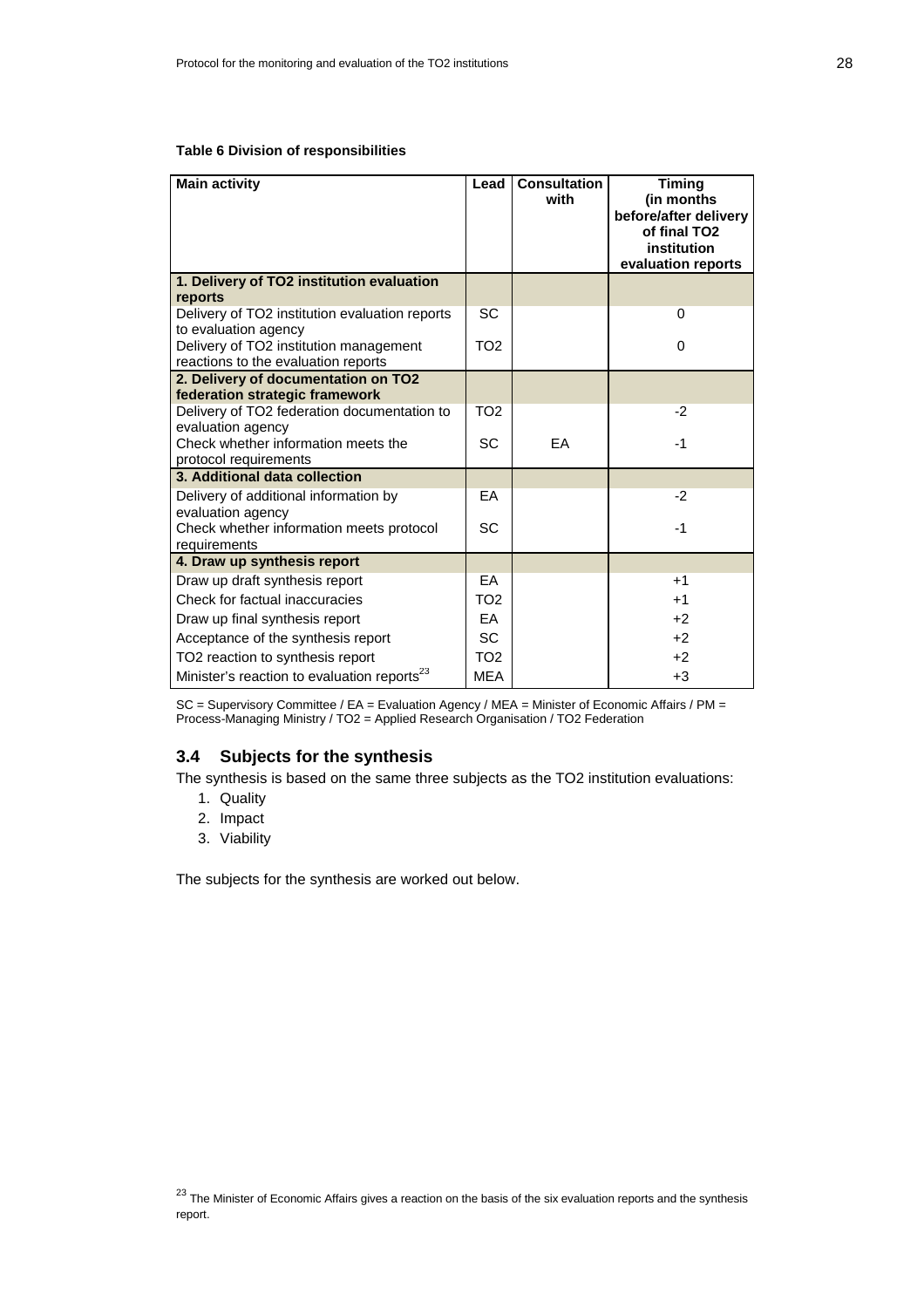# **1: Quality**

The key question that the synthesis must answer is:

What, overall, is the quality of the TO2 institution research?

The synthesis provides a summary overview of the quality of TO2 research (from very high to insufficient) in the various areas of research. One specific focus is the extent to which TO2 collaboration contributes to the quality of research. For instance, to what extent does TO2 collaboration contribute to the attractiveness of TO2 institutions as a partner for both knowledge institutions and customers/users.

The synthesis is based on the following subjects and questions.

| <b>Subjects</b>                                                                               | Questions for synthesis report                                                                                                                                                                                                                                                                                                                                                                                                                                                                                                       |
|-----------------------------------------------------------------------------------------------|--------------------------------------------------------------------------------------------------------------------------------------------------------------------------------------------------------------------------------------------------------------------------------------------------------------------------------------------------------------------------------------------------------------------------------------------------------------------------------------------------------------------------------------|
| 1. Areas with high quality TO2<br>research                                                    | Based on the analysis of the six TO2 institution<br>$\bullet$<br>evaluation reports, in what areas is the TO2<br>research of a (very) high quality, also by<br>international standards?<br>To what extent does this 'quality profile' of the TO2<br>٠<br>research correspond with the economic and societal<br>priorities of the Netherlands?                                                                                                                                                                                        |
| 2. Added value of TO2<br>collaboration (synergy)                                              | To what extent are synergy opportunities exploited?<br>$\bullet$<br>What is the added value of the TO2 collaboration in<br>$\bullet$<br>delivering good-quality research in the various<br>areas? For instance in terms of:<br>Alignment of working methods<br>Promotion of cross-sector applications<br>٠<br>Development of 'enabling technologies'<br>٠<br>Joint programming in top sectors<br>Avoidance of duplication in knowledge<br>development<br>Efficient use of facilities<br>Joint acquisition of international customers |
| Relevance and effectiveness<br>3.<br>of the TO2 federation strategy<br>in relation to quality | • Are strategic choices and objectives well-thought-<br>out?<br>To what extent have the set objectives been<br>٠<br>achieved?                                                                                                                                                                                                                                                                                                                                                                                                        |

## **Table 7 Subjects and questions for synthesis report on quality**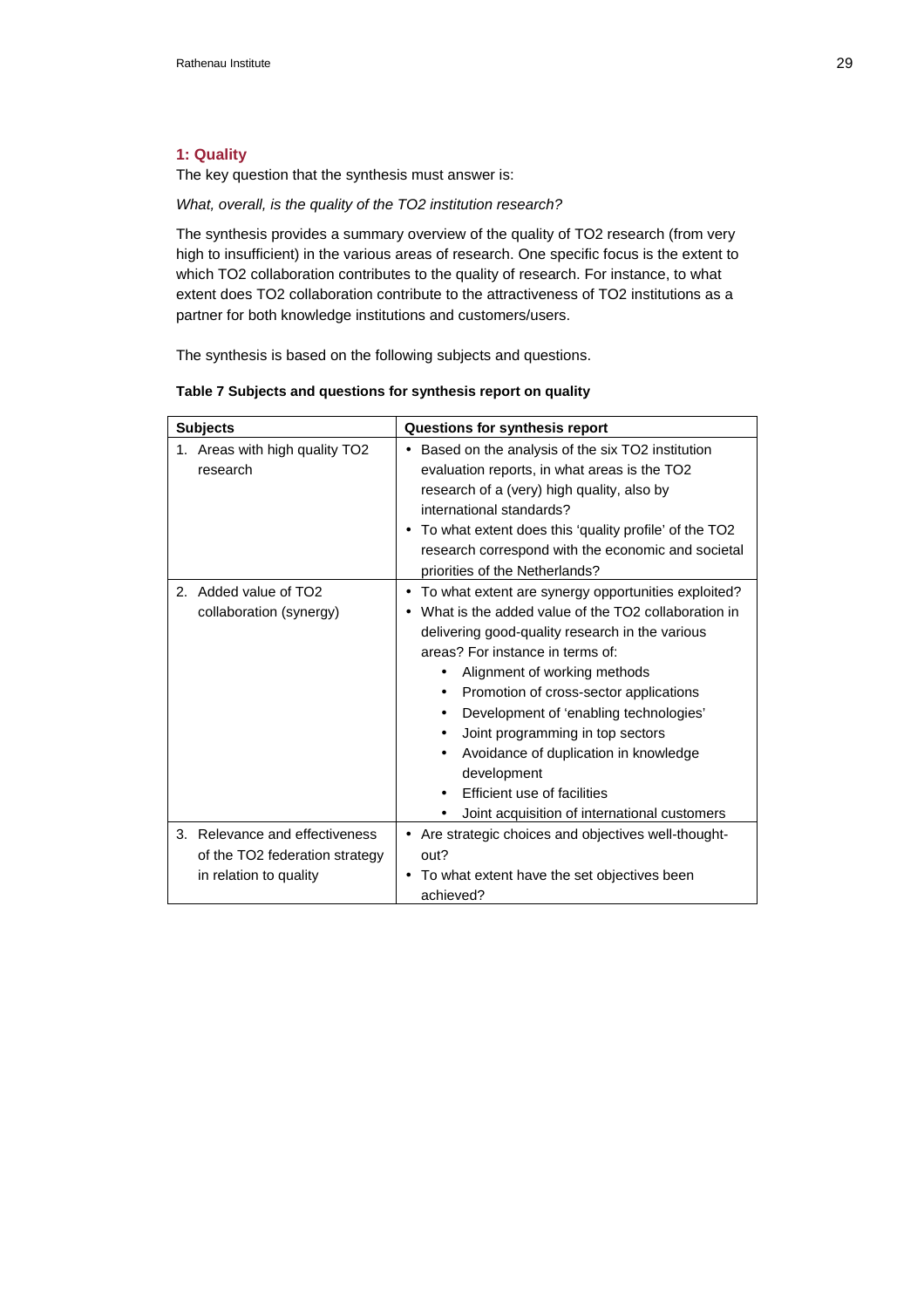# **2: Impact**

The key question that the synthesis must answer is:

What, overall, is the impact of the TO2 institution research?

The synthesis provides a summary overview of the impact of TO2 research (from very high to insufficient) in the various areas of research. One specific focus is the extent to which TO2 collaboration contributes to the impact of the research. For instance, to what extent does TO2 collaboration contribute to the realisation of broadly applicable (crosssector) technological inventions and the establishment of strategic connections with customers/users.

The synthesis is based on the following subjects and questions.

| Table 8 Subjects and questions for synthesis report on impact |
|---------------------------------------------------------------|
|---------------------------------------------------------------|

| <b>Subjects</b>                                                                           | Questions for synthesis report                                                                                                                                                                                                                                                                                                                                                                                                                                                                                                                |
|-------------------------------------------------------------------------------------------|-----------------------------------------------------------------------------------------------------------------------------------------------------------------------------------------------------------------------------------------------------------------------------------------------------------------------------------------------------------------------------------------------------------------------------------------------------------------------------------------------------------------------------------------------|
| 1. Areas with high impact of TO2<br>research                                              | Based on the analysis of the six TO2 institution<br>٠<br>evaluation reports, in what areas does TO2 research<br>have a (very) high impact for the business and non-<br>profit sectors? In terms of contributions to:<br>innovation agendas of businesses and top<br>sectors<br>• societal themes and policy agendas of the Dutch<br>government<br>• European/International agendas and themes<br>To what extent does this 'impact profile' of the TO2<br>research correspond with the economic and societal<br>priorities of the Netherlands? |
| 2. Added value of TO2<br>collaboration (synergy)                                          | What is the added value of TO2 collaboration in the<br>٠<br>realisation of impact in the various areas? For<br>instance in terms of:<br>Alignment of approaches<br>Promotion of cross-sector applications<br>٠<br>Development of 'enabling technologies'<br>Joint programming in top sectors<br>Avoidance of unnecessary overlap                                                                                                                                                                                                              |
| 3. Relevance and effectiveness<br>of the TO2 federation strategy<br>in relation to impact | Are strategic choices and objectives well-thought-<br>out?<br>To what extent have the objectives been achieved?                                                                                                                                                                                                                                                                                                                                                                                                                               |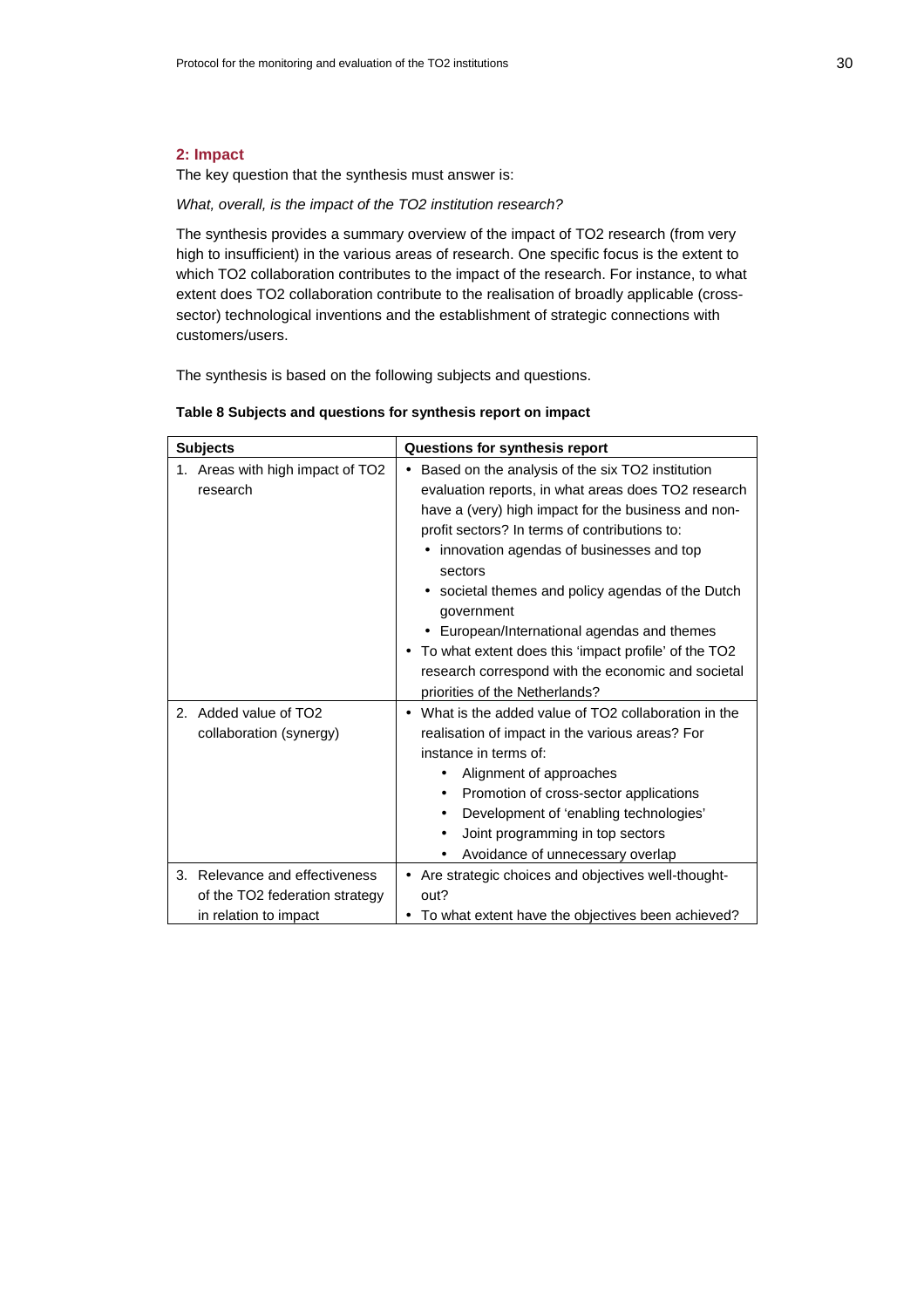# **3: Viability**

The key question that the synthesis must answer is:

What, overall, is the viability of the TO2 institutions?

The synthesis provides a summary overview of the viability of the TO2 institutions. The viability of the TO2 institutions is determined by their ability to respond flexibly to challenges of the future for the Dutch economy and society. One specific focus concerns the extent to which the collaboration in the TO2 context – in a 'TO2 Open Innovation Network' – contributes to the viability of TO2 institutions.

The synthesis is made on the basis of the following subjects and questions.

|  | Table 9 Subjects and questions for synthesis report on viability |  |
|--|------------------------------------------------------------------|--|
|  |                                                                  |  |

| <b>Subjects</b>                                                                                        | Questions for synthesis report                                                                                                                                                                                                                                                                                                                                                                                                                             |
|--------------------------------------------------------------------------------------------------------|------------------------------------------------------------------------------------------------------------------------------------------------------------------------------------------------------------------------------------------------------------------------------------------------------------------------------------------------------------------------------------------------------------------------------------------------------------|
| Areas in which the TO <sub>2</sub><br>1.<br>research is best-equipped and<br>positioned for the future | Based on the analysis of the six TO2 institution<br>٠<br>evaluation reports, in what areas is the TO2<br>research (very) well-equipped and positioned to<br>respond to changes in the specific environments in<br>which they operate (science, business, government,<br>civil society organisations)?<br>• To what extent does this 'viability profile' of the TO2<br>research correspond with the economic and societal<br>priorities of the Netherlands? |
| 2. Added value of TO2<br>collaboration (synergy)                                                       | What is the added value of TO2 collaboration in<br>$\bullet$<br>promoting the ability of TO2 institutions to respond<br>flexibly to the challenges of the future for the Dutch<br>and European economy and society?                                                                                                                                                                                                                                        |
| 3. Relevance and effectiveness<br>of the TO2 federation strategy<br>in relation to viability           | Are strategic choices and objectives well-thought-<br>$\bullet$<br>out?<br>To what extent have the objectives been achieved?                                                                                                                                                                                                                                                                                                                               |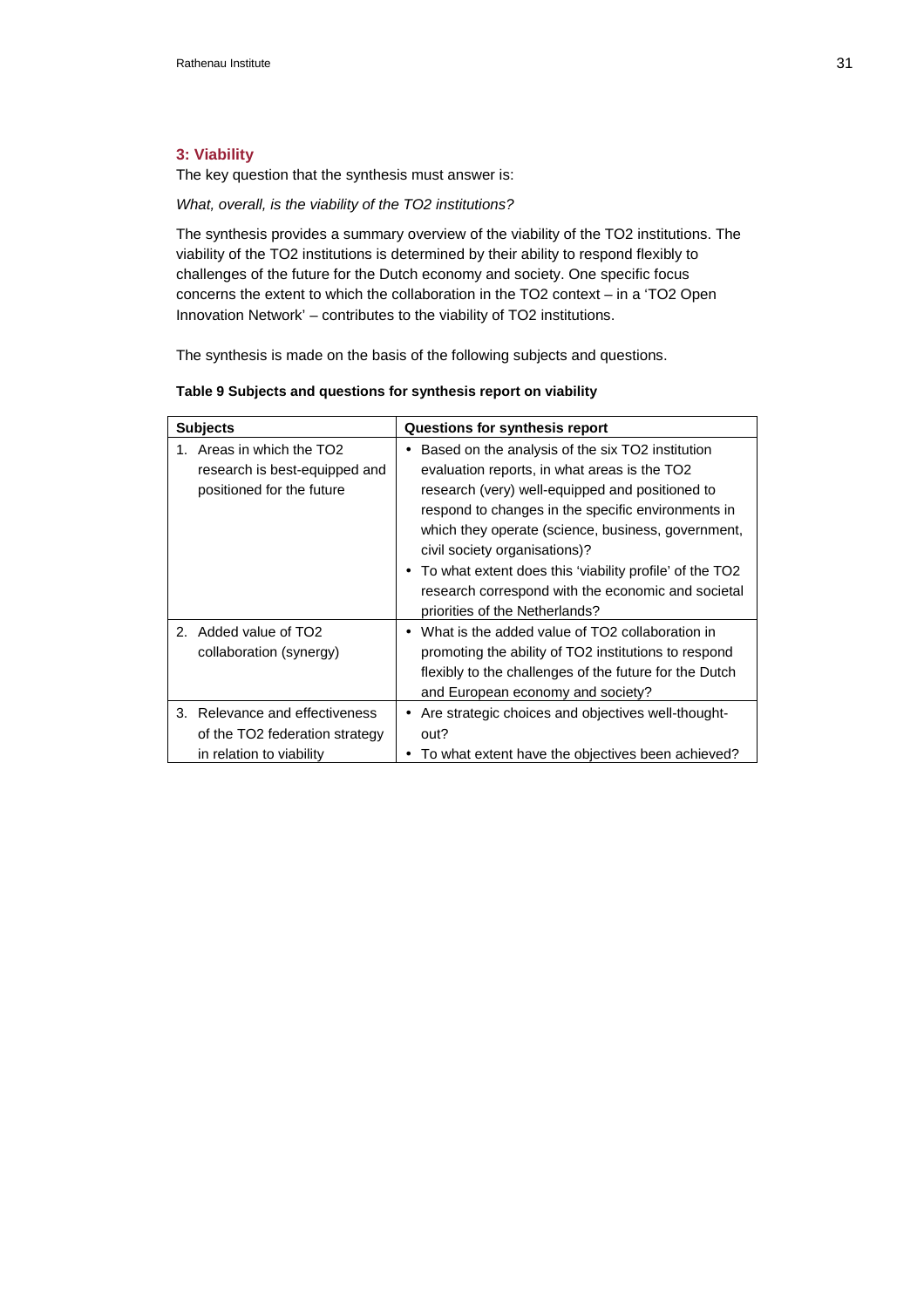# **Annex 1.** Standard formats for basic information

# **I. Finances**

|                                 |                                | <b>Turnover</b> |      |       |      | Forecast             |     |     |      |
|---------------------------------|--------------------------------|-----------------|------|-------|------|----------------------|-----|-----|------|
| Income source                   |                                | Year            | Year | Year  | Year | Year<br>Year<br>Year |     |     | Etc. |
|                                 |                                | n-4             | n-3  | $n-2$ | n-1  | n                    | n+1 | n+2 |      |
| Government<br>Contribution from | Total                          |                 |      |       |      |                      |     |     |      |
| Economic Affairs                |                                |                 |      |       |      |                      |     |     |      |
|                                 | Allocation per top sector      |                 |      |       |      |                      |     |     |      |
|                                 | Allocation per societal theme  |                 |      |       |      |                      |     |     |      |
|                                 | Allocation for LT knowledge    |                 |      |       |      |                      |     |     |      |
|                                 | base                           |                 |      |       |      |                      |     |     |      |
|                                 | Allocation for statutory tasks |                 |      |       |      |                      |     |     |      |
|                                 | Other, by origin               |                 |      |       |      |                      |     |     |      |
| Programme subsidies             | Total                          |                 |      |       |      |                      |     |     |      |
| for precompetitive<br>research  | EU                             |                 |      |       |      |                      |     |     |      |
|                                 | National (excl., TKI           |                 |      |       |      |                      |     |     |      |
|                                 | allowance)<br>Regional         |                 |      |       |      |                      |     |     |      |
|                                 | Foreign (non-EU)               |                 |      |       |      |                      |     |     |      |
|                                 | Other (where relevant)         |                 |      |       |      |                      |     |     |      |
|                                 |                                |                 |      |       |      |                      |     |     |      |
|                                 | Contribution per top sector    |                 |      |       |      |                      |     |     |      |
|                                 | Top Sector 1                   |                 |      |       |      |                      |     |     |      |
|                                 | Top Sector 2                   |                 |      |       |      |                      |     |     |      |
|                                 | Etc.                           |                 |      |       |      |                      |     |     |      |
| <b>TKI</b> allowance            | Total                          |                 |      |       |      |                      |     |     |      |
|                                 | TKI <sub>1</sub>               |                 |      |       |      |                      |     |     |      |
|                                 | TKI <sub>2</sub>               |                 |      |       |      |                      |     |     |      |
|                                 | Etc.                           |                 |      |       |      |                      |     |     |      |
| Contribution of                 | Total                          |                 |      |       |      |                      |     |     |      |
| businesses to                   | Large corporates               |                 |      |       |      |                      |     |     |      |
| precompetitive research         | of which international (%)     |                 |      |       |      |                      |     |     |      |
|                                 | <b>SME</b>                     |                 |      |       |      |                      |     |     |      |
|                                 | of which international (%)     |                 |      |       |      |                      |     |     |      |
|                                 |                                |                 |      |       |      |                      |     |     |      |
|                                 | Contribution per top sector    |                 |      |       |      |                      |     |     |      |
|                                 | Top Sector 1                   |                 |      |       |      |                      |     |     |      |
|                                 | Top Sector 2                   |                 |      |       |      |                      |     |     |      |
|                                 | Etc.                           |                 |      |       |      |                      |     |     |      |
| Contribution of non-            | Total                          |                 |      |       |      |                      |     |     |      |
| profit organisations to         | Of which international (%)     |                 |      |       |      |                      |     |     |      |
| precompetitive research         |                                |                 |      |       |      |                      |     |     |      |
| (as participant)                | Contribution per top sector    |                 |      |       |      |                      |     |     |      |
|                                 | Top Sector 1                   |                 |      |       |      |                      |     |     |      |
|                                 | Top Sector 2                   |                 |      |       |      |                      |     |     |      |
|                                 | Etc.                           |                 |      |       |      |                      |     |     |      |
| <b>Contract Research</b>        | Total                          |                 |      |       |      |                      |     |     |      |
|                                 | Large corporates               |                 |      |       |      |                      |     |     |      |
|                                 | of which international (%)     |                 |      |       |      |                      |     |     |      |
|                                 | of which new (%)               |                 |      |       |      |                      |     |     |      |
|                                 | <b>SME</b>                     |                 |      |       |      |                      |     |     |      |
|                                 | of which international (%)     |                 |      |       |      |                      |     |     |      |
|                                 | of which new (%)               |                 |      |       |      |                      |     |     |      |
|                                 | Government                     |                 |      |       |      |                      |     |     |      |
|                                 | of which international (%)     |                 |      |       |      |                      |     |     |      |
|                                 | of which new (%)               |                 |      |       |      |                      |     |     |      |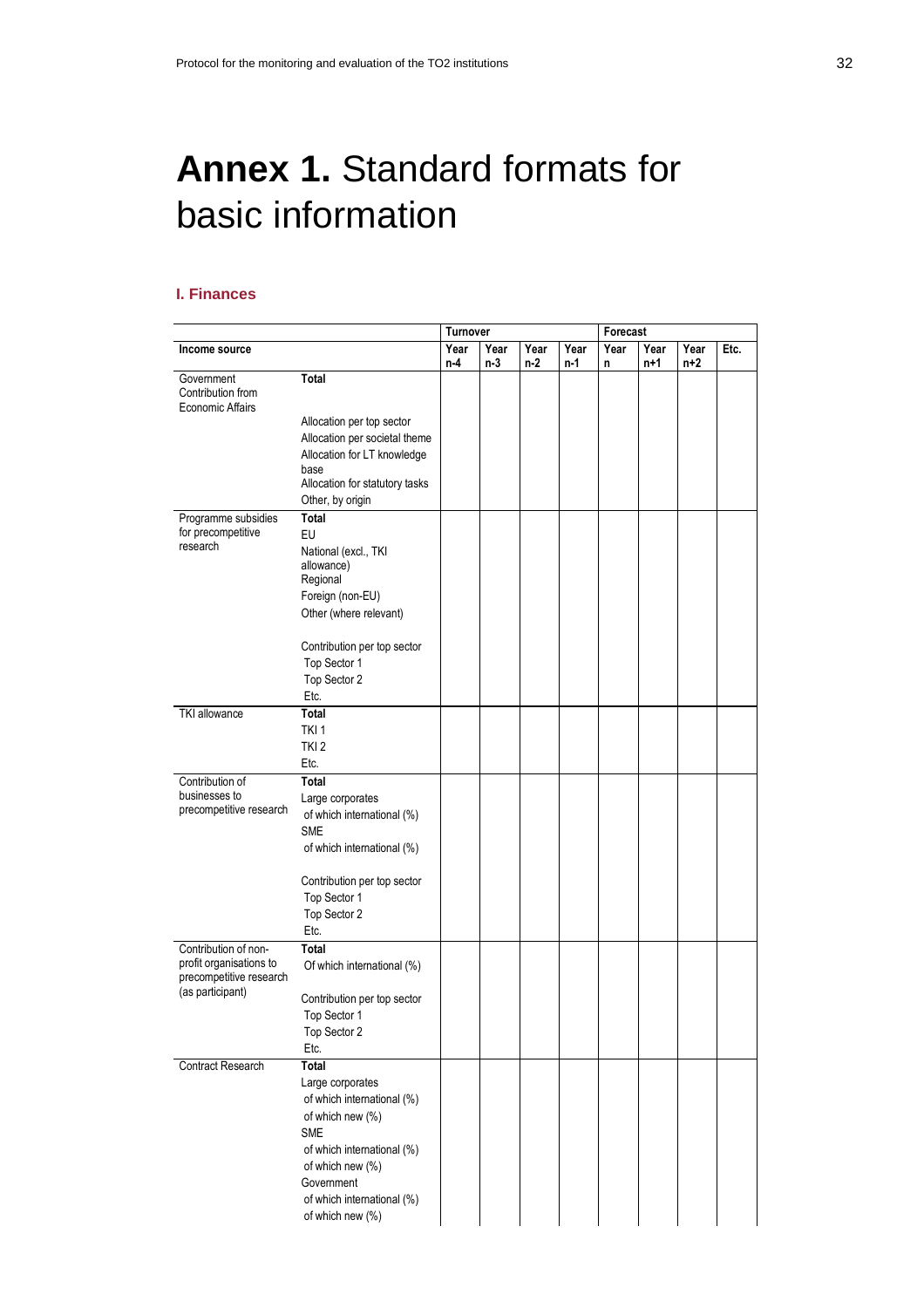|              | Other customers<br>of which international (%)<br>of which new (%) |  |  |  |  |
|--------------|-------------------------------------------------------------------|--|--|--|--|
|              | Income per top sector<br>Top Sector 1<br>Top Sector 2<br>Etc.     |  |  |  |  |
| Other income | Total<br>Knowledge exploitation<br>Rental of facilities<br>Other  |  |  |  |  |

#### **Note**

Different TO2 institutions use different financial breakdowns. The breakdown applied here follows the systems of the TO2 institutions as closely as possible as well as the evaluation questions in the protocol.

The main difference is between income from **precompetitive research** and **contract research**. The precompetitive research is financed from various sources: the Government Contribution from the Ministry of Economic Affairs, public sector subsidies (EU, national, regional, other), the TKI allowance and private funding.

The Government Contribution can be spent on research for top sector programmes as well as on programmes relating to societal themes, the long-term knowledge base and statutory research tasks. With some TO2 institutions, a distinction can be made according to the origin of the Government Contribution, such as the Government Contribution for SBIR, DINO, etc. at TNO.

For the private sector, a distinction is made between large corporates and SMEs. This distinction is not always easy to make in practice.<sup>24</sup> The European Commission applies the following definition:

Small and medium-sized enterprises (SMEs) are defined in the EU recommendation 2003/361. The main factors determining whether an enterprise is an SME are:

- staff headcount and
- either turnover or balance sheet total.

| Company category | <b>Staff headcount</b> | <b>Turnover</b> or        | <b>Balance sheet total</b> |
|------------------|------------------------|---------------------------|----------------------------|
| Medium-sized     | < 250                  | ≤ € 50 million            | ≤ € 43 million             |
| Small            | < 50                   | ≤ € 10 million            | ≤ € 10 million             |
| Micro            | ፡ 10                   | $\leq \epsilon$ 2 million | $\leq \epsilon$ 2 million  |

These ceilings apply to the figures for individual firms only. A firm that is part of larger group may need to include staff headcount/turnover/balance sheet data from that group too.

The User Guide to the SME definition<sup>25</sup> clarifies how the SME definition must be applied. Three types of SME are distinguished:

- 1. An autonomous enterprise (by far the most common category)
- 2. A partner enterprise<sup>26</sup>

 $24$  DLO has indicated that it cannot make this distinction on the basis of their internal administrative systems.

<sup>25</sup> http://ec.europa.eu/DocsRoom/documents/10109/attachments/1/translations/en/renditions/native

<sup>26</sup> An enterprise is a partner enterprise if:

<sup>-</sup> The enterprise has a holding equal to or greater than 25% of the capital or voting rights in another enterprise and/or another enterprise has a holding equal to or greater than 25% in the enterprise in question; and - The enterprise is not linked to another enterprise. This means, among other things, that the enterprise's voting rights in the other enterprise (or vice versa) do not exceed 50%.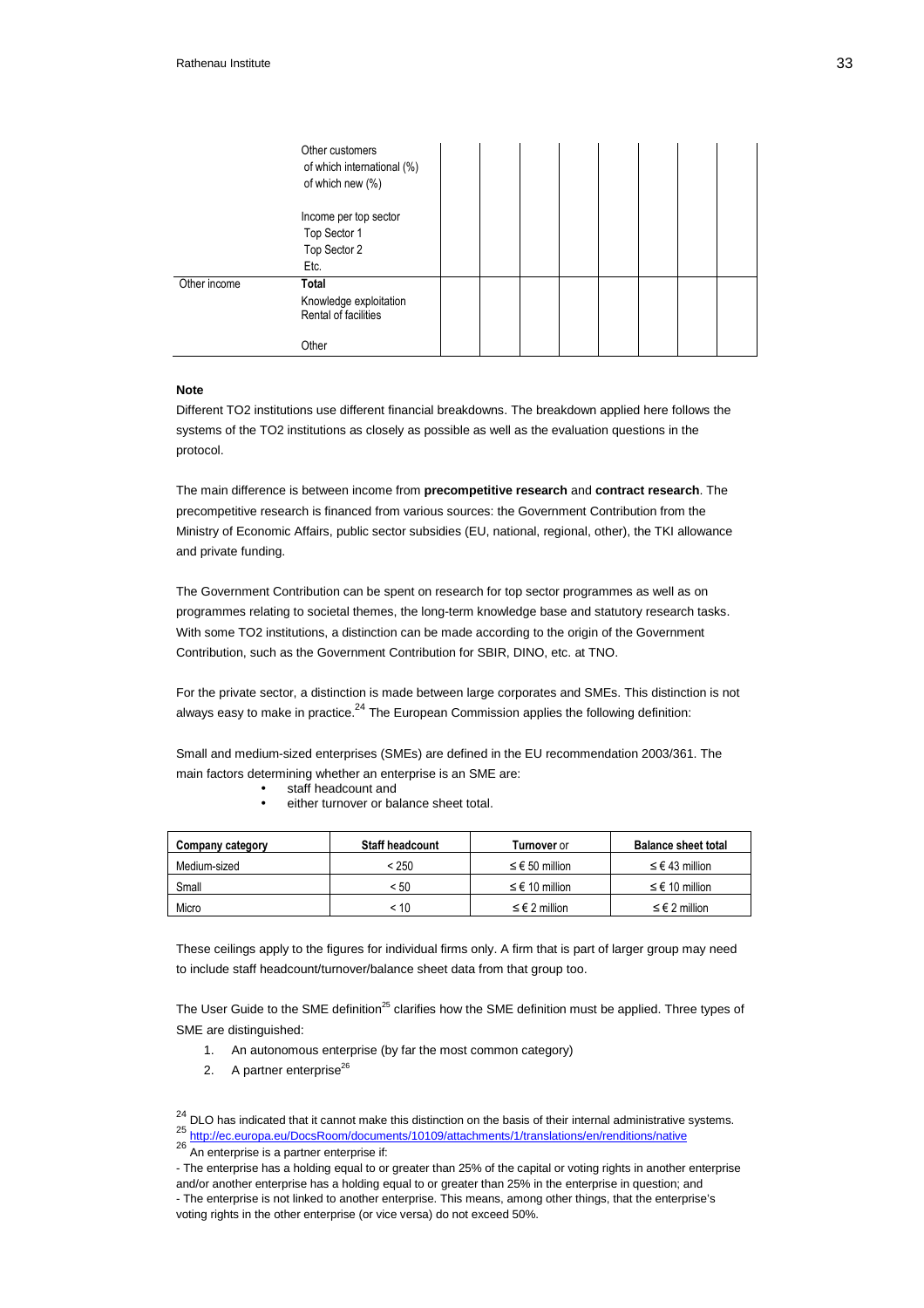#### 3. A linked enterprise $^{27}$

The calculation of the number of employees and of the turnover or balance sheet total differs per category. The calculation for an autonomous enterprise must only be based on the company's own data. If a partner company is involved, a proportion of the partner's data must be included in the calculation. In the case of a linked company, 100% of the linked company must be included. This means that subsidiaries of large companies do not qualify as SMEs.

Whether a company is Dutch or foreign depends on the controlling party. If control is largely held in the Netherlands, the company is Dutch.

With the various income categories, space is provided to subdivide the income by top sector.

'Other customers' in the Contract Research category includes not-for-profit organisations and nongovernmental organisations (NGOs).

'Knowledge commercialisation' includes various types of income from the commercialisation of patents.

 $27$  Two or more enterprises are linked when they have any of the following relationships:

<sup>-</sup> One enterprise holds a majority of the shareholders' or members' voting rights in another;

<sup>-</sup> One enterprise is entitled to appoint or remove a majority of the administrative, management or supervisory body of another;

<sup>-</sup> A contract between the enterprises, or a provision in the memorandum or articles of association of one of the enterprises, enables one to exercise a dominant influence over the other;

<sup>-</sup> One enterprise is able, by agreement, to exercise sole control over a majority of shareholders' or members' voting rights in another.

A typical example of a linked enterprise is the wholly-owned subsidiary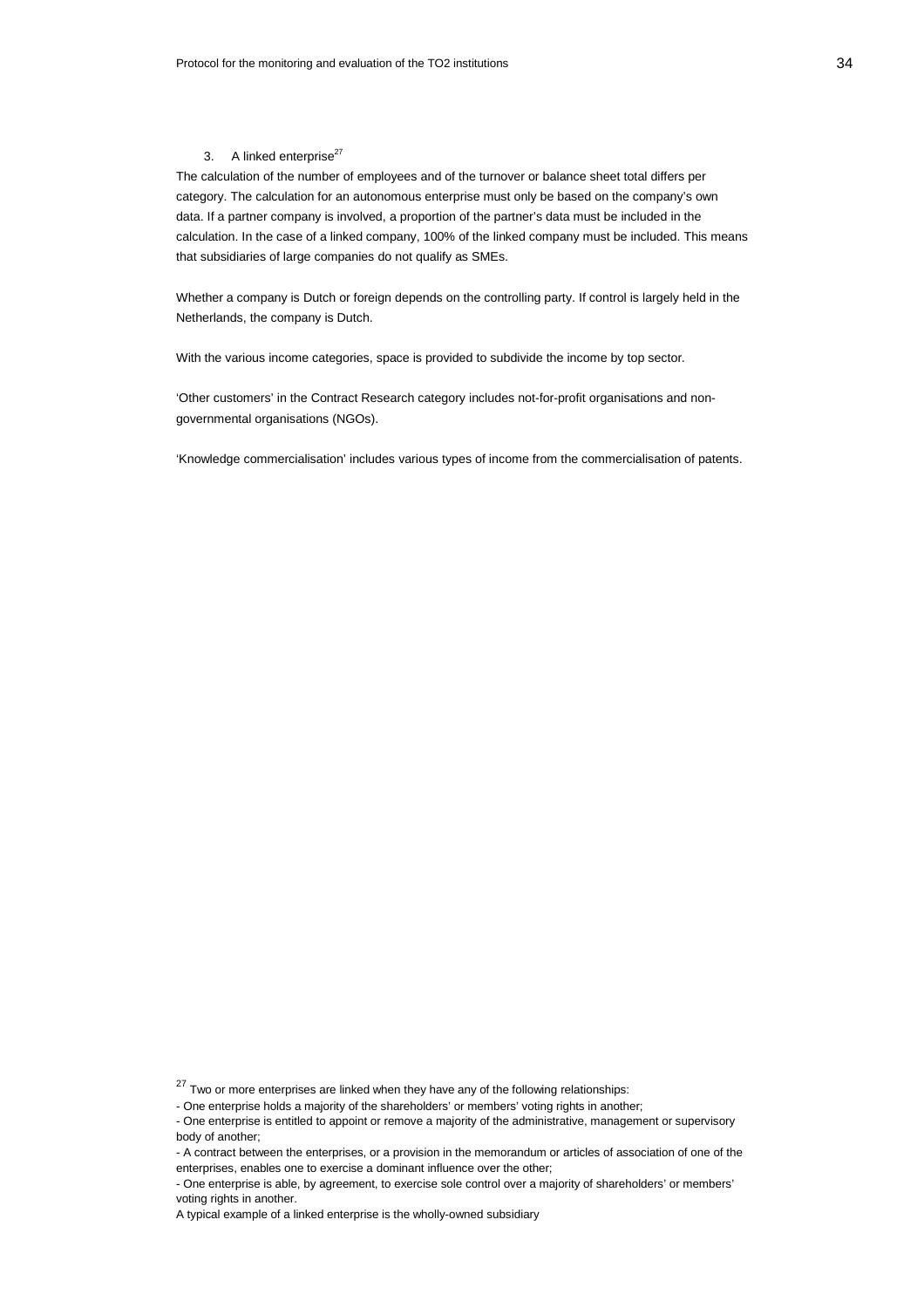## **II. Human capital**

| Research employees                  |                             | Year n-4 | Year n-3 | Year n-2 | Year n-1 |
|-------------------------------------|-----------------------------|----------|----------|----------|----------|
| Researchers                         | Total (FTE)                 |          |          |          |          |
|                                     | In permanent employment (%) |          |          |          |          |
|                                     | Foreign nationality (%)     |          |          |          |          |
|                                     | Average age                 |          |          |          |          |
|                                     | Inflow (FTE)                |          |          |          |          |
|                                     | Outflow (FTE)               |          |          |          |          |
| Technicians and equivalent staff    | <b>Total (FTE)</b>          |          |          |          |          |
|                                     | In permanent employment (%) |          |          |          |          |
|                                     | Foreign nationality (%)     |          |          |          |          |
|                                     | Average age                 |          |          |          |          |
|                                     | Inflow (FTE)                |          |          |          |          |
|                                     | Outflow (FTE)               |          |          |          |          |
| Other supporting staff              | Total (FTE)                 |          |          |          |          |
|                                     | In permanent employment (%) |          |          |          |          |
|                                     | Foreign nationality (%)     |          |          |          |          |
|                                     | Average age                 |          |          |          |          |
|                                     | Inflow (FTE)                |          |          |          |          |
|                                     | Outflow (FTE)               |          |          |          |          |
| Age structure                       | $>60$ (%)                   |          |          |          |          |
|                                     | 50-59 (%)                   |          |          |          |          |
|                                     | 40-49 (%)                   |          |          |          |          |
|                                     | 30-39 (%)                   |          |          |          |          |
|                                     | 29(%)                       |          |          |          |          |
| Education                           | University (%)              |          |          |          |          |
|                                     | Higher Vocational (%)       |          |          |          |          |
|                                     | Other (%)                   |          |          |          |          |
| Gender distribution                 | Male $(\%)$                 |          |          |          |          |
|                                     | Female (%)                  |          |          |          |          |
| Distribution by organisational unit | Unit A (%)                  |          |          |          |          |
|                                     | Unit B $(%)$                |          |          |          |          |
|                                     | Etc.                        |          |          |          |          |

#### **Note**

The subdivision into three groups of employees is based on the OECD Frascati manual.

- Researchers: "Researchers are professionals engaged in the conception or creation of new knowledge, products, processes, methods and systems and also in the management of the projects concerned. (…) Managers and administrators engaged in the planning and management of the scientific and technical aspects of a researcher's work also fall into this category." (…) Postgraduate students at the PhD level engaged in R&D should be considered as researchers."
- Technicians and equivalent staff: "Technicians and equivalent staff are persons whose main tasks require technical knowledge and experience in one or more fields of engineering, physical and life sciences or social sciences and humanities. They participate in R&D by performing scientific and technical tasks involving the application of concepts and operational methods, normally under the supervision of researchers. Equivalent staff perform the corresponding R&D tasks under the supervision of researchers in the social sciences and humanities. (…) Their tasks include: Carrying out bibliographic searches and selecting relevant material from archives and libraries; Preparing computer programmes; Carrying out experiments, tests and analyses; Preparing materials and equipment for experiments, tests and analyses; Recording measurements, making calculations and preparing charts and graphs; Carrying out statistical surveys and interviews."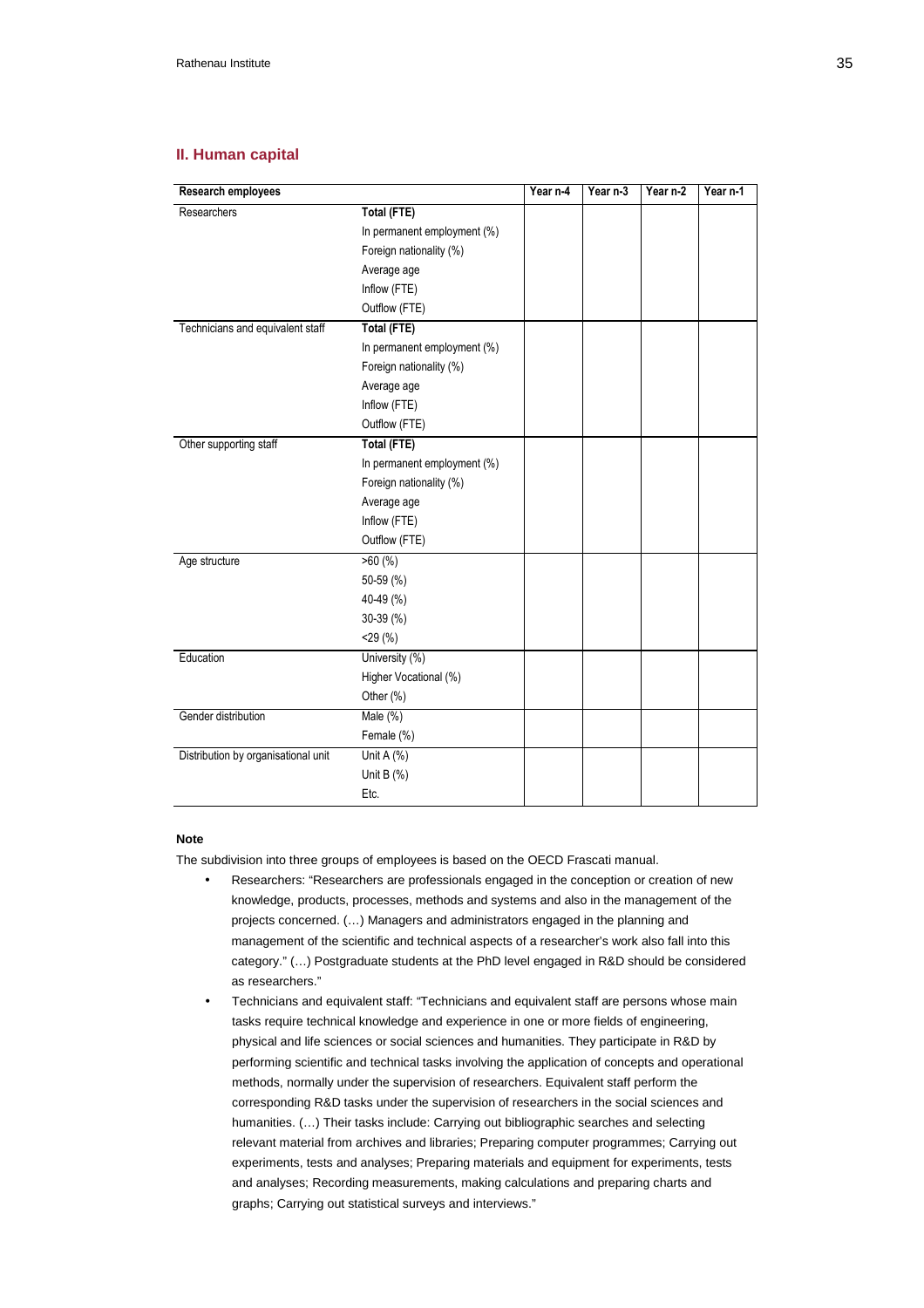• Other supporting staff: "Other supporting staff includes skilled and unskilled craftsmen, secretarial and clerical staff participating in R&D projects or directly associated with such projects. (…) Included under this heading are all managers and administrators dealing mainly with financial and staff matters and general administration, insofar as their activities are a direct service to R&D."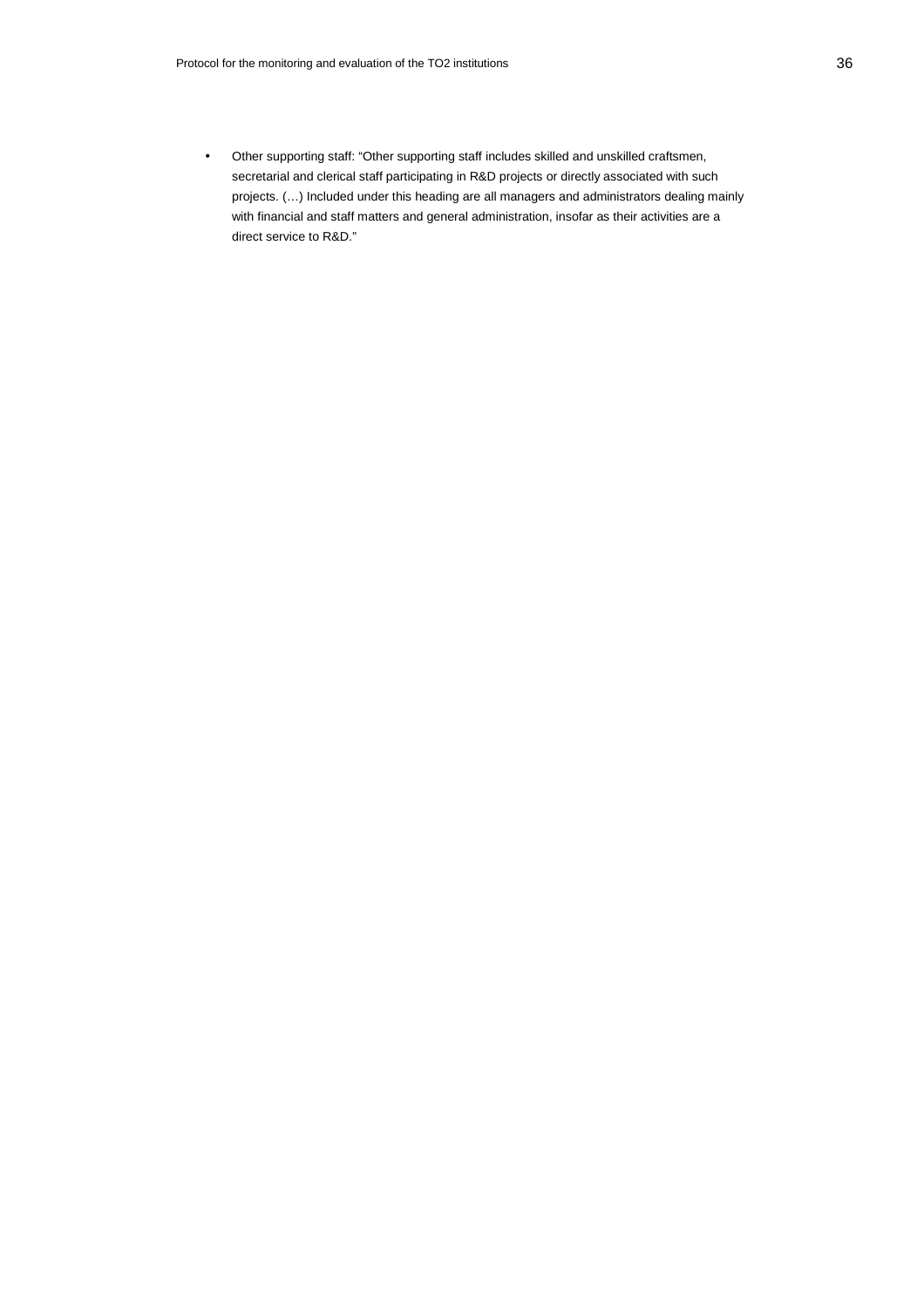# **III. Research facilities**

**Name of Facility Type Description Year of construction or most recent update Target audience/users Income from third-party use Operating expenses Capacity utilisation rate Expected investment for replacement or upgrade Year in which expected investment will be made** 

# **Note**

This concerns large research facilities. The subdivision in the Letter to Parliament about facilities at TO2 institutions of 12 October 2015 is used here.<sup>28</sup> This letter provides the most comprehensive overview possible of the research facilities at the TO2 institutions. This overview only concerns facilities worth € 2 million or more. Smaller facilities are left out of consideration.

Examples of 'Type' are: Lab; Test/trial; Test/measurement; Pilot; Data, computer; Simulator; Aircraft; Equipment; Storage, etc.

'Expected investment' concerns the categories in EUR millions: 0-5; 5-10; 10-15; 15-20; 20-25; >25.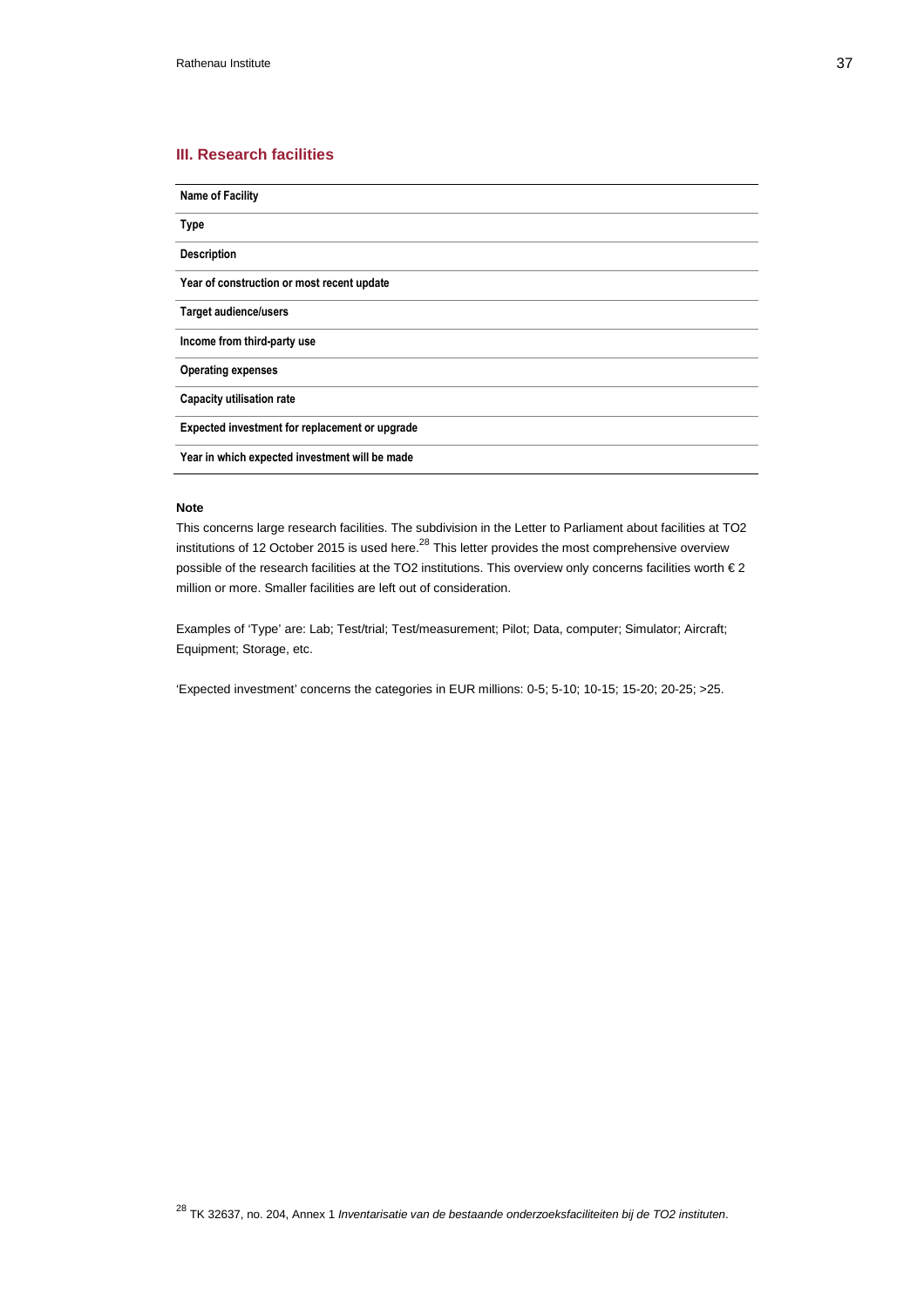# **IV. Research output**

| Audience                 | Texts (articles,<br>reports, book                                                                      | Numb<br>er | <b>Description</b> | Artefacts (designs, models)                                                                                                                               | <b>Num</b><br>ber | <b>Description</b> |
|--------------------------|--------------------------------------------------------------------------------------------------------|------------|--------------------|-----------------------------------------------------------------------------------------------------------------------------------------------------------|-------------------|--------------------|
| Scientific<br>audience   | contributions, etc.)<br>Articles in peer-<br>reviewed journals                                         |            |                    | Product designs (e.g. measurement<br>instruments, tools, devices, systems)                                                                                |                   |                    |
|                          | Articles in peer-<br>reviewed<br>conference<br>proceedings                                             |            |                    | Process designs (e.g. methods,<br>protocols, standards)                                                                                                   |                   |                    |
|                          | Scientific books or<br>significant<br>contributions to<br>scientific books at                          |            |                    | Software designs                                                                                                                                          |                   |                    |
|                          | reputable publishers<br>Top 5 best scientific<br>contributions                                         |            |                    | Top 5 best artefacts for scientific<br>audience                                                                                                           |                   |                    |
| Professional<br>audience | Articles for<br>professional<br>magazines                                                              |            |                    | Product designs (e.g. measurement<br>instruments, tools, devices, systems)                                                                                |                   |                    |
|                          | Patent applications                                                                                    |            |                    | Process designs (e.g. methods,<br>protocols, standards)                                                                                                   |                   |                    |
|                          |                                                                                                        |            |                    | Software designs                                                                                                                                          |                   |                    |
|                          | Top 5 most influential<br>contributions for<br>professional<br>audience                                |            |                    | Top 5 best artefacts for professional<br>audience                                                                                                         |                   |                    |
| Other<br>audience        | Articles for a broad<br>audience<br>Book contributions for<br>a broad audience<br>Other textual output |            |                    | Product designs (e.g. measurement<br>instruments, tools, devices, systems)<br>Process designs (e.g. methods,<br>protocols, standards)<br>Software designs |                   |                    |
|                          | Top 5 most influential<br>contributions for a<br>broad audience                                        |            |                    | Top 5 best artefacts for professional<br>audience                                                                                                         |                   |                    |

#### **Note**

Research outputs of the TO2 institutions are diverse. This not only concerns output for the scientific peers (in the form of e.g. articles in scientific journals and conference contributions), but also output for companies, policymakers, civil society organisations, etc. (in the form of reports, software, models, etc.). The format gives an example of the range of outputs that a TO2 institution can report on. The exact content will differ per TO2 institution because each TO2 institution has its own mission and tasks. So there is room for different specific output indicators. The starting point is that the overview of outputs must provide an accurate picture of the quantity and composition of the outputs.

The outputs are grouped per organisational unit, depending on the subdivision normally used by the TO2 institution.

The format makes a distinction between different target audiences for the outputs. A second distinction is made between texts (e.g. papers, presentations, patents, book chapters, reports) and artefacts (e.g. product designs, methods, software tools, protocols, technical standards).

This subdivision based on audiences and types of outputs offers a framework that the TO2 institution can fill in according to its own insights. It is important to use clear definitions and to give quantitative information about the most important types of outputs on which the TO2 institution wants to be assessed.

Where possible and useful, the TO2 institution is requested to give the number of outputs per category. In the case of the textual outputs, the number of outputs must always be given.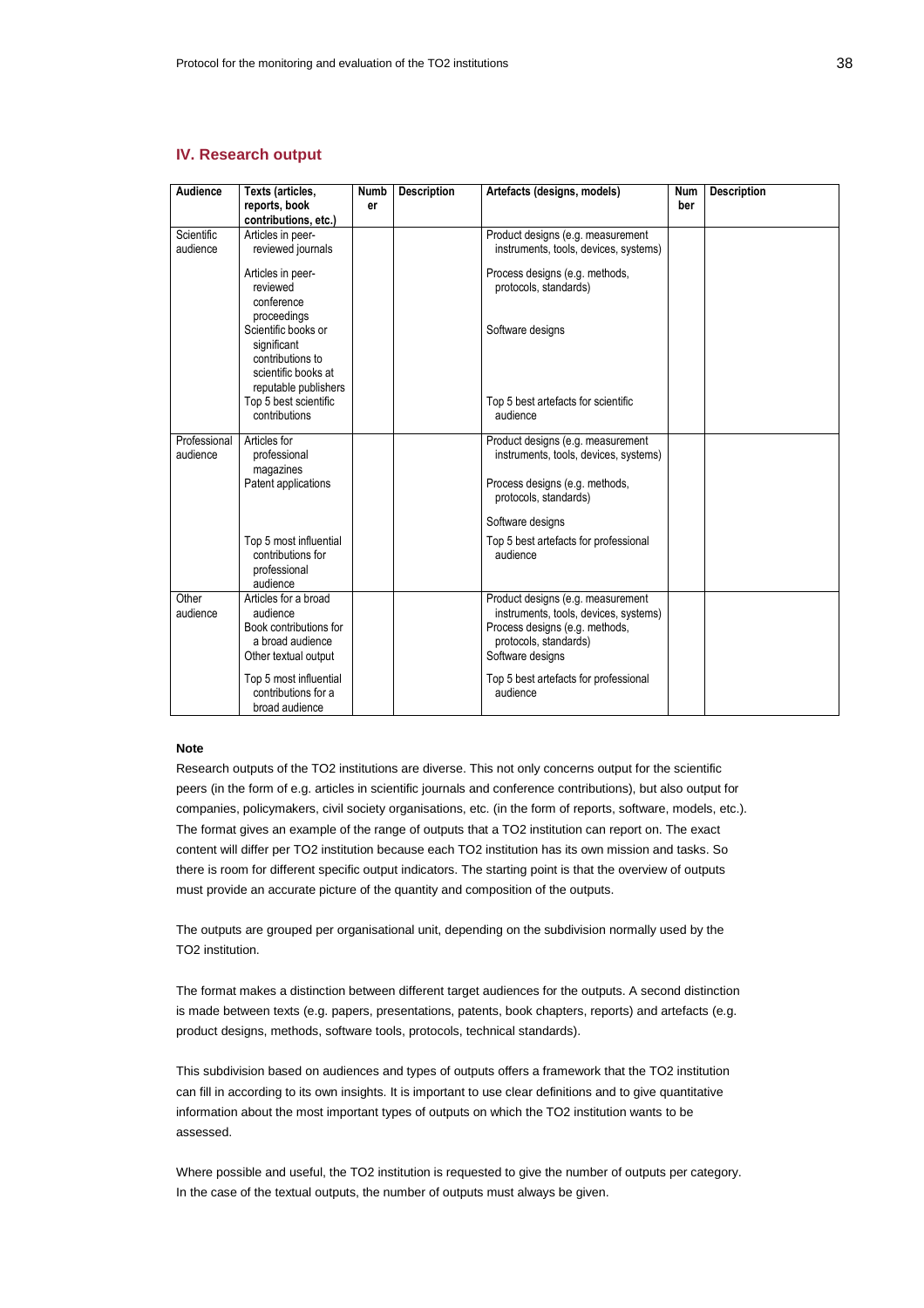In addition, the format asks for five representative examples of outputs per category. This provides the evaluation committee with a more concrete picture of the TO2 institution's most important outputs.

## **Patents**

Where patents play a role in the knowledge utilisation strategy, the TO2 institution must specifically indicate:

| Number of patent applications between 1 January and 31 December<br>Patent numbers |  |
|-----------------------------------------------------------------------------------|--|
| Number of patents owned as at 31 December                                         |  |
| Number of licences granted between 1 January and 31 December                      |  |
| Of which granted to                                                               |  |
| <b>Established enterprises</b>                                                    |  |
| Start-ups                                                                         |  |
| Number of licences issued as at 31 December                                       |  |
| Of which licences generating income over EUR 1 million as at 31                   |  |
| December                                                                          |  |
| Number of patents transferred between 1 January and 31 December                   |  |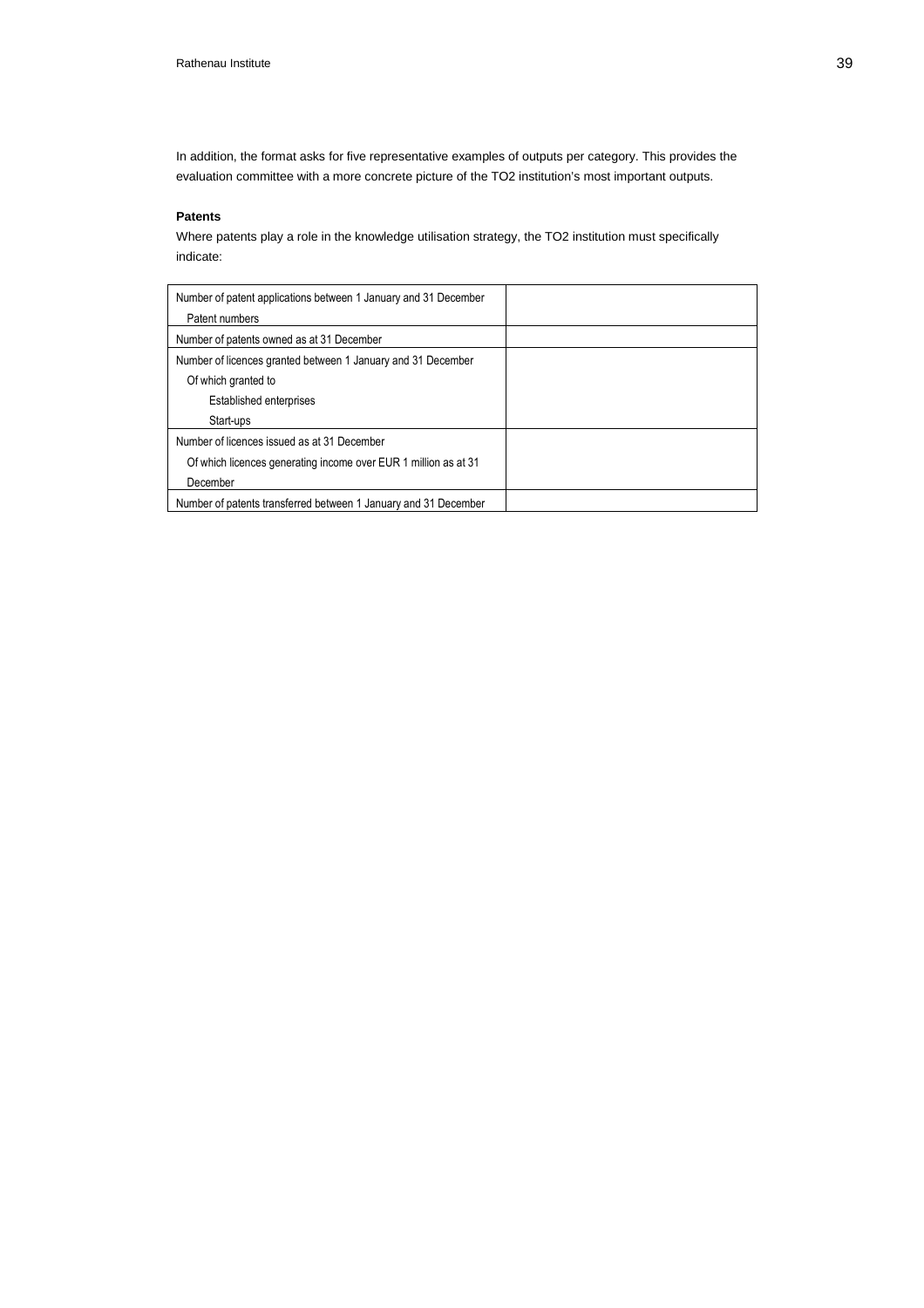# **V. Collaborations with knowledge partners**

| <b>Total</b>                                                           |
|------------------------------------------------------------------------|
| With universities                                                      |
| of which international (%)                                             |
| With universities of applied<br>sciences<br>of which international (%) |
| With other knowledge<br>institutions<br>of which international (%)     |
|                                                                        |
| Name                                                                   |
| Objective                                                              |
| Scope                                                                  |
| Name                                                                   |
| Objective                                                              |
| Scope                                                                  |
| Etc.                                                                   |
|                                                                        |

#### **Note**

The output indicator measures on an annual basis the number of collaborative relationships with partners in the public research and innovation system, such as universities, research institutes and universities of applied sciences. This concerns collaborative relationships that are based on a formal arrangement, such as a consortium agreement or a joint project application that has been granted. There can be multiple collaborative relationships with one knowledge institution.

In addition, the indicator shows the most important collaboration partners (maximum of five) with whom structural/strategic relationships are maintained, e.g. via multi-year partnership agreements. This does not concern one-off collaborations in an individual project.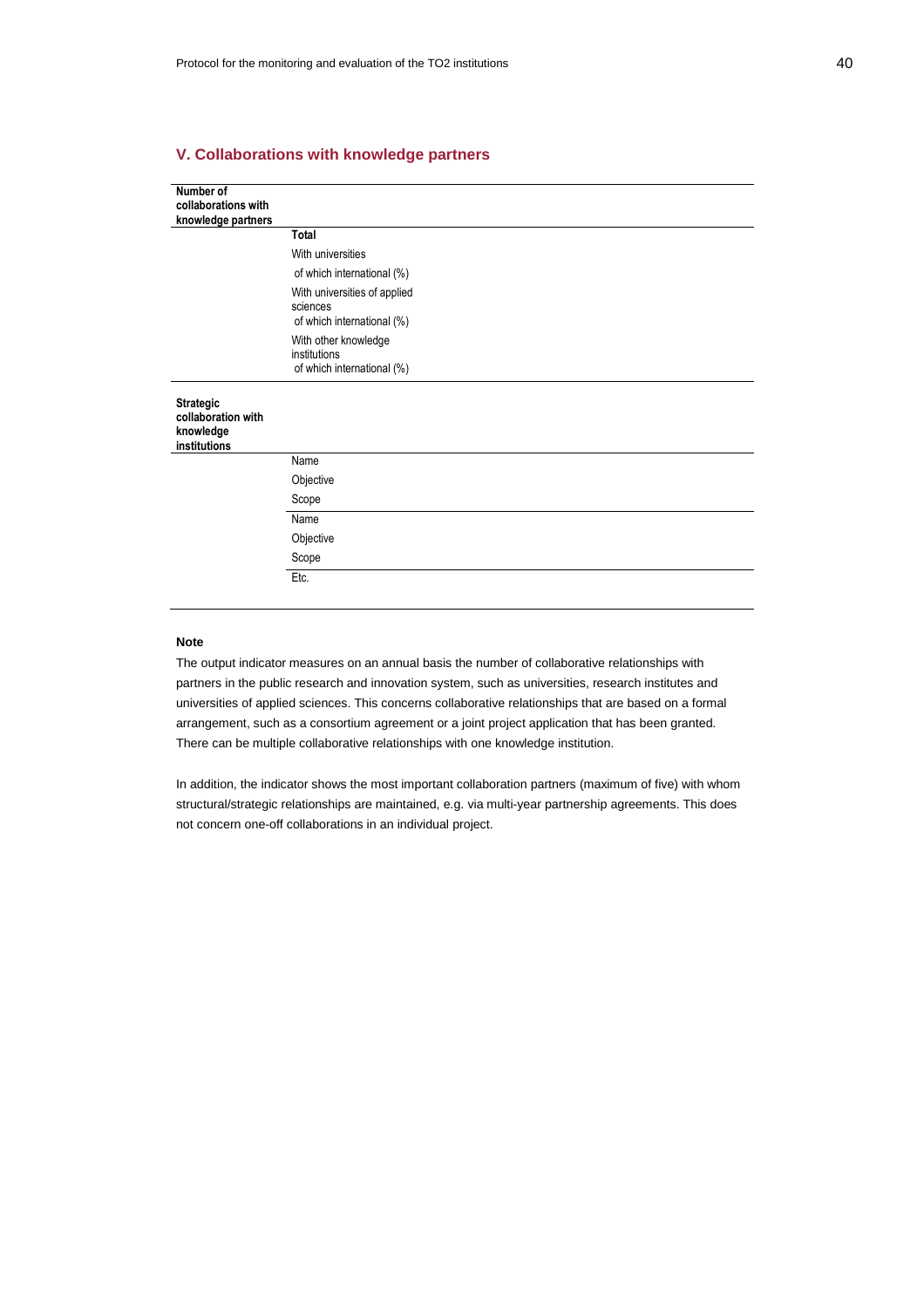# **VI. Relationships with customers/users**

#### **Number of customers**

|                                                       | <b>Total</b>               |
|-------------------------------------------------------|----------------------------|
|                                                       | Large corporates           |
|                                                       | of which international (%) |
|                                                       | of which new (%)           |
|                                                       | <b>SME</b>                 |
|                                                       | of which international (%) |
|                                                       | of which new (%)           |
|                                                       | Government                 |
|                                                       | of which international (%) |
|                                                       | of which new (%)           |
|                                                       | Other (not-for-profit)     |
|                                                       | of which international (%) |
|                                                       | of which new (%)           |
| Strategic<br>collaboration<br>with business<br>sector |                            |
|                                                       | Name                       |
|                                                       | Objective                  |
|                                                       | Scope                      |
|                                                       | Name                       |
|                                                       | Objective                  |
|                                                       | Scope                      |
|                                                       | Etc.                       |
| <b>Strategic</b>                                      |                            |
| collaboration<br>with other<br>knowledge users        |                            |
|                                                       | Name                       |
|                                                       | Objective                  |
|                                                       | Scope                      |
|                                                       | Name                       |
|                                                       | Objective                  |
|                                                       | Scope                      |
|                                                       | Etc.                       |
|                                                       |                            |
| Formalised<br>interactions with<br>stakeholders       |                            |
|                                                       | Name                       |
|                                                       | Objective                  |
|                                                       |                            |
|                                                       | Scope                      |
|                                                       | Name                       |
|                                                       | Objective                  |
|                                                       | Scope                      |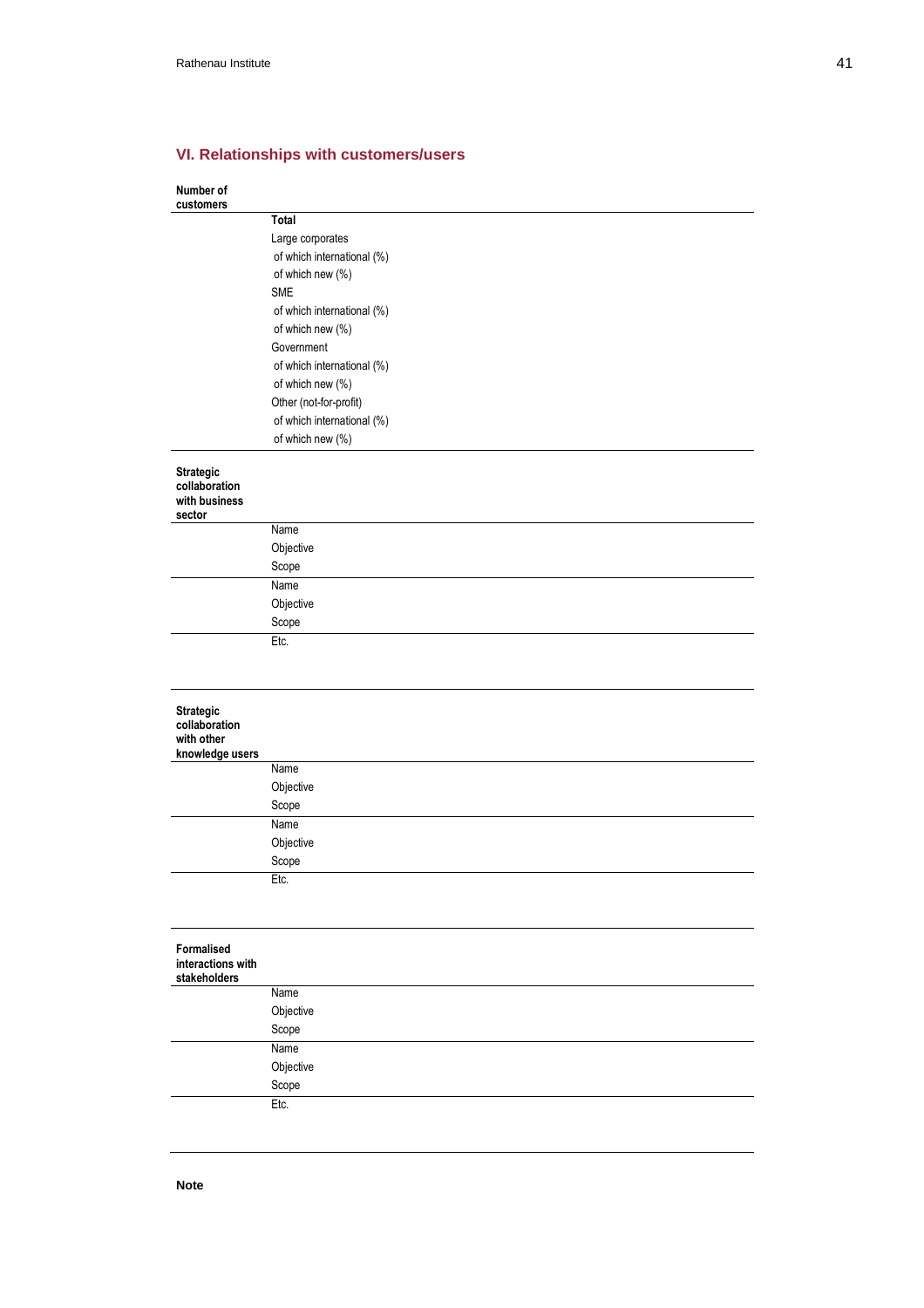The indicator measures the number of unique customers or other knowledge users that the TO2 institution works for. This concerns relationships that have been formally laid down e.g. in a contract, assignment, collaborative agreement, etc.

In addition, the indicator measures who are the most important customers and other knowledge users for the TO2 institution. This concerns multi-year, strategic relationships based on a formal agreement.

The indicator also measures the TO2 institution's formalised interactions with stakeholders as part of its strategy to realise impact. This concerns e.g. involving customers and users in the process (agendasetting, programming, implementation and application of research). Examples are a programme council, working groups, advisory committees, etc.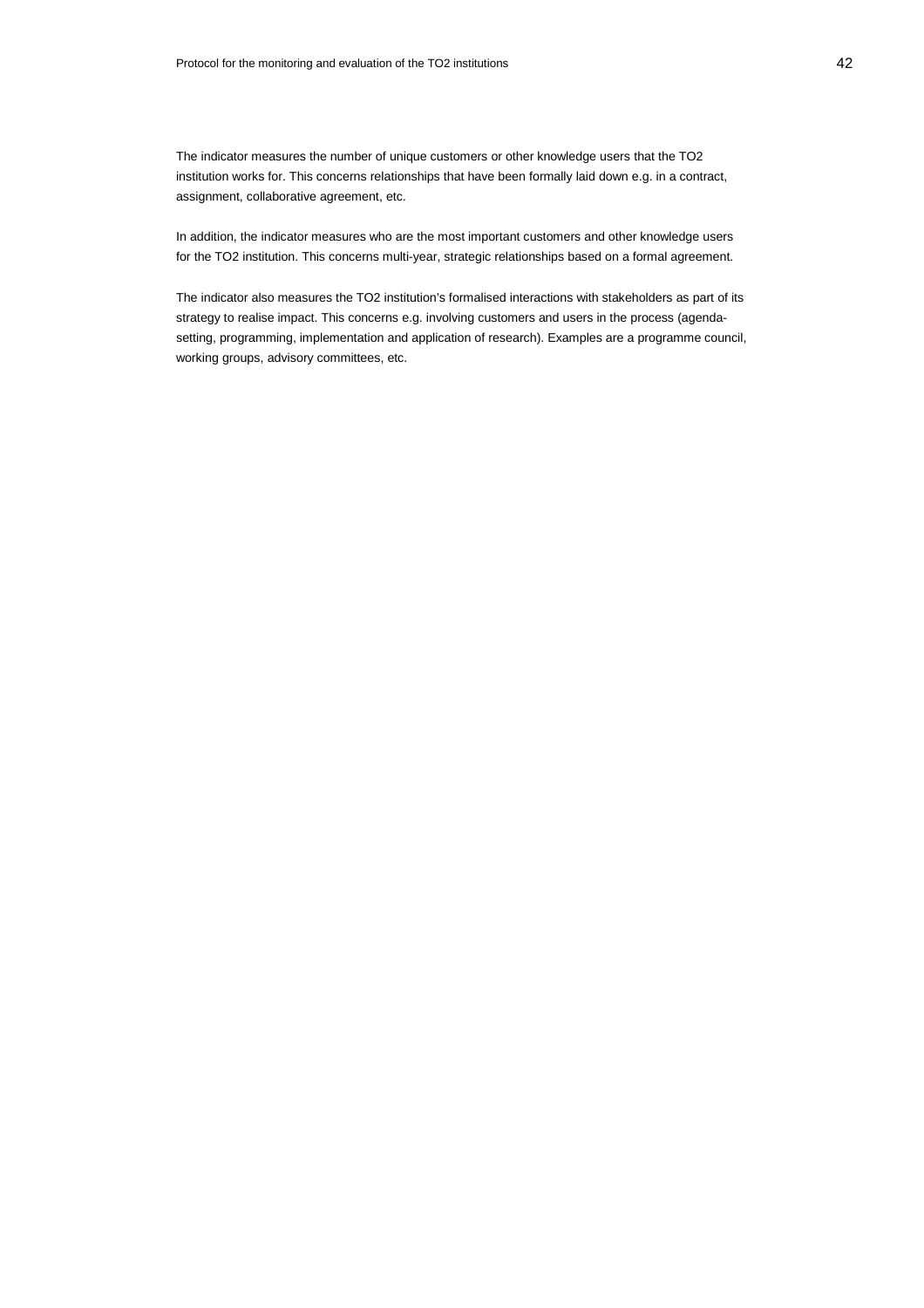# Annex 2. Guidelines for delivery of information

## **1. Information for the TO2 institution evaluation**

## **Source 1. Basic information**

One important building block in the TO2 institution evaluation is the factual basic information that is tracked via the annual monitoring process. Wherever possible, this basic information is quantitative and delivered according to standard formats by the TO<sub>2</sub> institutions.<sup>29</sup>

Annex 1 gives the formats that the TO2 institution must use to deliver the basic information. The formats are for

- 1. finance
- 2. human capital
- 3. research facilities
- 4. research outputs
- 5. connections with chain partners
- 6. connections with customers/users

The information on finance, human capital and research facilities must be delivered according to the standard format. If certain categories of data cannot be supplied on the basis of the existing administrative systems within the TO2 institution, this must be clearly indicated and explained. In this case, it may be necessary and/or useful to have additional work carried out (e.g. by the evaluation agency) in order to deliver the missing data. This decision is made in consultation with the supervisory committee.

The format for the research output data is provided to help TO2 institutions present the requested data in a clear manner. The TO2 institution can also use a format based on its own internal output monitoring system. The main thing is that the output facts and figures are presented in such a way that the evaluation committee is given good insight and a good factual basis for making its assessments on the three evaluation criteria. The TO2 institution is asked to explain the choices made in the presentation of the outputs.

The information on the connections with knowledge partners and connections with customers/users must be delivered insofar as possible according to the supplied formats. If the TO2 institution has good reasons for making adjustments to the format (e.g. to take account of institution-specific conditions), it must provide a clear explanation and justification of these adjustments.

<sup>29</sup> To prevent unnecessary administrative costs, the Ministry of Economic Affairs will ensure that this basic information corresponds insofar as possible with its Ministry-wide request for information.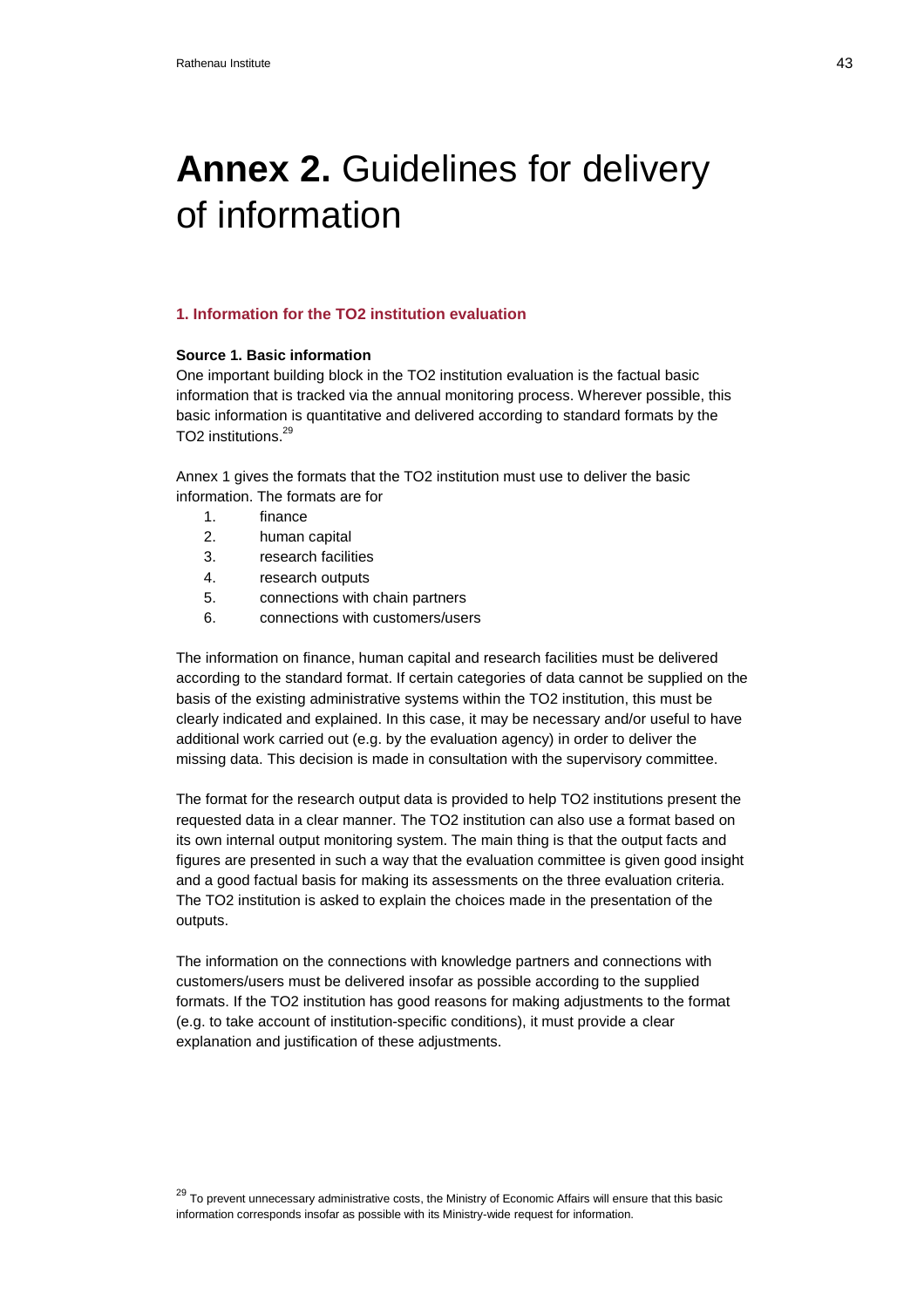#### **Source 2. Self-evaluation report**

The self-evaluation report builds insofar as possible on the basic information and provides an analysis, interpretation and explanation of relevant trends and developments. Where necessary and useful, additional information is presented in order to clarify the results on the various criteria and their impact, for instance in the form of representative case studies.

In consultation with the supervisory committee, some aspects can be left to the additional data collection by the evaluation agency, for instance a bibliometric analysis, an international benchmark study, a media analysis or an analysis of the impact related to the significance of the sectors/themes/agendas for the Netherlands.

The self-evaluation report must at least contain the following information:

1. Presentation of the TO2 institution

A self-evaluation report starts with a brief description of the mission and statutory and other tasks of the TO2 institution. This is followed by a short description of the strategy pursued in the past evaluation period and an explanation of the strategic choices and the objectives and ambitions set for the various research programmes/themes. The strategic plan is enclosed with the report.

- 2. Information for the evaluation of quality The information presented in the self-evaluation report is largely based on the quality indicators and accompanying evaluation questions (see section 2.4).
- 3. Information for the evaluation of impact The information presented in the self-evaluation report is largely based on the impact indicators and the accompanying evaluation questions (see section 2.4.
- 4. Information for the evaluation of viability The information presented in the self-evaluation report is largely based on the

viability indicators and accompanying evaluation questions (see section 2.4).

#### **Source 3. Organisation of the site visit**

The site visit is a crucial event in the evaluation procedure. Timely and thorough preparation and planning are therefore crucial.

The evaluation committee has a leading role in setting the agenda for the site visit and receives support in this respect from the evaluation agency. Ultimately it is up to the evaluation committee to determine on the basis of the evaluation protocol which subjects will be discussed and with which individuals. Possible interviewees are:

- The management of the TO2 institution
- Researchers of the TO2 institution, programme leaders and other project staff
- Knowledge users/customers from the private and/or public sectors
- Partners from the public research and innovation system

The TO2 institution plays an important role in advising on the agenda, the interviewees and the practical organisation of the site visit.

The site visit consists of at least two full days to give the evaluation committee sufficient time for interviews with various stakeholders and for internal consultation. The evaluation committee will meet on the evening before the first day of the visit to get to know each other, talk through the evaluation objectives and criteria, and agree on the approach and division of roles.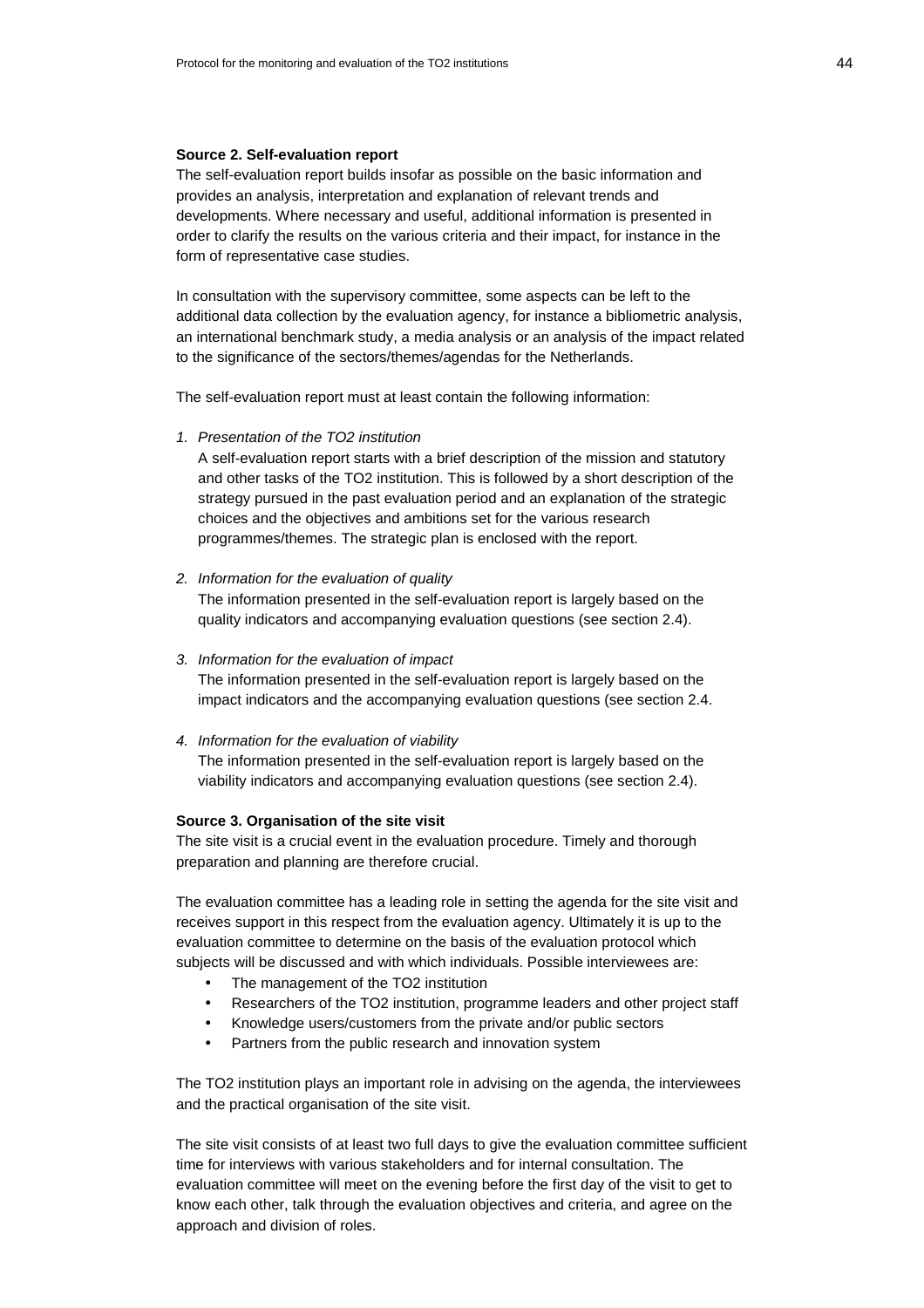## **Source 4. Additional evaluation research**

The evaluation agency is instructed to collect information in addition to the information delivered by the TO2 institution itself. The additional information to be collected will differ for each TO2 institution and is laid down in the Terms of Reference.

The evaluation research can, for instance, be specifically focused on certain evaluation questions in relation to the various evaluation criteria (quality, impact, viability).

Regarding the 'quality' criterion, additional evaluation research can be aimed at:

- Quality rating by customers and users via:
	- Analyses of the finances and the customer base
	- Questioning these stakeholder groups (in interviews, focus groups and/or surveys). Prospective customers/users can also be included.
- Quality rating by knowledge partners via:
	- Analyses of participation and positioning in (international) networks
	- Questioning this stakeholder group (in interviews, focus groups and/or surveys).
- Bibliometric analysis of scientific output
- International benchmark with comparable organisations

Regarding the 'impact' criterion, additional evaluation research can centre on:

- Knowledge utilisation by questioning customers and other knowledge users (in interviews, focus groups and/or surveys).
- Analysis of the impact in relation to the significance of the sectors/themes/agendas for the Netherlands and Europe.
- Media analysis.
- Patent analysis.

Regarding the 'viability' criterion, additional evaluation research can be focused on:

- External analysis in the SWOT analysis.
- Justification of the Government Contribution.
- The fulfilment of the preconditions relating to the positioning of the TO2 institution.

# **2. Information for the synthesis**

#### **Source 1. TO2 institution evaluation reports**

The synthesis is based on the six evaluation reports of the TO2 institutions and the accompanying management reactions from the TO2 institutions. The evaluation agency receives this after acceptance by the supervisory committee.

#### **Source 2. Documentation relating to the joint TO2 strategy**

The evaluation agency receives from the TO2 federation:

- The multi-year Strategic Framework of the TO2 federation
- A report on the activities undertaken in this connection, including information on the results achieved with these activities

#### **Source 3. Additional research**

Based on the terms of reference, the evaluation agency carries out additional research for the synthesis report.

This information collection process is specifically focused on: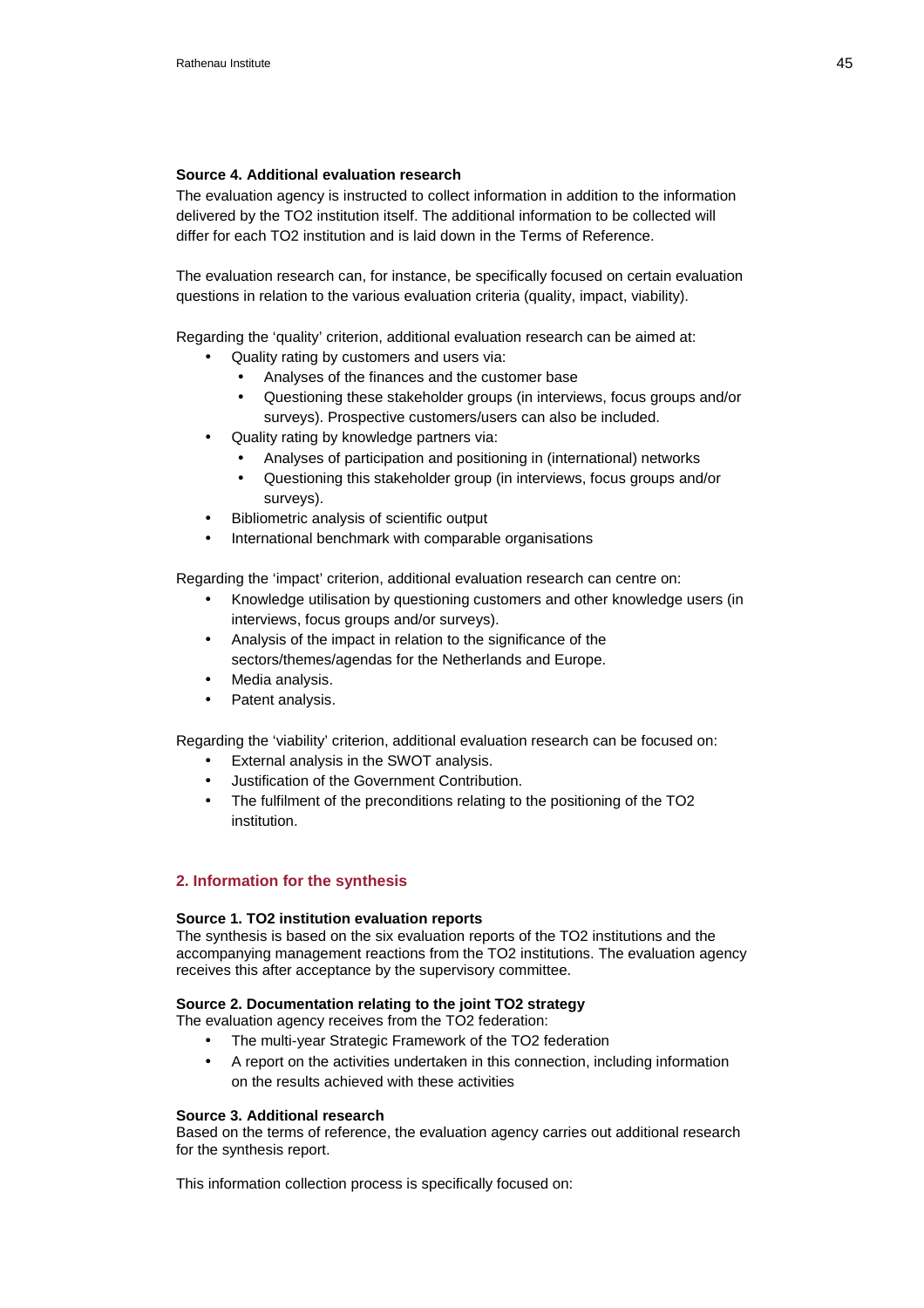- Taking stock of social and economic priorities in national and European policy in order to determine the extent to which the quality, impact and viability of the TO2 research correspond with these priorities.
- Information on the results of collaboration in TO2 context to increase the quality, impact and viability of the TO2 institutions, specifically in the field of:
	- alignment of working methods
	- promotion of cross-sector applications
	- joint development of 'enabling technologies'
	- joint programming in top sectors
	- avoidance of duplication in knowledge development
	- efficient use of facilities
	- joint acquisition of international customers.

Insofar as this information is not available in the TO2 institution evaluation reports, it can be obtained by questioning TO2 management and stakeholders.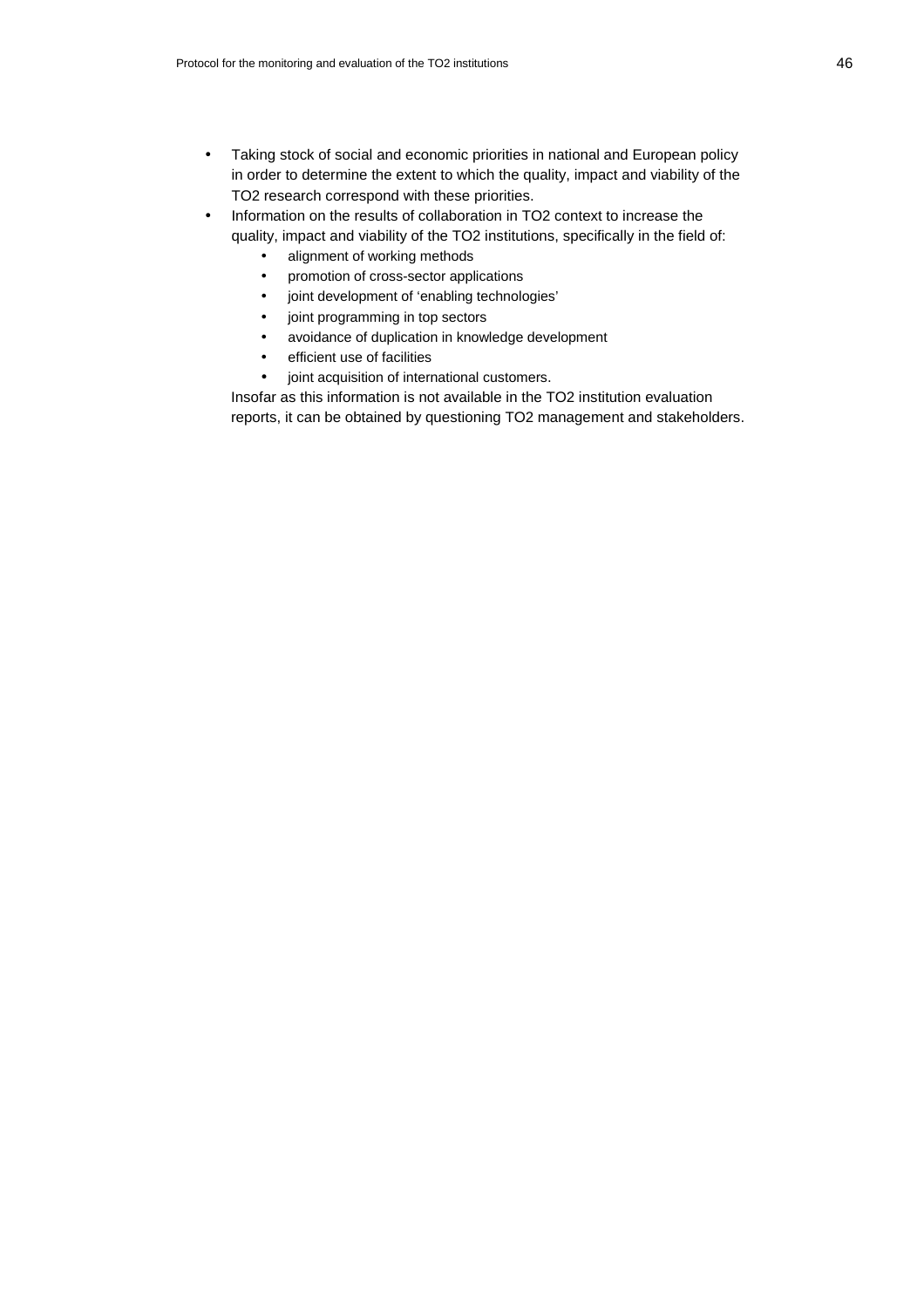# **Annex 3.** Impact measurement

Measuring the impact of research is inherently difficult. Firstly, because impact only becomes visible in the course of time and often after the evaluation takes place. Secondly, because of attribution problems: impacts are realised on the basis of multiple contributions. Usually there is no one-on-one or linear relationship between research result and impact. That is why the evaluation also looks at the manner in which the organisation creates the right conditions for realising impact. This takes place by entering into 'productive interactions' with other parties who can utilise the research results. The connections can be made at different levels (organisation, group, programme, project), at different times in the research cycle (before, during, after the research) and in various ways (informal or formal, ad hoc or structural, bilateral or multilateral, etc.).

In view of these methodological issues, the protocol gathers information on the impact of TO2 research along two routes.

### **1. Impact perceived as knowledge utilisation by users**

The first route is based on gathering information about knowledge utilisation. The information can be collected by questioning diverse users about their knowledge utilisation and the effects of that knowledge utilisation (via knowledge utilisation surveys, via interviews with customers and users or via focus groups).

#### **2. Impact perceived as approach to promote knowledge utilisation by users**

The second route is based on gathering information about the process in which impact is realised. What strategy does the TO2 institution follow to realise impact and is this adequate and effective? Working on impact starts at the outset when setting the research agenda and programming the research: in what ways are the envisaged users involved in the process? In other words: is the organisation demand-driven and does this lead to knowledge utilisation? Even during and after the research, the chance of realising impact can be increased by actively involving the users. The question about impact thus becomes a question about how the TO2 institution connects with the various stakeholders. These connections can be established in various ways:  $30$ 

- Via direct interactions: personal interactions where there is direct contact between people
- Via indirect interactions: connections made via an 'artefact' or text for stakeholders, such as an article or report for a professional audience, a software tool, a model, a technical standard, etc.
- Via financial interactions: connections in which an economic relationship is established between researchers and stakeholders via, for instance, a research engagement, an in-kind contribution, the sharing of facilities, etc.

Each of these types of connections can be evaluated with different indicators.

 $30$  The underlying idea of the evaluation of the connections is that impact is realised via 'productive interactions'. These are exchanges between researchers and stakeholders leading to the production and valorisation of knowledge that is both scientifically robust and socio-economically relevant. This approach is elaborated in the European SIAMPI-project (2009-2011) that was set up to develop indicators for the evaluation of different types of productive interactions between research and society.